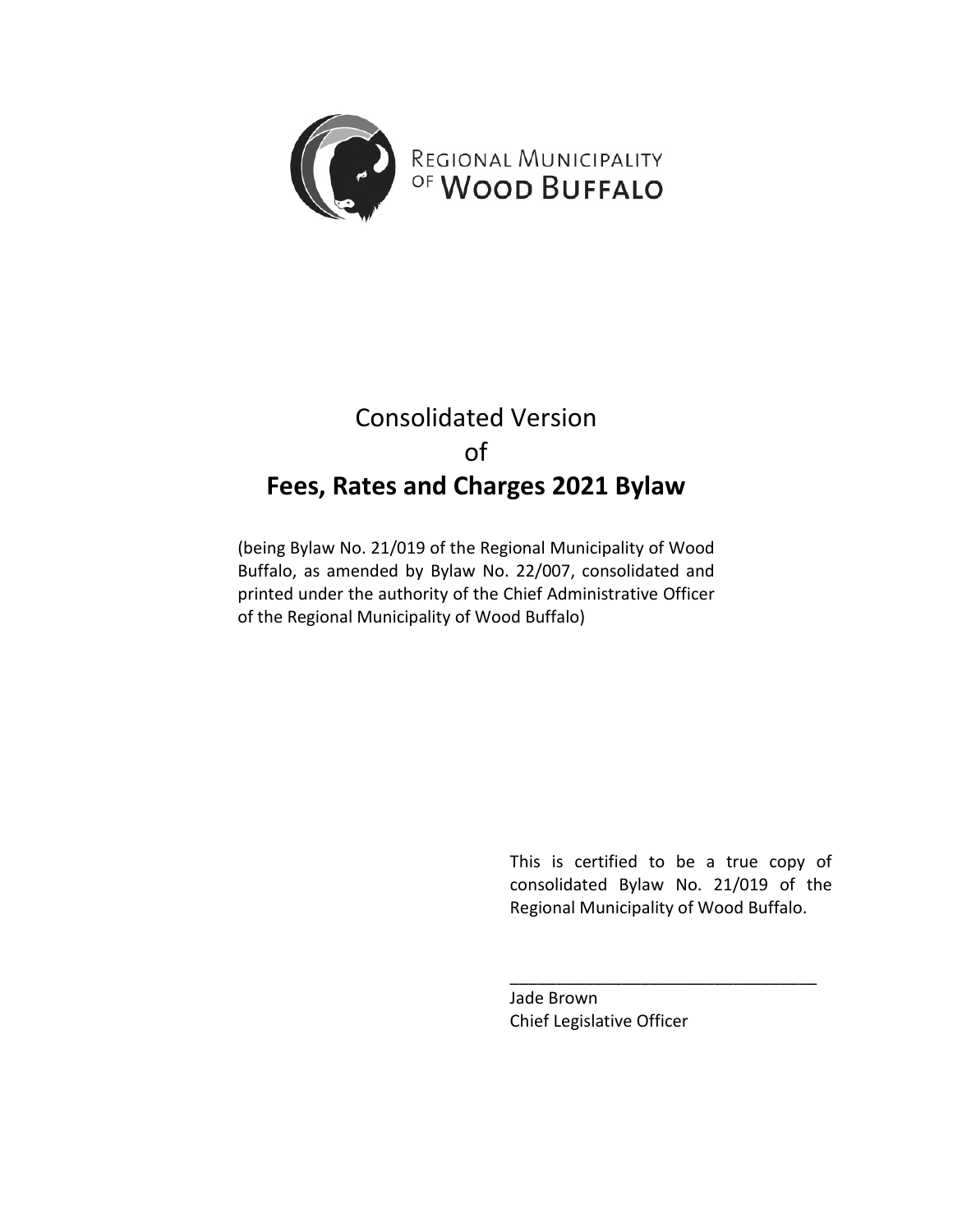*The text shown in parentheses in various locations throughout this document identifies the corresponding amending bylaw which authorized the change. For example (BL 22/007) refers to Bylaw No. 22/007*

### **BYLAW NO. 21/019**

#### **A BYLAW OF THE REGIONAL MUNICIPALITY OF WOOD BUFFALO TO ESTABLISH FEES, RATES AND CHARGES FOR LICENCES, PERMITS, APPROVALS AND SERVICES PROVIDED BY THE MUNICIPALITY**

**WHEREAS** Section 7 of the *Municipal Government Act*, RSA 2000, c. M-26 (the "MGA") empowers Council to enact a bylaw respecting services provided by or on behalf of the municipality;

**AND WHEREAS** Section 8 of the MGA empowers Council to enact a bylaw establishing fees to charge for licences, permits or approvals;

**AND WHEREAS** Section 630.1 of the MGA empowers Council to establish fees to charge for licences, permits or approvals provided pursuant to Part 17 of the MGA;

**NOW THEREFORE,** the Council of the Regional Municipality of Wood Buffalo, duly assembled, enacts as follows:

## **Short Title**

1. This Bylaw may be cited as the "Fees, Rates and Charges 2021 Bylaw".

### **Definitions**

- 2. In this Bylaw:
	- (a) "Applicable Bylaw" means any bylaw enacted by the Regional Municipality of Wood Buffalo for which Prescribed Fees are imposed in accordance with this Bylaw, as amended or replaced from time to time;
	- (b) "Billing Account" means the account that a Consumer can establish for water, wastewater, and solid waste charges;
	- (c) "Consumer" means the registered owner or owner of an equitable interest in the parcel of land to which connection to the Regional Municipality of Wood Buffalo's water and sanitary system has been made, and in whose name a Billing Account has been established;
	- (c.1) "Extended Post-Flood Recovery Period" means the period commencing September 15, 2020, and continuing to December 31, 2022;

**(BL 21/020)**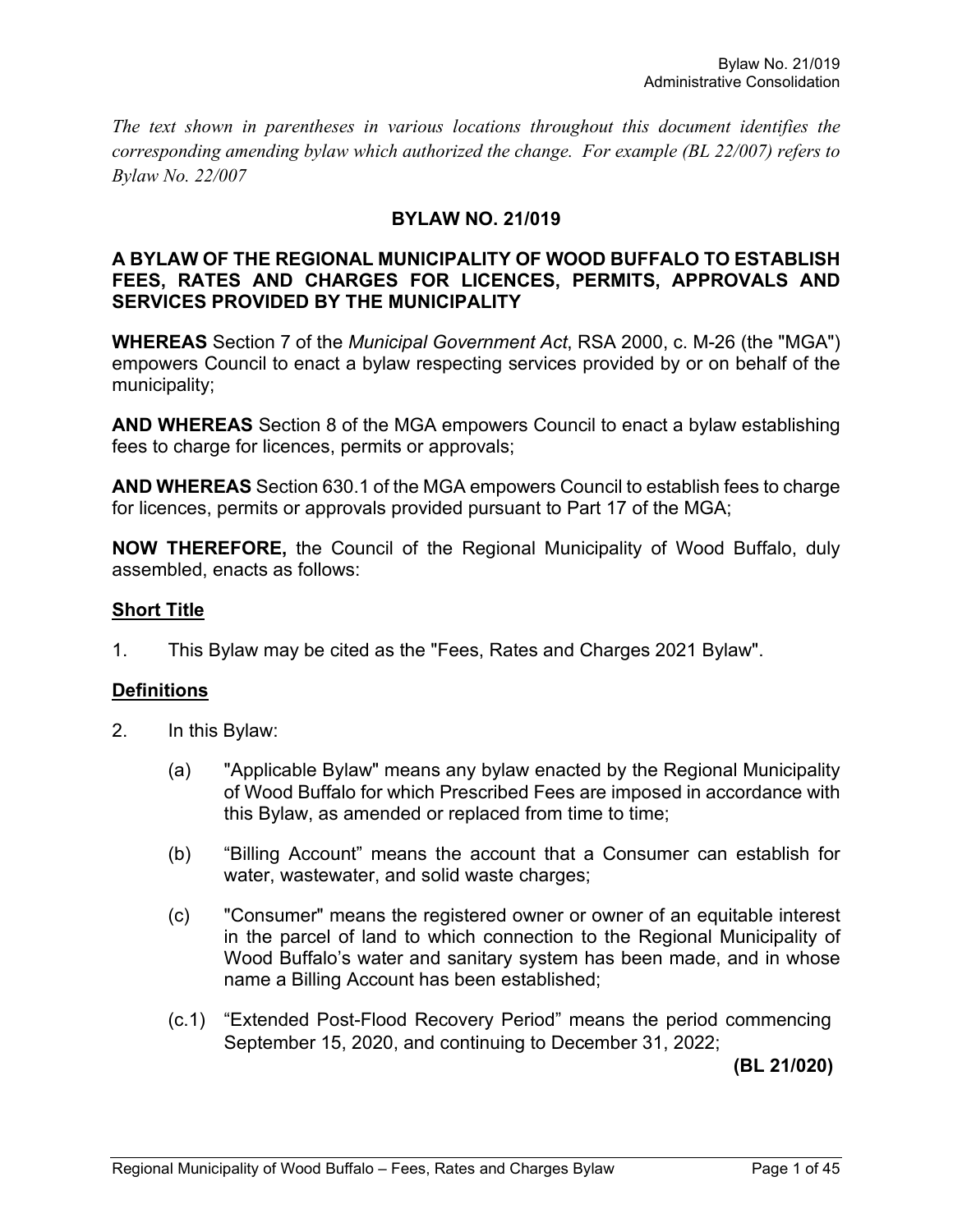(c.2) "Flood Affected Areas" means those portions of the communities of Draper, Waterways, Ptarmigan Court, the Lower Townsite of Fort McMurray and the TaigaNova Eco Industrial Park all in the Regional Municipality of Wood Buffalo that were subject to flooding on or after Sunday April 26, as identified as "Flood Affected Areas" on the legend within the attached plan, forming Schedu**le "R"** to this bylaw;

**(BL 21/020)**

- (d) "Municipality" means the Regional Municipality of Wood Buffalo, as established by *Order In Council 817/94*, as amended;
- (e) "Person" includes a corporation and the heirs, executors, administrators or other legal representative of a person; and
- (f) "Prescribed Fees" means the amount of the fees, rates or charges authorized by this Bylaw, but does not include the Goods and Services Tax.

### **Prescribed Fees**

- 3. Prescribed Fees shall be paid by any Person requesting licences, permits, approvals, services, utilities or use of municipal property or being provided with any such associated municipal services under this Bylaw in accordance with the following Schedules, which are appended to and form part of this Bylaw:
	- (a) Schedule "A" General Administrative and Miscellaneous Fees
	- (b) Schedule "B" Animal Control
	- (c) Schedule "C" Assessment and Taxation
	- (d) Schedule "D" Emergency Services
	- (e) Schedule "E" Ambulance Services
	- (f) Schedule "F" Parks and Roads
	- (g) Schedule "G" Recreation and Culture
	- (h) Schedule "H" Licenses
	- (i) Schedule "I" Transit Services
	- (j) Schedule "J" Vehicle for Hire
	- (k) Schedule "K" Planning and Development Services
	- (l) Schedule "L" Safety Codes Permitting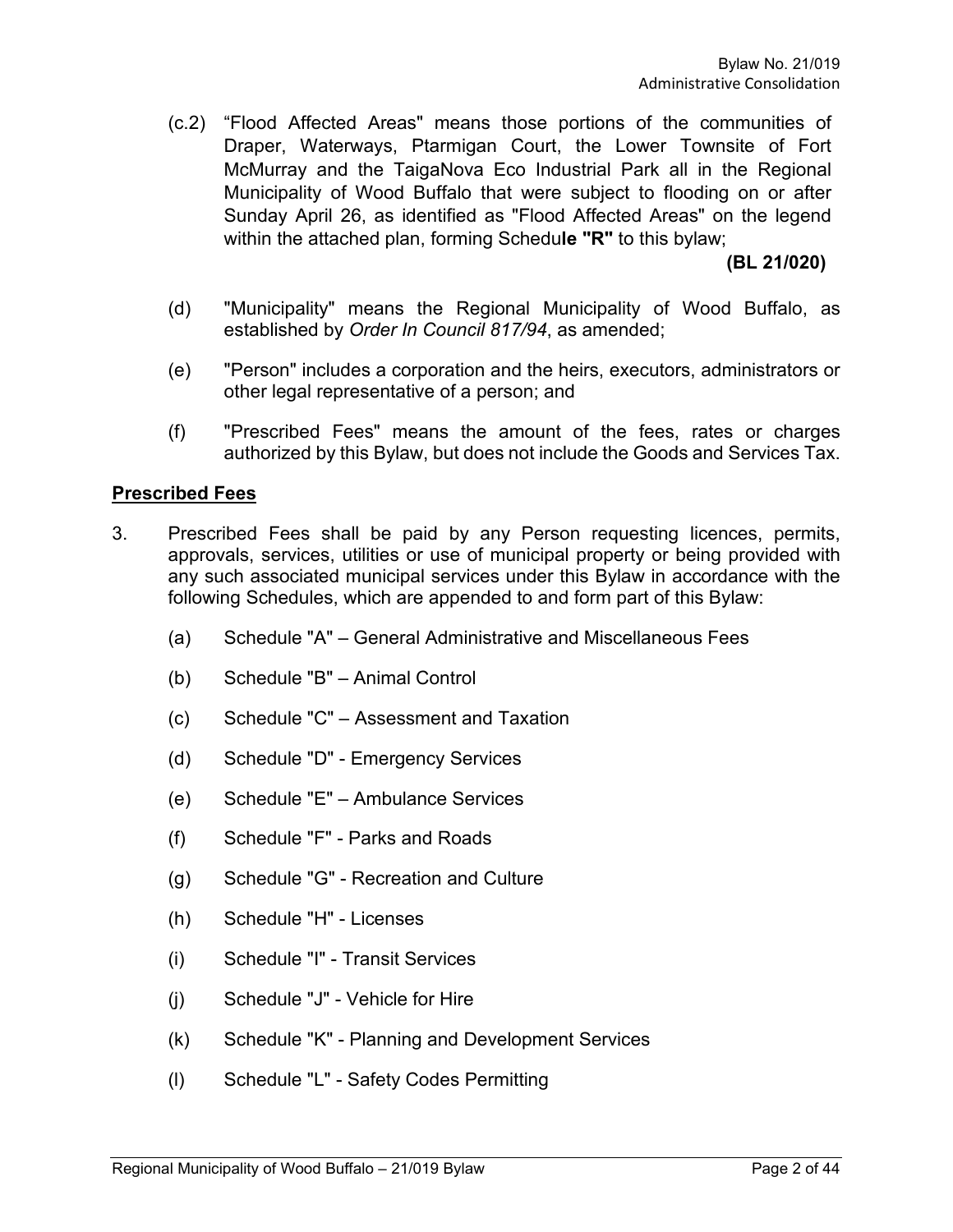- (m) Schedule "M" Solid Waste
- (n) Schedule "N" Water
- (o) Schedule "O" Rural Water and Sewer Service Connection
- (p) Schedule "P" Wastewater
- (q) Schedule "Q" Late Payment
- 4. In the event of a conflict between a Prescribed Fee set out in this Bylaw and the amount of a fee, rate or charge in an Applicable Bylaw, the Prescribed Fee set out in this Bylaw prevails.
- 5. Despite Section 4, in the event a fee, rate or charge referenced in another Municipal bylaw has not been included in this Bylaw, the Municipality may continue to levy a fee, rate or charge that is prescribed in that bylaw.
- 6. In the event that the Government of Alberta establishes a fee, rate or charge for a matter otherwise governed by this bylaw, the provincial fee, rate or charge shall prevail.

#### **Refunds**

7. Unless otherwise authorized in this Bylaw, an Applicable Bylaw, other Municipal bylaw or other enactment, all fees, rates, and charges are non-refundable.

#### **Account Holders**

- 8. Consumers may apply to hold a Billing Account with the Municipality.
- 9. Billing accounts not registered to the Consumer owning a parcel will continue to be held by the current account holder until the earlier of the following events:
	- (a) Where the holder of such billing account advises the Municipality that they wish to terminate such account; or
	- (b) Where the Consumer owning a parcel agrees to assume the liability for a billing account.
- 10. In the event that a billing account which is not held by a Consumer is in default of payment terms, the account will be terminated until such time as the Consumer associated with such parcel agrees to assume the liability for such billing account.
- 11. Persons seeking municipal services for a parcel within the Flood Affected Areas are exempt from the following fees for municipal services for the duration of the Extended Post-Flood Recovery Period: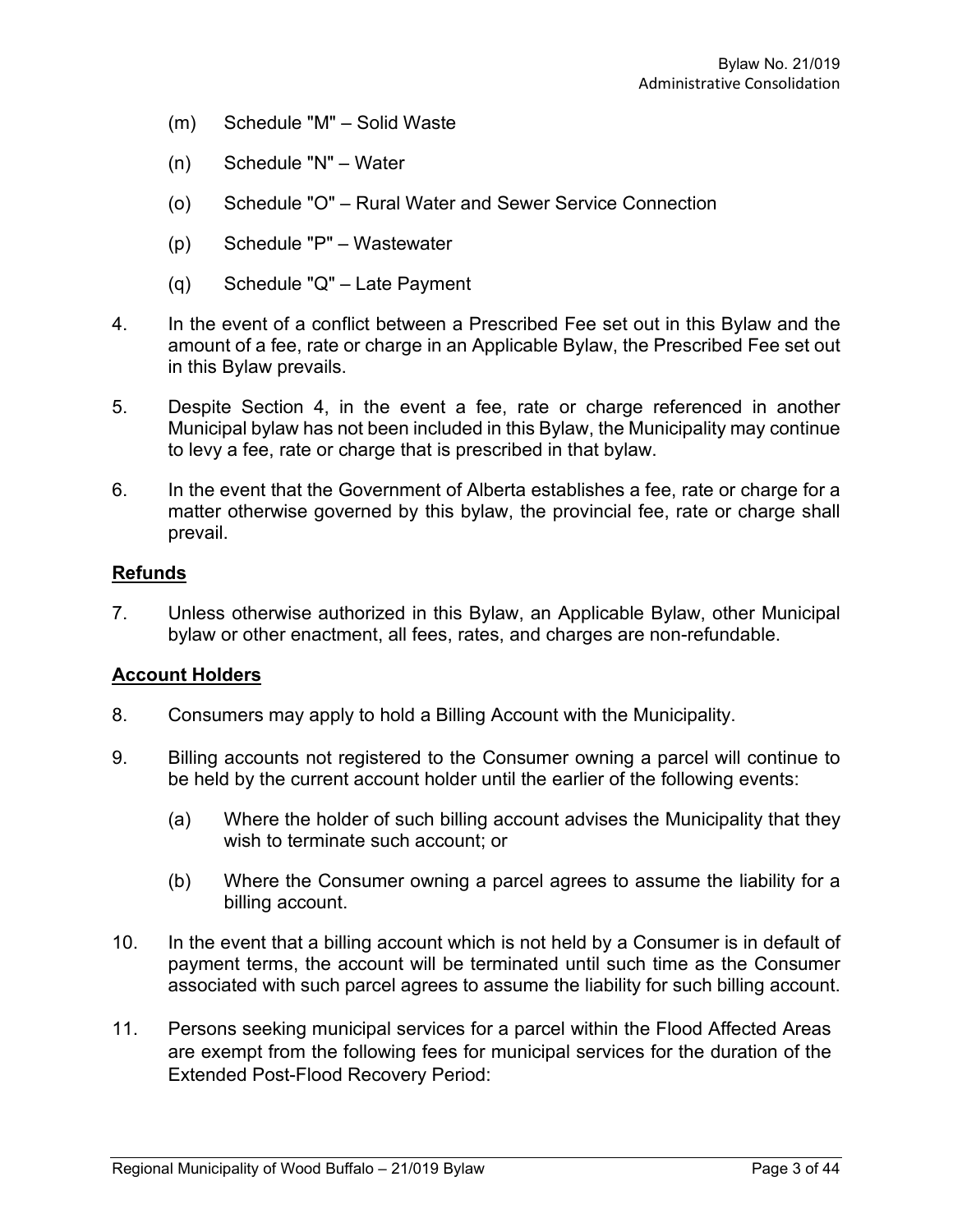- (a) the fees under **Schedule "K"** (Planning and Development Services); and
- (b) the fees under **Schedule "L"** (Safety Codes Permitting).

**(BL 21/020)**

- 12. Bylaw 20/030 is repealed once this bylaw comes into effect. **(BL 21/020)**
- 13. This Bylaw comes into effect on April 1, 2022.

Read a first time this 22<sup>nd</sup> day of November, 2021.

Read a second time this 14<sup>th</sup> day of December, 2021.

Read a third and final time this 14th day of December, 2021.

Signed and Passed this 14<sup>th</sup> day of December, 2021.

**Amendment** Bylaw 21/020 Bylaw 22/007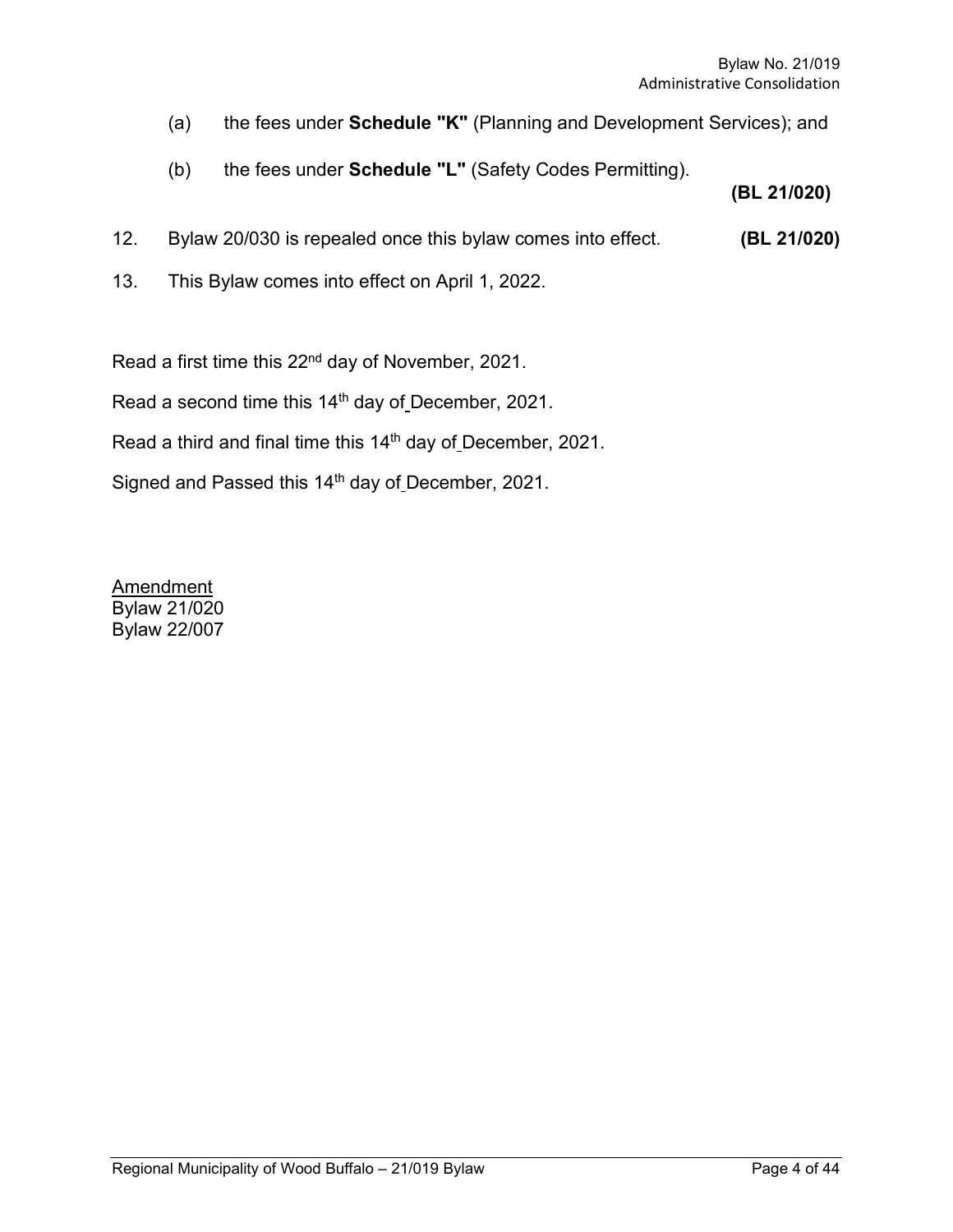# **Schedule A – General Administrative and Miscellaneous Fees**

The Prescribed Fees for general administrative services, as described below, as provided by the Regional Municipality of Wood Buffalo are as follows:

| 1.             |     |                                                    |  |  |  |
|----------------|-----|----------------------------------------------------|--|--|--|
| 2.             |     | <b>Criminal Record Check</b>                       |  |  |  |
|                | (a) |                                                    |  |  |  |
|                | (b) |                                                    |  |  |  |
|                | (c) |                                                    |  |  |  |
| 3.             |     |                                                    |  |  |  |
| 4.             |     |                                                    |  |  |  |
| 5.             |     |                                                    |  |  |  |
| 6.             |     |                                                    |  |  |  |
| 7 <sub>1</sub> |     |                                                    |  |  |  |
| 8.             |     |                                                    |  |  |  |
| 9.             |     |                                                    |  |  |  |
| 10.            |     |                                                    |  |  |  |
|                |     | * Partial funds are remitted to Federal Government |  |  |  |

Regional Municipality of Wood Buffalo - 21/019 Bylaw Page 5 of 44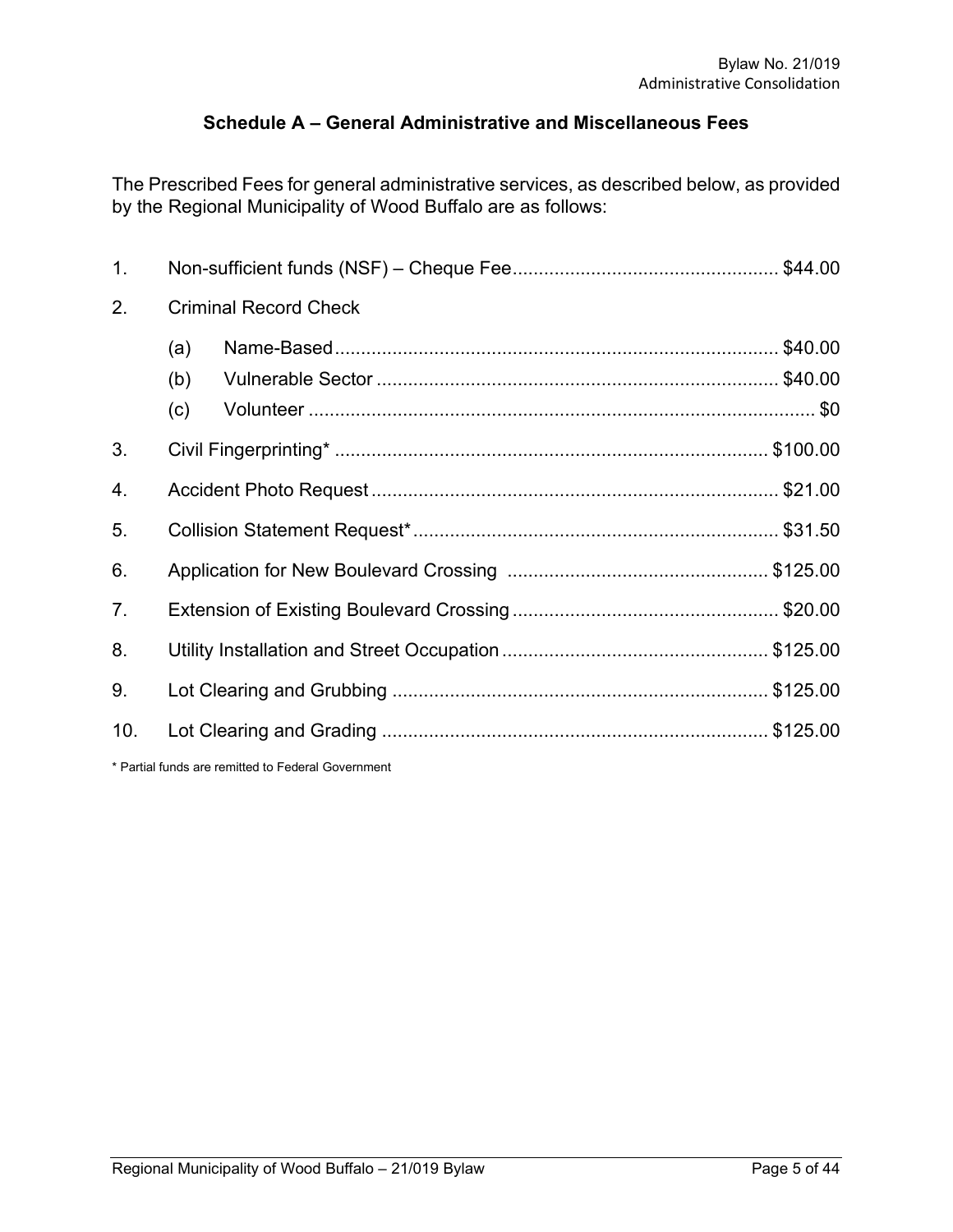## **Schedule B – Animal Control**

The Prescribed Fees for the licences, permits, approvals or services provided relative to Animal Control are as follows:

| (a) |                                                    |                           |  |  |
|-----|----------------------------------------------------|---------------------------|--|--|
| (b) | Animal Licence - Non-spayed or Non-neutered\$50.00 |                           |  |  |
| (c) |                                                    |                           |  |  |
| (d) |                                                    |                           |  |  |
|     |                                                    |                           |  |  |
|     |                                                    |                           |  |  |
|     |                                                    |                           |  |  |
|     |                                                    |                           |  |  |
| (a) |                                                    |                           |  |  |
| (b) |                                                    |                           |  |  |
| (c) |                                                    |                           |  |  |
|     |                                                    | <b>Administration Fee</b> |  |  |

1. Licensing Fee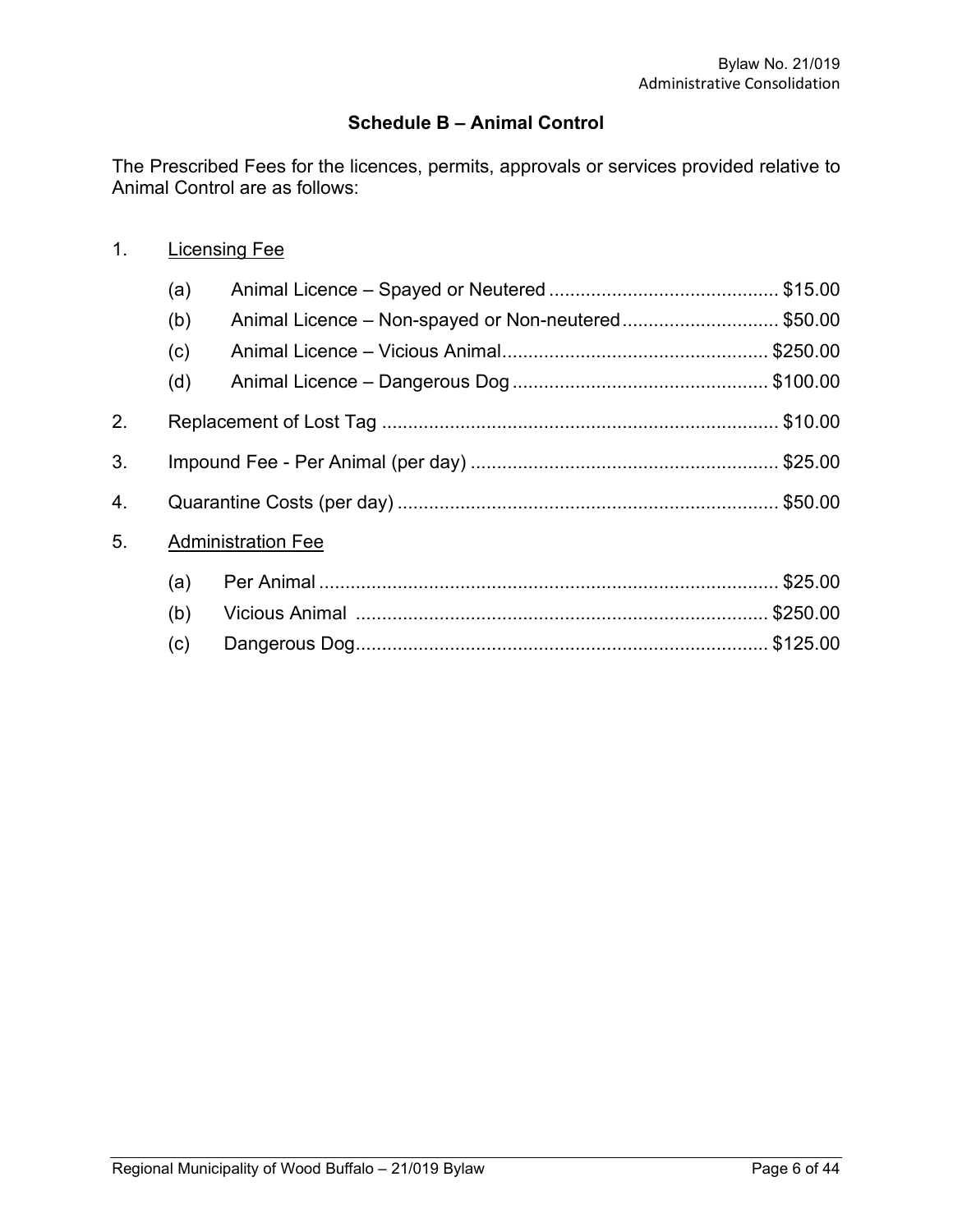# **Schedule C – Assessment and Taxation**

The Prescribed Fees for the licences, permits, approvals or services relative to Assessment and Taxation are as follows:

| 1.             | <b>Tax Certificate</b>                                                                                                   |                                                                                                                            |  |  |  |  |
|----------------|--------------------------------------------------------------------------------------------------------------------------|----------------------------------------------------------------------------------------------------------------------------|--|--|--|--|
|                | (a)                                                                                                                      |                                                                                                                            |  |  |  |  |
|                | (b)                                                                                                                      |                                                                                                                            |  |  |  |  |
| 2.             |                                                                                                                          | <b>Tax Search</b>                                                                                                          |  |  |  |  |
|                | (a)                                                                                                                      |                                                                                                                            |  |  |  |  |
|                | (b)                                                                                                                      |                                                                                                                            |  |  |  |  |
| 3.             |                                                                                                                          |                                                                                                                            |  |  |  |  |
| 4.             | Services in response to written or hard copy request from<br>lending institutions for the purpose of enabling payment of |                                                                                                                            |  |  |  |  |
|                |                                                                                                                          |                                                                                                                            |  |  |  |  |
| 5.             |                                                                                                                          |                                                                                                                            |  |  |  |  |
| 6.             |                                                                                                                          | <b>Assessment &amp; Tax Notices</b>                                                                                        |  |  |  |  |
|                | (a)                                                                                                                      |                                                                                                                            |  |  |  |  |
|                | (b)                                                                                                                      |                                                                                                                            |  |  |  |  |
| 7 <sub>1</sub> |                                                                                                                          | Property Assessment Information provided under Section 299<br>or 300 of the MGA (per hour of staff time - minimum charge 1 |  |  |  |  |
|                |                                                                                                                          |                                                                                                                            |  |  |  |  |
| 8.             |                                                                                                                          | Other information not covered elsewhere in this schedule (per                                                              |  |  |  |  |
| 9.             |                                                                                                                          | Temporary Project Accommodation (less than 365 days) – per                                                                 |  |  |  |  |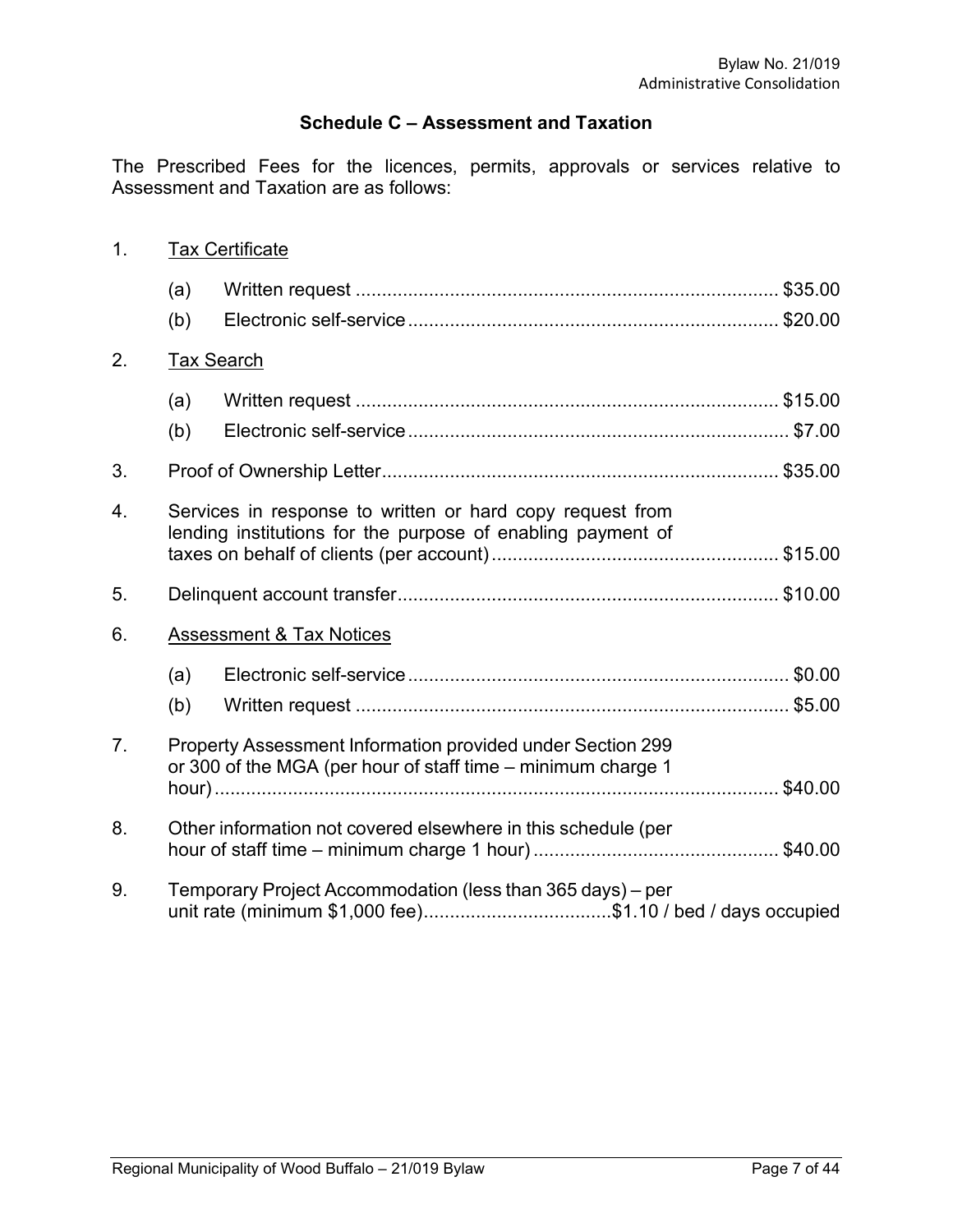# **Schedule D – Emergency Services (Not including Ambulance Service)**

The Prescribed Fees for the licences, permits, approvals or services associated with the provision of Emergency Services are as follows:

| 1. | Response to Malfunctioning Fire Safety<br>Fire/Rescue<br>Installations, Other Monitoring Devices and Nuisance Calls<br>(includes personnel costs)                              |                                                                                                                                                                                                                                            |  |  |  |
|----|--------------------------------------------------------------------------------------------------------------------------------------------------------------------------------|--------------------------------------------------------------------------------------------------------------------------------------------------------------------------------------------------------------------------------------------|--|--|--|
|    | (a)                                                                                                                                                                            |                                                                                                                                                                                                                                            |  |  |  |
|    | (b)                                                                                                                                                                            |                                                                                                                                                                                                                                            |  |  |  |
|    | (c)                                                                                                                                                                            |                                                                                                                                                                                                                                            |  |  |  |
|    | (d)                                                                                                                                                                            |                                                                                                                                                                                                                                            |  |  |  |
|    | (e)                                                                                                                                                                            |                                                                                                                                                                                                                                            |  |  |  |
| 2. |                                                                                                                                                                                | Response to Fires and Alarms involving criminal convictions<br>(includes personnel costs)                                                                                                                                                  |  |  |  |
|    | (a)                                                                                                                                                                            |                                                                                                                                                                                                                                            |  |  |  |
|    | (b)                                                                                                                                                                            |                                                                                                                                                                                                                                            |  |  |  |
|    | (c)                                                                                                                                                                            |                                                                                                                                                                                                                                            |  |  |  |
|    | (d)                                                                                                                                                                            |                                                                                                                                                                                                                                            |  |  |  |
|    | (e)                                                                                                                                                                            |                                                                                                                                                                                                                                            |  |  |  |
|    | (f)                                                                                                                                                                            |                                                                                                                                                                                                                                            |  |  |  |
| 3. |                                                                                                                                                                                | Response to incident involving propane barbeque installed in<br>contravention of the Alberta Safety Codes Act, Fire Code<br>Regulation or Gas Code Regulation (per occurrence)\$1,500.00                                                   |  |  |  |
| 4. |                                                                                                                                                                                | Expert Witness for litigation (based on actual cost for staff,<br>plus travel and expenses - 2-hour minimum) Full Cost Recovery                                                                                                            |  |  |  |
| 5. | Interviews requested by lawyers, insurance companies,<br>adjusters or other agents related to a response by Regional<br>Emergency Services (actual staff cost, plus travel and |                                                                                                                                                                                                                                            |  |  |  |
| 6. |                                                                                                                                                                                | Copies of reports or documentation related to a requested<br>inspection or specific emergency including all services<br>associated with providing the requested documentation which<br>could take up to two hours of research to complete: |  |  |  |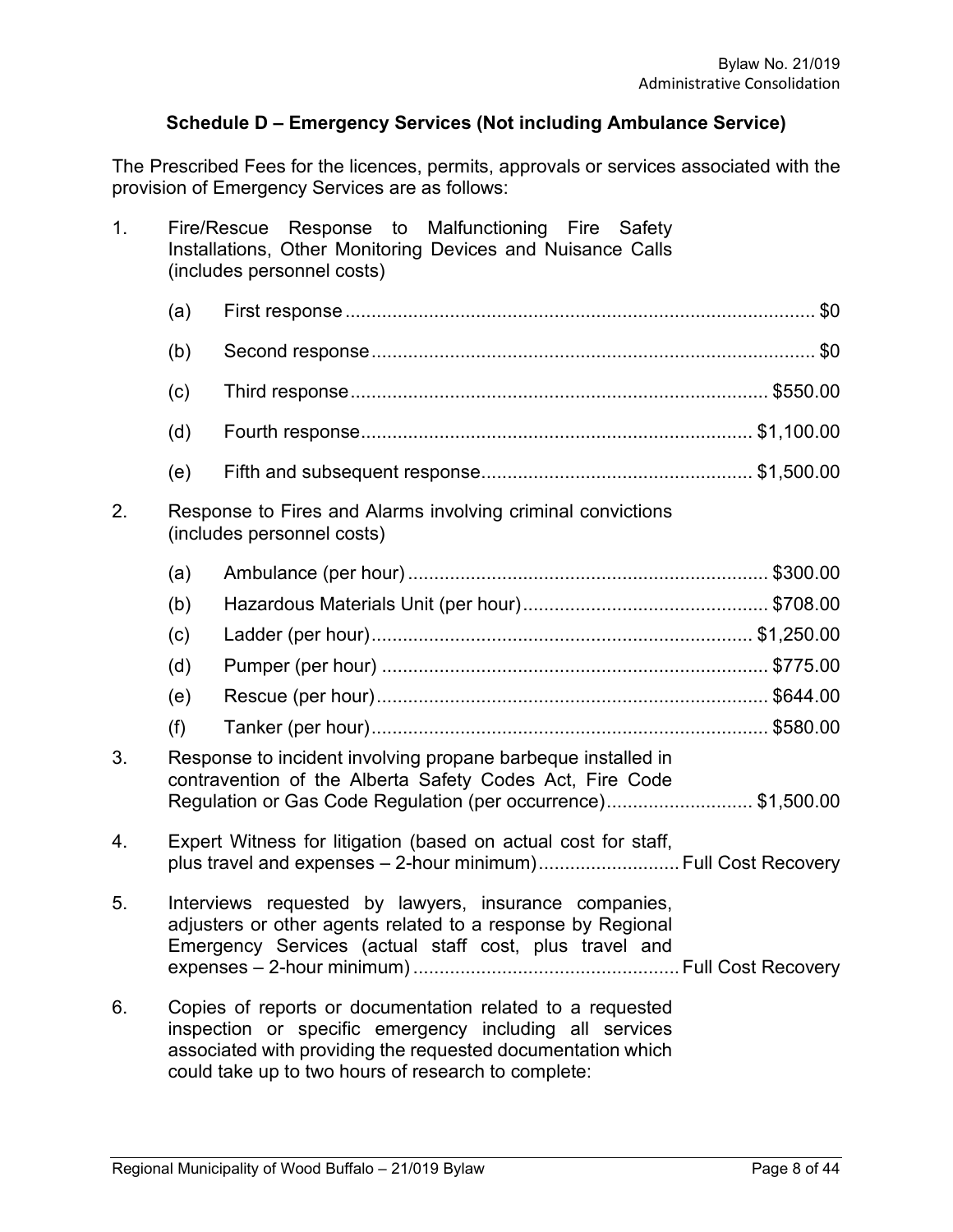|     | (a)               |                                        | Fire Inspection Report for licensing, certificates, legal    |  |  |  |
|-----|-------------------|----------------------------------------|--------------------------------------------------------------|--|--|--|
|     | (b)               |                                        |                                                              |  |  |  |
| 7.  |                   |                                        |                                                              |  |  |  |
| 8.  |                   |                                        | Special Requests and Reviews (actual staff cost, plus travel |  |  |  |
| 9.  |                   |                                        | Incidents on Provincial Highways                             |  |  |  |
|     | (a)<br>(b)<br>(c) |                                        |                                                              |  |  |  |
| 10. |                   |                                        |                                                              |  |  |  |
| 11. |                   | Inspections                            |                                                              |  |  |  |
|     | (a)               |                                        |                                                              |  |  |  |
|     | (b)               | Non-compliant re-inspection            |                                                              |  |  |  |
|     |                   | (i)<br>(ii)                            | Second and each subsequent occurrence\$300.00                |  |  |  |
| 12. |                   |                                        | <b>Occupant Load Certificate</b>                             |  |  |  |
|     | (a)<br>(b)<br>(c) |                                        |                                                              |  |  |  |
| 13. | Permits           |                                        |                                                              |  |  |  |
|     | (a)<br>(b)<br>(c) |                                        | Light open flames in buildings (fire performance/            |  |  |  |
|     | (d)               | events)<br>(i)<br>(ii)<br>(iii)<br>(i) | <b>Shut Down Fire Alarm System</b>                           |  |  |  |
|     |                   | (iii)                                  |                                                              |  |  |  |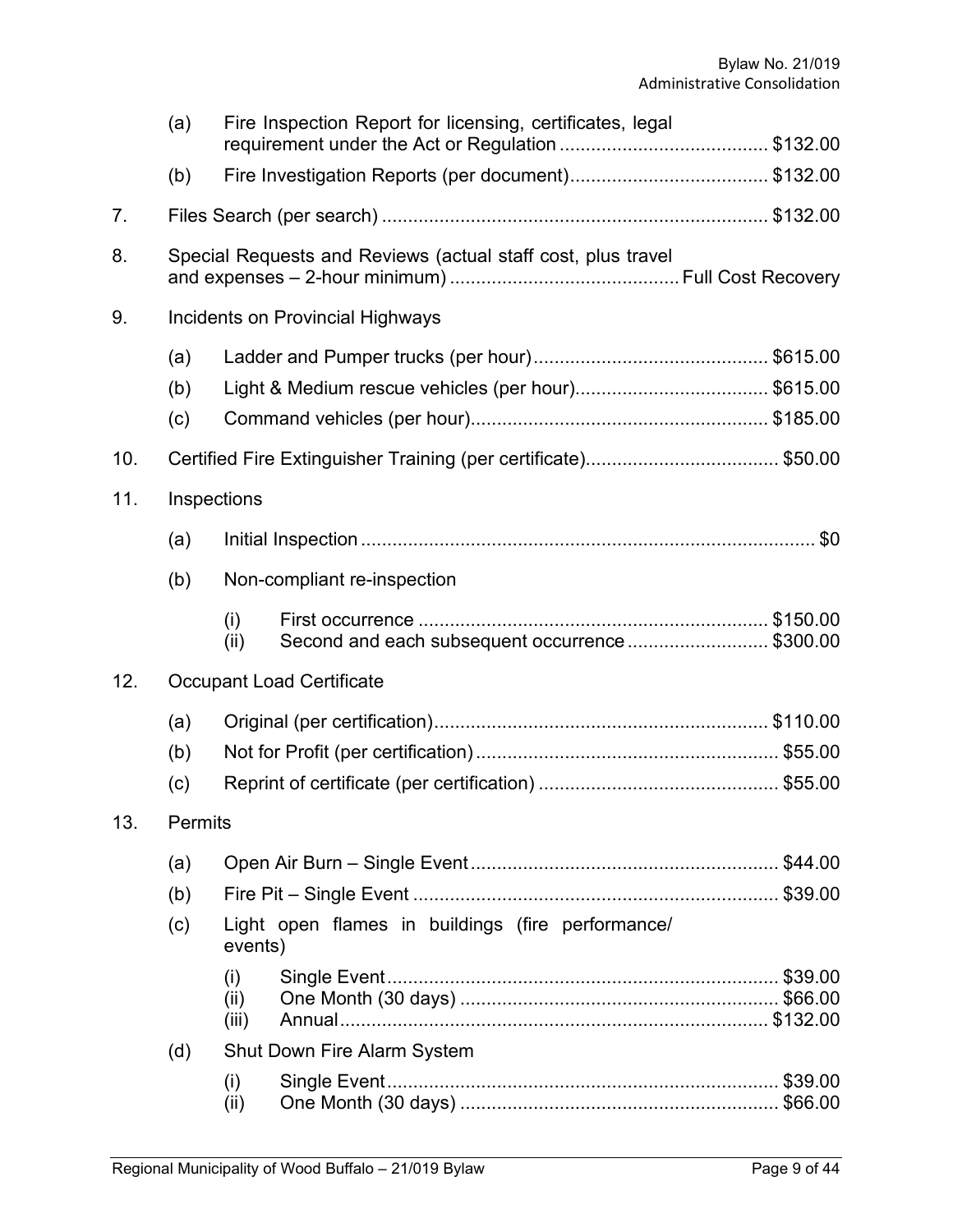|     | (iii)                |                                                        |  |
|-----|----------------------|--------------------------------------------------------|--|
| (e) |                      | <b>Shut Down Sprinkler System</b>                      |  |
|     | (i)<br>(ii)<br>(iii) |                                                        |  |
| (f) |                      | <b>Special Fire Suppression System Shutdown</b>        |  |
|     | (i)<br>(ii)<br>(iii) |                                                        |  |
| (g) |                      | <b>Commercial Cooking Exhaust Systems Cleaning</b>     |  |
|     | (i)<br>(ii)<br>(iii) |                                                        |  |
| (h) |                      | Hot Works (cutting, welding, soldering)                |  |
|     | (i)<br>(ii)<br>(iii) |                                                        |  |
| (i) |                      | Install or Remove Above-Ground Fuel Storage Tank       |  |
|     | (i)<br>(ii)          |                                                        |  |
| (j) |                      | Install or Remove Underground Fuel Storage Tank        |  |
|     | (i)<br>(ii)          |                                                        |  |
| (k) |                      | <b>Fireworks Discharge</b>                             |  |
|     | (i)<br>(ii)          |                                                        |  |
| (1) |                      | Fireworks Discharge Pyrotechnics (high hazard)\$132.00 |  |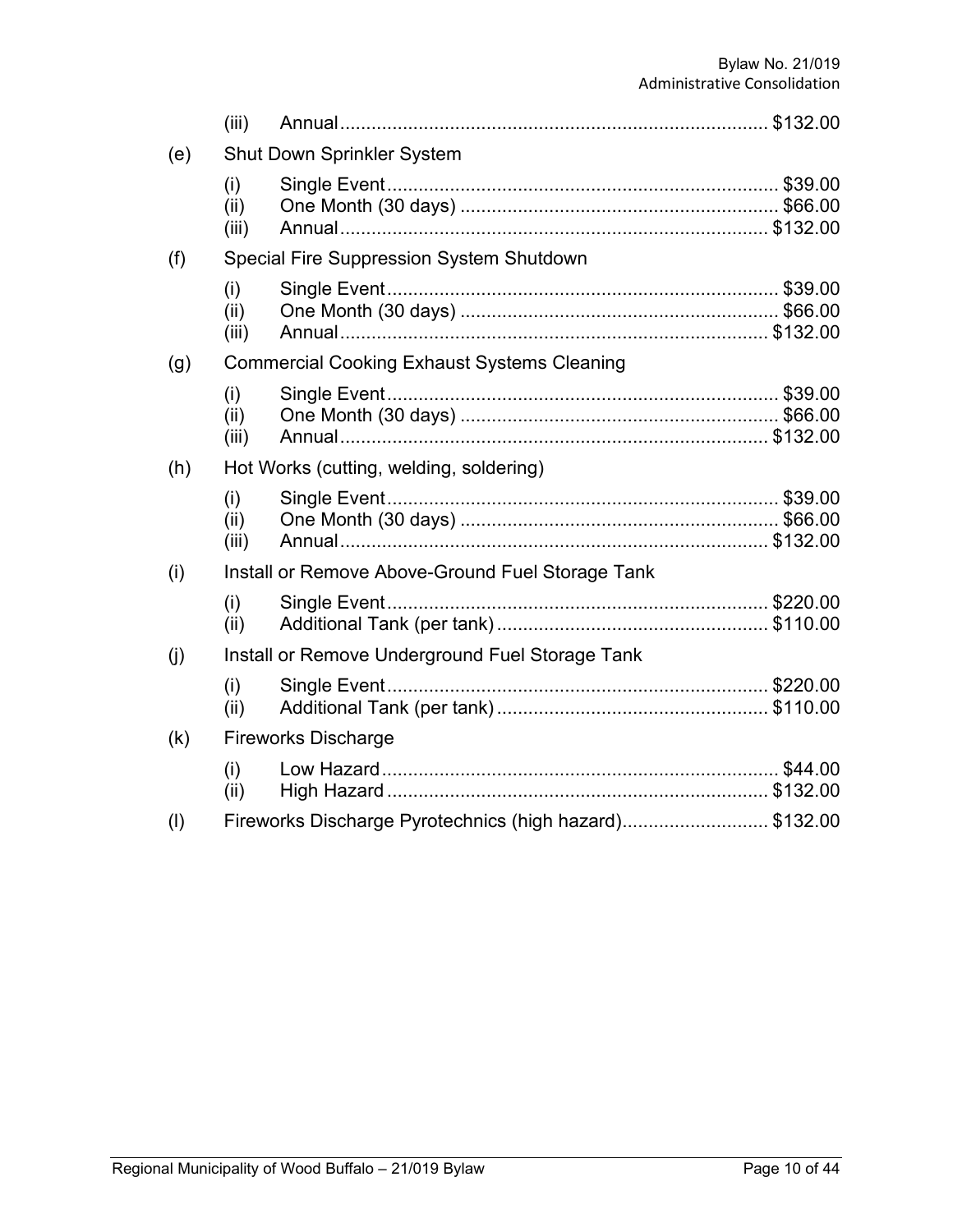# **Schedule E – Ambulance Service**

# 1. Ambulance

| (a) | Ground ambulance                                                                                                                                                                    |
|-----|-------------------------------------------------------------------------------------------------------------------------------------------------------------------------------------|
|     | Individuals and Alberta Blue Cross clients<br>(i)                                                                                                                                   |
|     | Individuals and Alberta Blue Cross clients<br>(ii)                                                                                                                                  |
| (b) | Basic Life Support - Alberta Blue Cross clients (aged<br>65+), Assisted Income for Severely Handicapped<br>(AISH), Social Services and Immigration (transport) \$146.00 + \$2.29/km |
| (c) | Advanced Life Support - Alberta Blue Cross clients<br>65+), Assisted Income for Severely<br>(aged<br>Handicapped (AISH), Social Services and Immigration                            |
| (d) | Response – Alberta Blue Cross clients (aged 65+),<br>Assisted Income for Severely Handicapped (AISH),<br>Social Services and Immigration (no transport) \$98.00                     |
| (e) | Standby - Alberta Blue Cross clients (aged 65+),<br>Assisted Income for Severely Handicapped (AISH),<br>Social Services and Immigration (per hour - 3-hour                          |
| (f) | Interfacility transfers for out-of-province residents \$385.00                                                                                                                      |
| (g) | Interfacility transfers from non-AHS owned or operated<br>facilities, including facilities owned or operated by Third                                                               |
|     |                                                                                                                                                                                     |
| (h) | Individual Account Surcharge (non-Alberta resident)\$200.00                                                                                                                         |
| (i) | Service for Treaty and Bigstone Cree Nation                                                                                                                                         |
|     | (i)<br>(ii)<br>Advanced Life Support with 12-2 (one of which<br>(iii)                                                                                                               |
|     | must be intra osseous infusion) \$262.46 + \$2.67/km<br>(iv)                                                                                                                        |
|     | (v)                                                                                                                                                                                 |
|     | Surcharge (incident on Reserve or Crown land)  \$150.00<br>(vi)                                                                                                                     |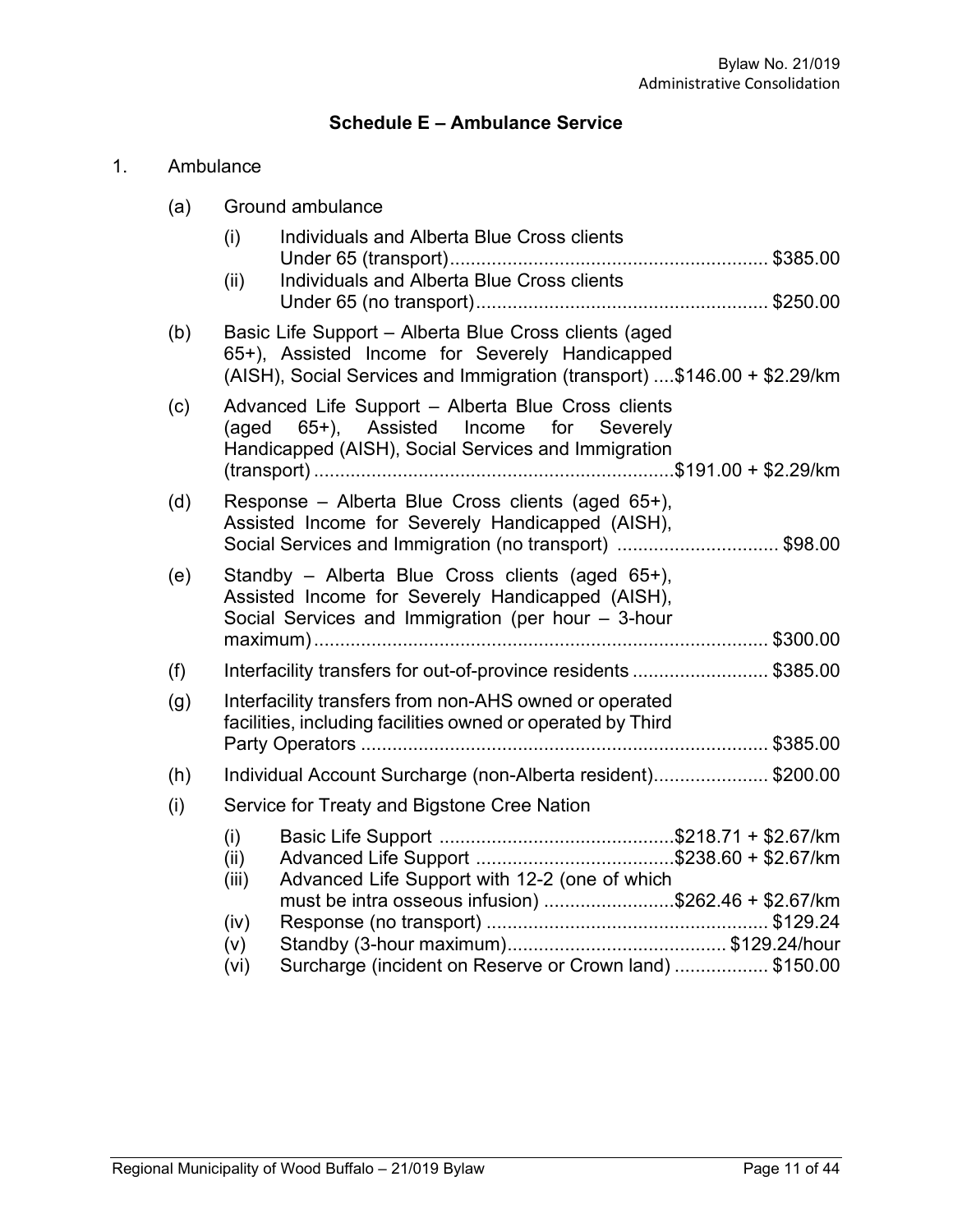## **Schedule F – Parks and Roads**

The Prescribed Fees for the use of any parks, cemetery and columbarium, and road permits and services are as follows:

| 1. |                         |                                     |                                                      |  |  |  |
|----|-------------------------|-------------------------------------|------------------------------------------------------|--|--|--|
| 2. |                         | <b>Cemetery and Columbarium</b>     |                                                      |  |  |  |
|    | (a)                     |                                     | <b>Traditional Burial</b>                            |  |  |  |
|    |                         | (i)<br>(ii)                         |                                                      |  |  |  |
|    | (b)                     |                                     | Cremation - In-ground plot - Adult and child\$565.00 |  |  |  |
|    | (c)                     |                                     |                                                      |  |  |  |
|    | (d)                     |                                     |                                                      |  |  |  |
|    | (e)                     |                                     |                                                      |  |  |  |
|    | (f)                     |                                     |                                                      |  |  |  |
|    | (g)                     |                                     |                                                      |  |  |  |
|    | (h)                     | <b>Grave Liners</b>                 |                                                      |  |  |  |
|    |                         | (i)<br>(ii)<br>(iii)<br>(iv)<br>(v) |                                                      |  |  |  |
| 3. |                         |                                     |                                                      |  |  |  |
| 4. | <b>Snow Dump Permit</b> |                                     |                                                      |  |  |  |
|    | (a)                     |                                     |                                                      |  |  |  |
|    | (b)                     |                                     |                                                      |  |  |  |
|    | (c)                     |                                     |                                                      |  |  |  |
|    | (d)                     |                                     |                                                      |  |  |  |
|    | (e)                     |                                     |                                                      |  |  |  |
|    |                         |                                     |                                                      |  |  |  |

### 5. Over-Dimensional Load Permits

Over-Dimensional Load Permits are issued by Alberta Transportation through the Transportation Routing and Vehicle Information System program. Fees are established and collected in accordance with Schedule 9 of the *Commercial Vehicle Dimension and Weight Regulation,* AR 315/2002, as may be amended or repealed and replaced from time to time.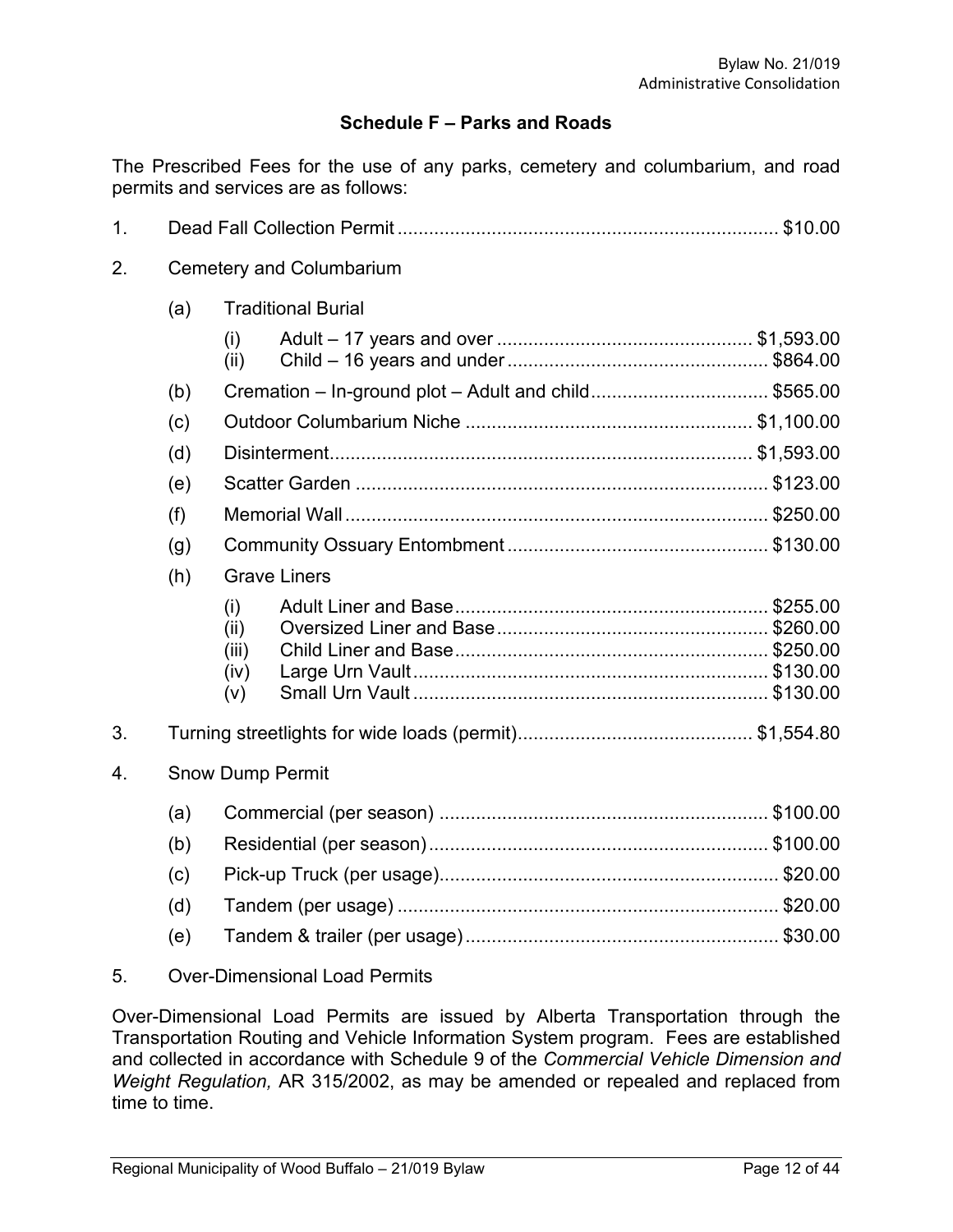| 6. | Fort Chipewyan - Aggregate Sales (includes 15% |  |  |
|----|------------------------------------------------|--|--|
|    | Administrative Fee)                            |  |  |

| (a) |  |
|-----|--|
| (b) |  |
| (c) |  |
| (d) |  |
| (e) |  |
| (f) |  |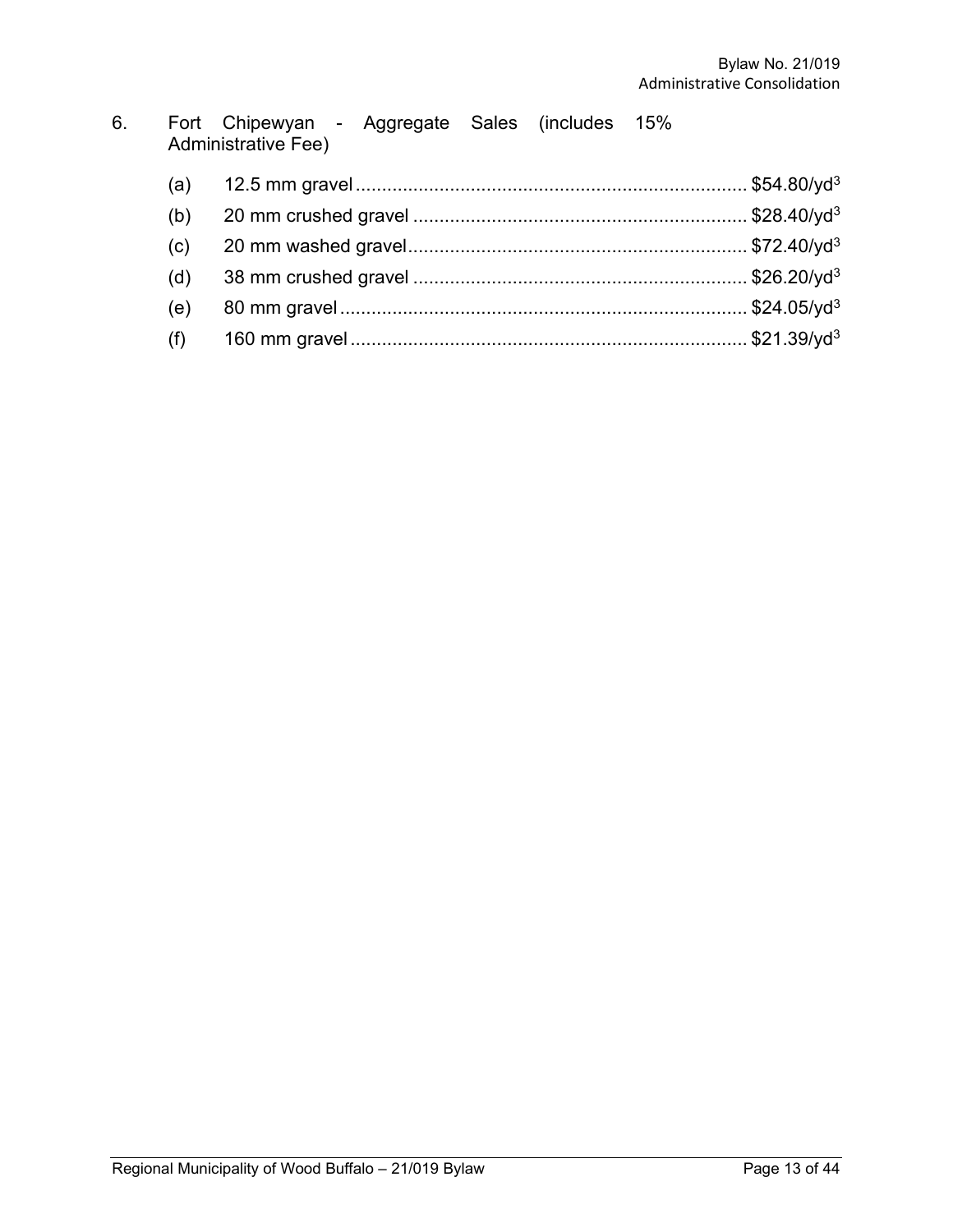# **Schedule G – Recreation and Culture**

The Prescribed Fees for the use of the facilities or recreational and cultural programs provided by the Regional Municipality of Wood Buffalo are as follows:

| 1. | Syncrude Athletic Park (SAP) Clubhouse Rental |                                               |                                                                                           |  |  |  |
|----|-----------------------------------------------|-----------------------------------------------|-------------------------------------------------------------------------------------------|--|--|--|
|    | (a)                                           |                                               | 1 room (Kitchen, Atrium, Meeting Room A or B) – hourly \$40.00                            |  |  |  |
|    | (b)<br>(c)                                    |                                               | 2 rooms (Kitchen, Atrium, Meeting Room A or B) - hourly  \$60.00<br><b>Full Clubhouse</b> |  |  |  |
|    |                                               | (i)<br>(ii)                                   |                                                                                           |  |  |  |
| 2. |                                               |                                               | WinterPLAY Shootout on the Snye (per player)                                              |  |  |  |
|    | (a)                                           |                                               |                                                                                           |  |  |  |
|    | (b)                                           |                                               |                                                                                           |  |  |  |
| 3. |                                               |                                               | Urban Market (per occasion)                                                               |  |  |  |
|    | (a)                                           |                                               |                                                                                           |  |  |  |
|    | (b)                                           |                                               |                                                                                           |  |  |  |
|    | (c)                                           |                                               |                                                                                           |  |  |  |
|    | (d)                                           |                                               |                                                                                           |  |  |  |
| 4. | Sports Field Rental - hourly                  |                                               |                                                                                           |  |  |  |
|    | (a)                                           | <b>Adults</b>                                 |                                                                                           |  |  |  |
|    |                                               | (i)<br>(ii)<br>(iii)<br>(iv)                  |                                                                                           |  |  |  |
|    | (b)                                           | Youth                                         |                                                                                           |  |  |  |
|    |                                               | (i)<br>(ii)<br>(iii)<br>(iv)                  |                                                                                           |  |  |  |
| 5. |                                               | School Rental - Parks Administration (hourly) |                                                                                           |  |  |  |
|    | (a)                                           |                                               |                                                                                           |  |  |  |
|    | (b)                                           |                                               |                                                                                           |  |  |  |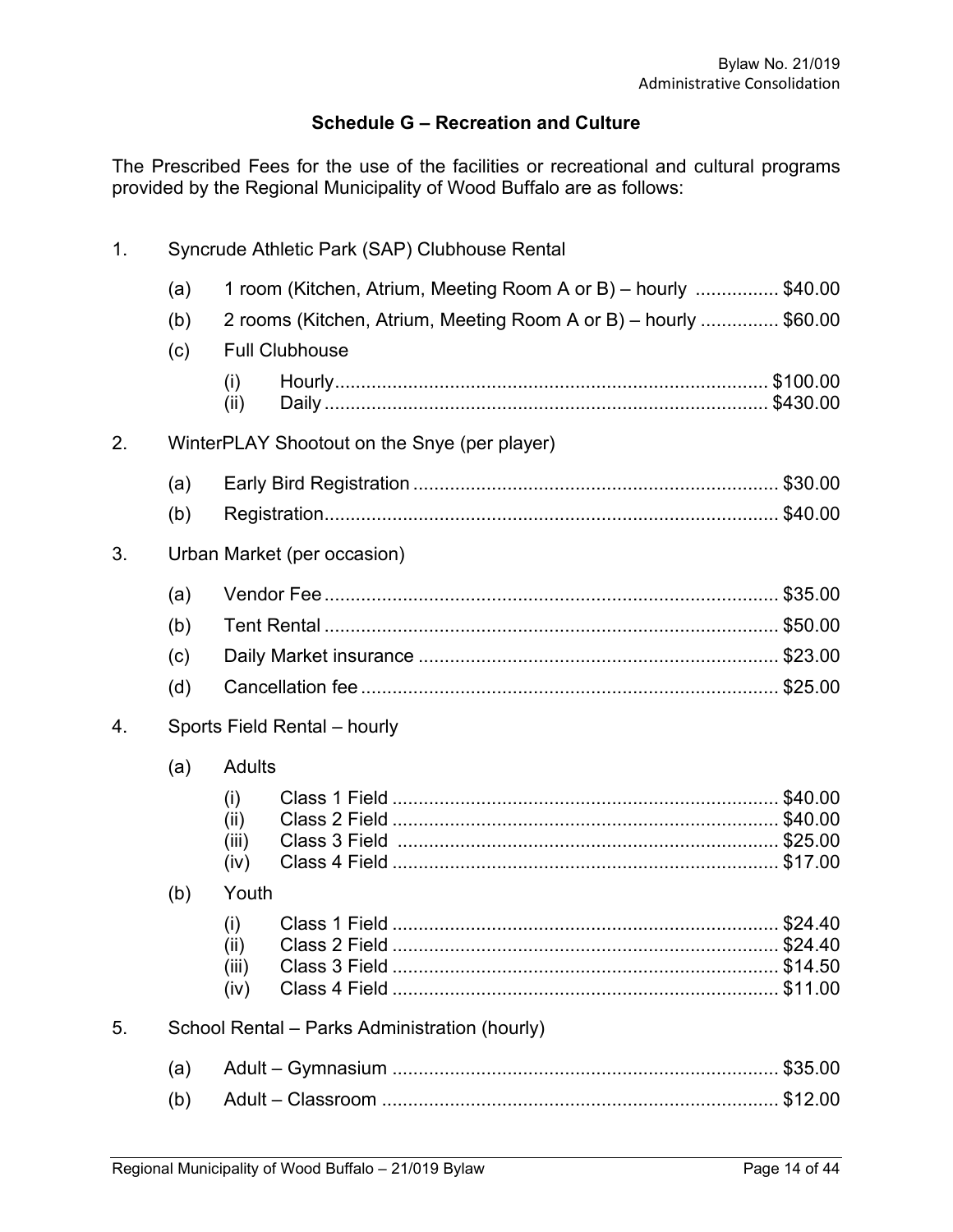|                | (c)                          |                                         |                                                        |  |  |
|----------------|------------------------------|-----------------------------------------|--------------------------------------------------------|--|--|
|                | (d)                          |                                         |                                                        |  |  |
| 6.             |                              |                                         | Ice Surface Rental (hourly)                            |  |  |
|                | (a)                          |                                         |                                                        |  |  |
|                | (b)                          |                                         |                                                        |  |  |
|                | (c)                          |                                         |                                                        |  |  |
|                | <b>Fort Chipewyan</b>        |                                         |                                                        |  |  |
| 7 <sub>1</sub> |                              |                                         | Fort Chipewyan Municipal Office Boardroom              |  |  |
|                | (a)                          |                                         |                                                        |  |  |
|                | (b)                          |                                         |                                                        |  |  |
|                | (c)                          |                                         |                                                        |  |  |
| 8.             |                              | <b>Archie Simpson Recreation Centre</b> |                                                        |  |  |
|                | (a)                          | Boardroom                               |                                                        |  |  |
|                |                              | (i)                                     |                                                        |  |  |
|                |                              | (ii)<br>(iii)                           |                                                        |  |  |
|                | (b)                          |                                         | Conference Room (including audio-visual equipment)     |  |  |
|                |                              | (i)                                     |                                                        |  |  |
|                |                              | (ii)                                    |                                                        |  |  |
|                |                              | (iii)                                   |                                                        |  |  |
|                | (c)                          |                                         |                                                        |  |  |
| 9.             | <b>Mamawi Community Hall</b> |                                         |                                                        |  |  |
|                | (a)                          |                                         |                                                        |  |  |
|                | (b)                          |                                         |                                                        |  |  |
|                | (c)                          |                                         |                                                        |  |  |
|                | (d)                          |                                         |                                                        |  |  |
|                | (e)                          |                                         |                                                        |  |  |
|                | (f)                          |                                         | Clean-up Fee for large functions (per service)\$400.00 |  |  |
|                | (g)                          |                                         |                                                        |  |  |
|                | (h)                          |                                         |                                                        |  |  |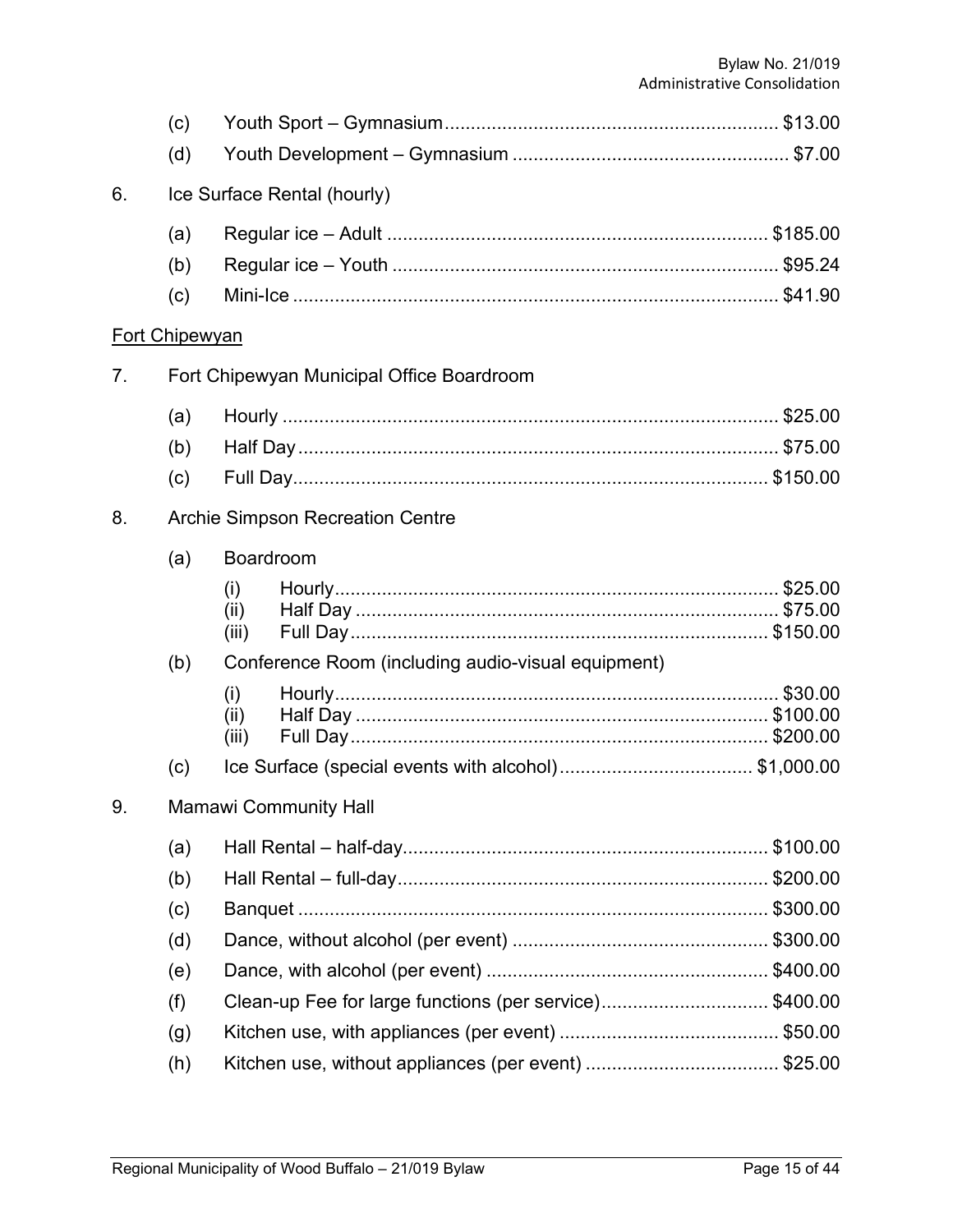# **Janvier**

|  | 10. Janvier Municipal Office Community Room |  |  |  |
|--|---------------------------------------------|--|--|--|
|  |                                             |  |  |  |
|  |                                             |  |  |  |
|  |                                             |  |  |  |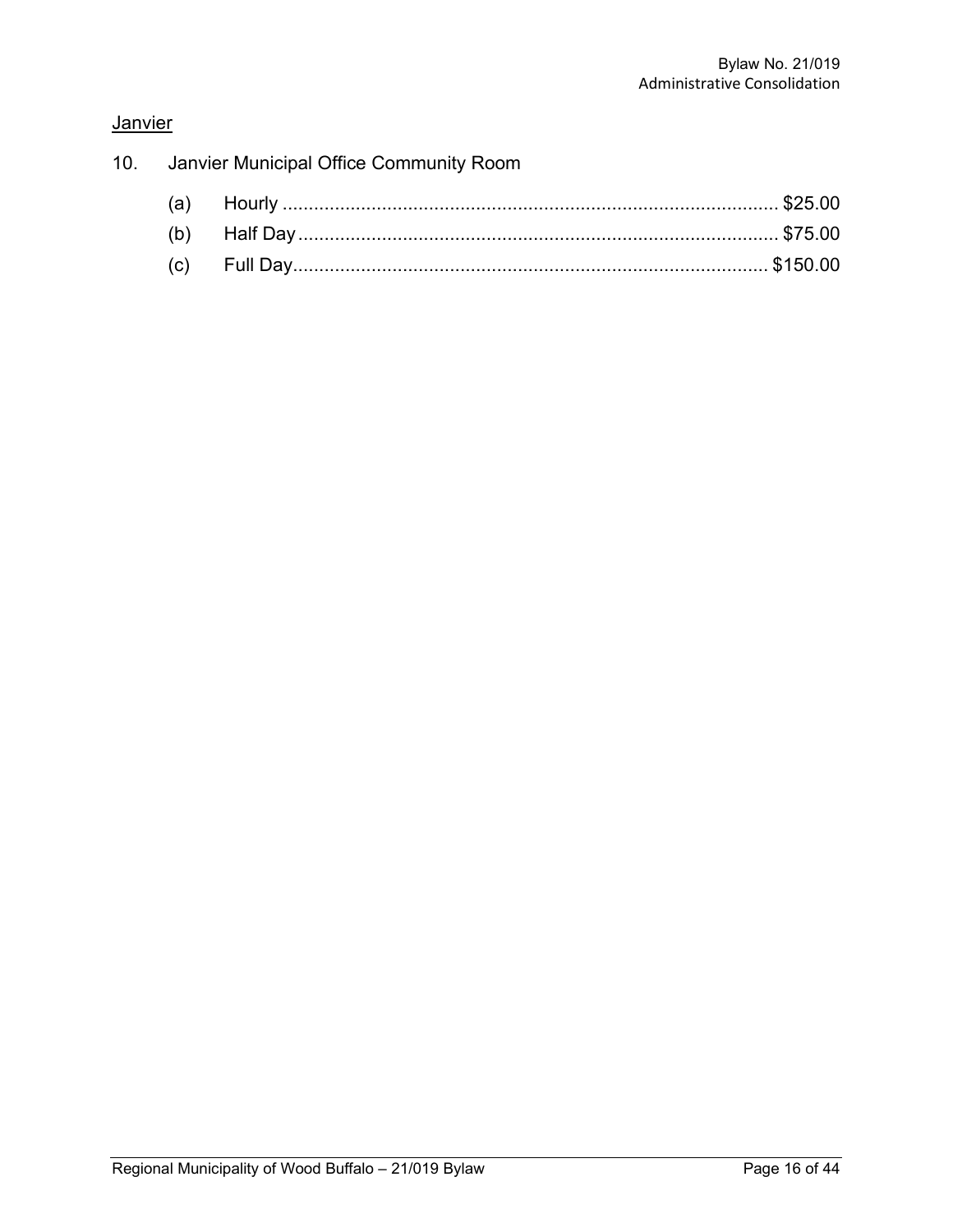# **Schedule H – Licenses**

The Prescribed Fees for the permits, approvals or services for Licencing are as follows:

| $\mathbf{1}$ . |                                                                                                                                                             |                                                                                                                            |  |  |
|----------------|-------------------------------------------------------------------------------------------------------------------------------------------------------------|----------------------------------------------------------------------------------------------------------------------------|--|--|
| 2.             | Non-Resident Business Licence (annual fee)                                                                                                                  |                                                                                                                            |  |  |
|                | (a)<br>Sales – tangible products offered for sale:                                                                                                          |                                                                                                                            |  |  |
|                |                                                                                                                                                             | Goods selling at \$1,000.00 or more per item  \$525.00<br>(i)<br>Goods selling under \$1,000.00 per item  \$225.00<br>(ii) |  |  |
|                | (b)                                                                                                                                                         |                                                                                                                            |  |  |
| 3.             |                                                                                                                                                             |                                                                                                                            |  |  |
| 4.             | Trade Show Organizer (annual fee)                                                                                                                           |                                                                                                                            |  |  |
|                | (a)                                                                                                                                                         |                                                                                                                            |  |  |
|                | (b)                                                                                                                                                         |                                                                                                                            |  |  |
| 5.             |                                                                                                                                                             |                                                                                                                            |  |  |
| 6.             | The Resident Business License (annual fee) as identified in section 1 of this<br>Schedule "H" is temporarily suspended until December 31, 2022. (BL 21/020) |                                                                                                                            |  |  |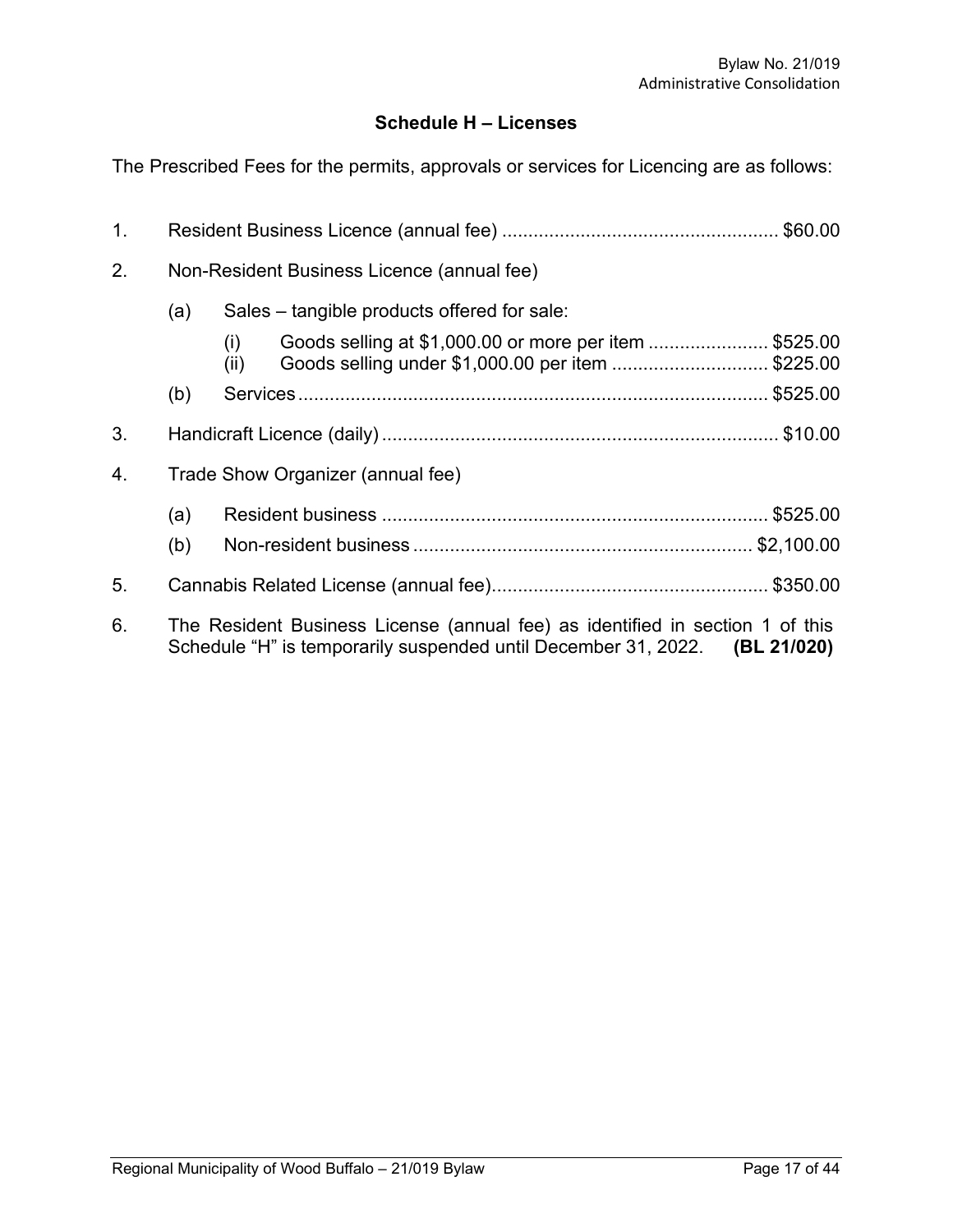# **Schedule I – Transit Services**

The Prescribed Fees for the licences, permits, approvals or services relating to Transit Services are as follows:

1. Transit Fees

 $2.$ 

(a) Urban (one-way)

|                 | (i)<br>(ii)<br>(iii)<br>(iv)<br>(v)                   | Cash Fare (Child under 5 and adult 65+)\$0.00                                                                                                                                                        |  |  |  |  |  |
|-----------------|-------------------------------------------------------|------------------------------------------------------------------------------------------------------------------------------------------------------------------------------------------------------|--|--|--|--|--|
| (b)             |                                                       | Rural (one-way)                                                                                                                                                                                      |  |  |  |  |  |
|                 | (i)<br>(ii)<br>(iii)<br>(iv)<br>(v)<br>(vi)<br>(vii)  | Cash Fare - (Child under 5 and adult 65+)\$0.00<br>Five-Ride Booklet - Adult (Age 13 - 64)\$40.00<br>Five-Ride Booklet - Child (Age 5 - 12)\$20.00<br>Ten-Ride Booklet - Adult (Age 13 - 64) \$80.00 |  |  |  |  |  |
| (c)             |                                                       | <b>SMART Bus (Specialized Transportation one-way)</b>                                                                                                                                                |  |  |  |  |  |
|                 | (i)<br>(ii)<br>(iii)<br>(iv)                          |                                                                                                                                                                                                      |  |  |  |  |  |
| <b>Charters</b> |                                                       |                                                                                                                                                                                                      |  |  |  |  |  |
| (a)             |                                                       |                                                                                                                                                                                                      |  |  |  |  |  |
| (b)             | External and non-municipal use (hourly rate) \$130.00 |                                                                                                                                                                                                      |  |  |  |  |  |
|                 |                                                       |                                                                                                                                                                                                      |  |  |  |  |  |

(c) SMART rate – specialized transit...................................................... \$35.00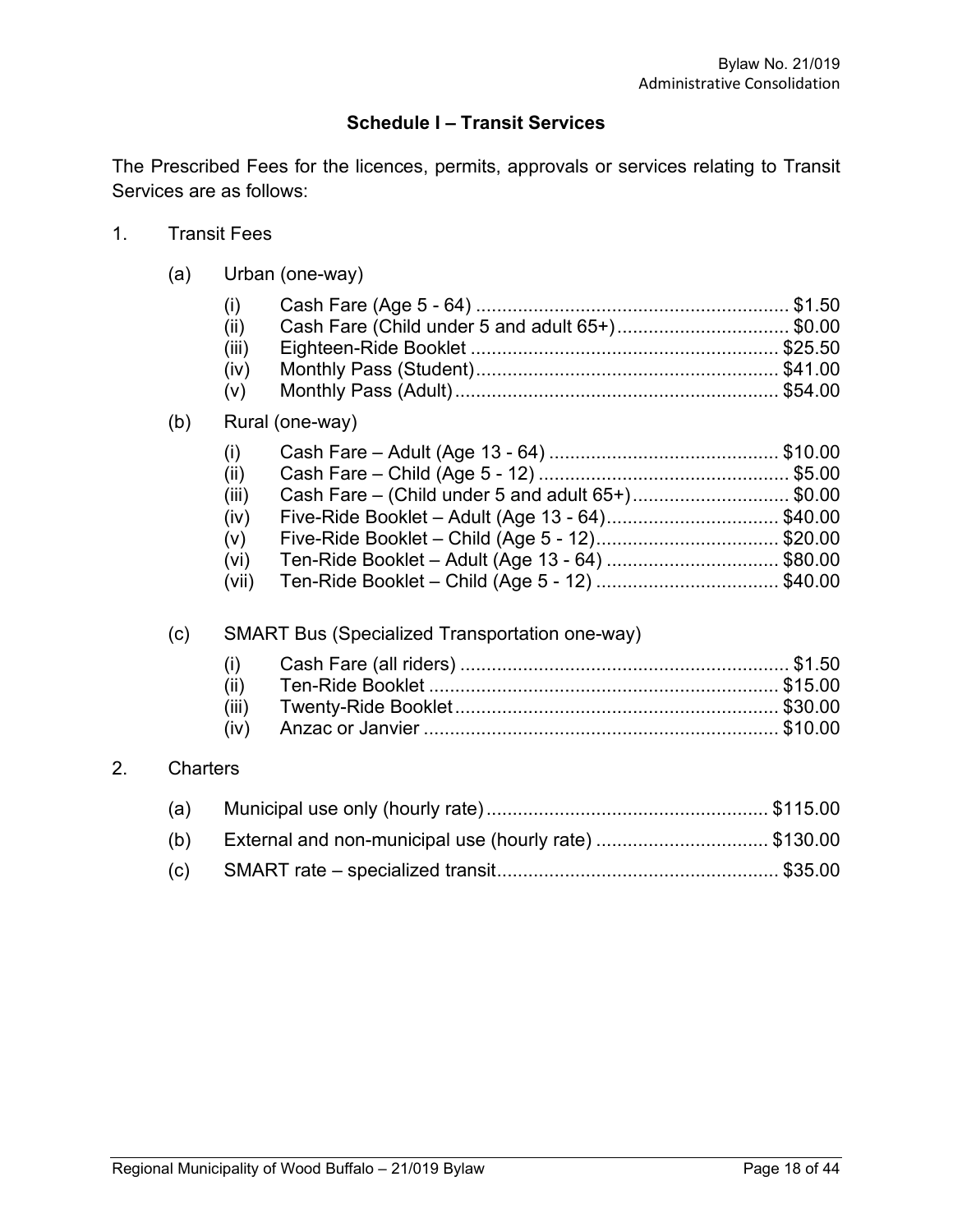# **Schedule J – Vehicle for Hire**

The Prescribed Fees for the licences, permits, approvals or services relating to Vehicles for Hire are as follows:

| 1.<br><b>Application for Chauffeur Permit</b> |                                          |                                                                |             |  |  |
|-----------------------------------------------|------------------------------------------|----------------------------------------------------------------|-------------|--|--|
|                                               | (a)                                      |                                                                |             |  |  |
|                                               | (b)                                      |                                                                |             |  |  |
|                                               | (c)                                      |                                                                |             |  |  |
|                                               | (d)                                      |                                                                |             |  |  |
|                                               | (e)                                      |                                                                |             |  |  |
|                                               |                                          |                                                                | (BL 22/007) |  |  |
| 2.                                            |                                          |                                                                |             |  |  |
| 3.                                            |                                          | Replacement of lost or stolen Chauffeur's Permit               |             |  |  |
|                                               | (a)                                      |                                                                |             |  |  |
|                                               | (b)                                      |                                                                |             |  |  |
| 4.                                            | Application for Vehicle for Hire Licence |                                                                |             |  |  |
|                                               | (a)                                      | Vehicle for Hire operating exclusively in Fort Chipewyan \$150 |             |  |  |
|                                               | (b)                                      |                                                                |             |  |  |
|                                               | (c)                                      |                                                                |             |  |  |
|                                               | (d)                                      |                                                                |             |  |  |
|                                               | (e)                                      |                                                                |             |  |  |
|                                               | (f)                                      |                                                                |             |  |  |
|                                               | (g)                                      |                                                                |             |  |  |
|                                               |                                          |                                                                | (BL 22/007) |  |  |
| 5.                                            |                                          |                                                                |             |  |  |
| 6.                                            |                                          | Replacement of lost or stolen Vehicle for Hire Licence         |             |  |  |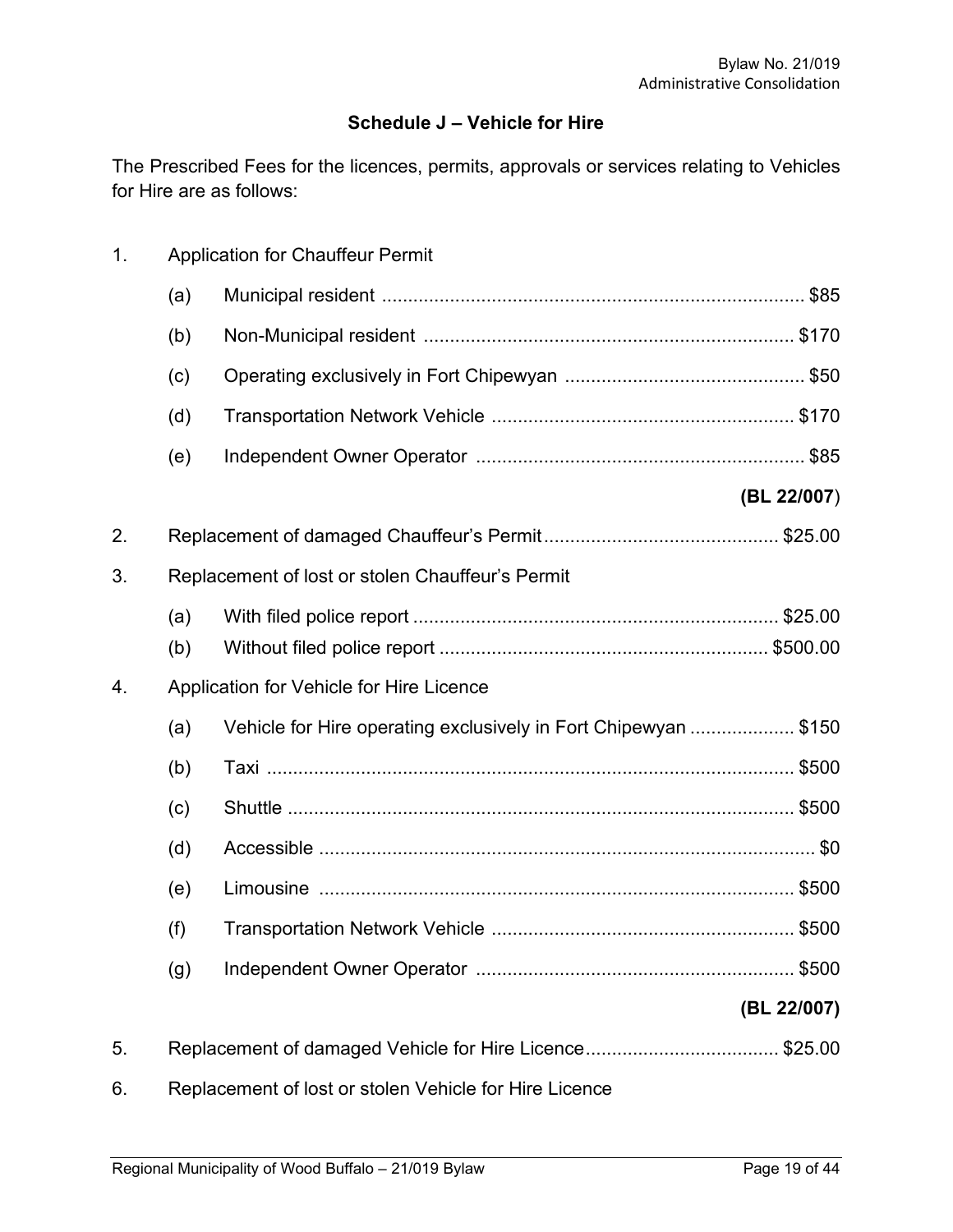|                                                                          | (a) |                                   |                                                                     |             |  |  |
|--------------------------------------------------------------------------|-----|-----------------------------------|---------------------------------------------------------------------|-------------|--|--|
|                                                                          | (b) |                                   |                                                                     |             |  |  |
| 7 <sub>1</sub>                                                           |     | Application for Brokerage License |                                                                     |             |  |  |
|                                                                          | (a) |                                   |                                                                     |             |  |  |
|                                                                          | (b) |                                   | Brokerage License for operating exclusively in Fort Chipewyan  \$50 |             |  |  |
|                                                                          | (c) |                                   |                                                                     |             |  |  |
|                                                                          |     |                                   |                                                                     | (BL 22/007) |  |  |
| 8.                                                                       |     |                                   |                                                                     |             |  |  |
| 9.                                                                       |     |                                   | Replacement of damaged Independent Driver Owner Licence             |             |  |  |
|                                                                          | (a) |                                   |                                                                     |             |  |  |
|                                                                          | (b) |                                   |                                                                     |             |  |  |
| 10.<br>Replacement of lost or stolen Independent Driver Owner<br>Licence |     |                                   |                                                                     |             |  |  |
|                                                                          | (a) |                                   | With filed police report                                            |             |  |  |
|                                                                          |     | (i)<br>(ii)                       |                                                                     |             |  |  |
|                                                                          | (b) |                                   | Without filed police report                                         |             |  |  |
|                                                                          |     | (i)<br>(ii)                       |                                                                     |             |  |  |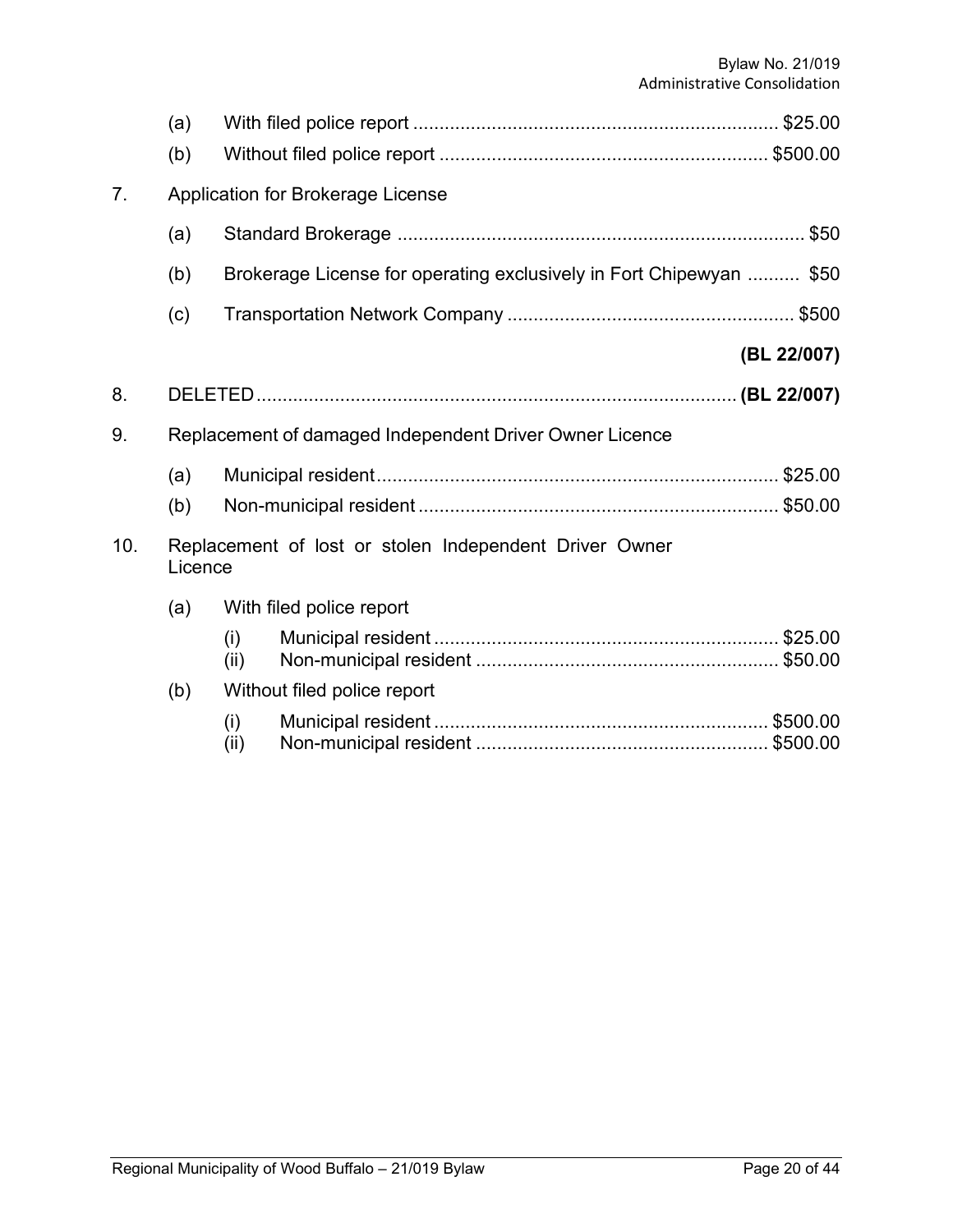# **Schedule K – Planning and Development Services**

The Prescribed Fees for the licences, permits, approvals or services provided under the Land Use Bylaw and Subdivision Authority Bylaw are as follows:

## **1. Permit Applications - Residential Development**

|    | (a) |                                                                            |  |
|----|-----|----------------------------------------------------------------------------|--|
|    | (b) | Semi-detached and Duplex Dwellings (per unit)\$100.00                      |  |
|    | (c) |                                                                            |  |
|    | (d) |                                                                            |  |
|    | (e) |                                                                            |  |
|    | (f) |                                                                            |  |
|    | (g) |                                                                            |  |
|    | (h) |                                                                            |  |
|    | (i) |                                                                            |  |
|    | (j) |                                                                            |  |
|    | (k) |                                                                            |  |
|    | (1) |                                                                            |  |
|    | (m) |                                                                            |  |
|    | (n) |                                                                            |  |
| 2. |     | Permit Applications - Commercial, Industrial and Institutional Development |  |

# (a) New commercial, industrial and institutional developments (Maximum \$10,000)

|      | for first 500 m <sup>2</sup> of gross floor area \$300.00 + \$3.00/m <sup>2</sup> |  |
|------|-----------------------------------------------------------------------------------|--|
| (ii) |                                                                                   |  |
|      |                                                                                   |  |

#### (b) Additions to commercial, industrial and institutional developments (based on addition only) (maximum \$10,000)  $(1)$  for first  $500 \text{ m}^2$  of  $y = 1$  area  $z = 1$

| for first 500 m <sup>2</sup> of gross floor area \$300.00 + \$3.00/m <sup>2</sup> |  |
|-----------------------------------------------------------------------------------|--|
|                                                                                   |  |

# (c) Accessory Structure........................................................................ \$100.00

## (d) Religious Assembly, Educational Service Facility, Daycare Centre (maximum \$10,000)

(i) for first 500  $\text{m}^2$  of gross floor area .....................\$300.00 + \$3.00/m<sup>2</sup> (ii) for area over 500 m2 gross floor area...............................+ \$1.50/m2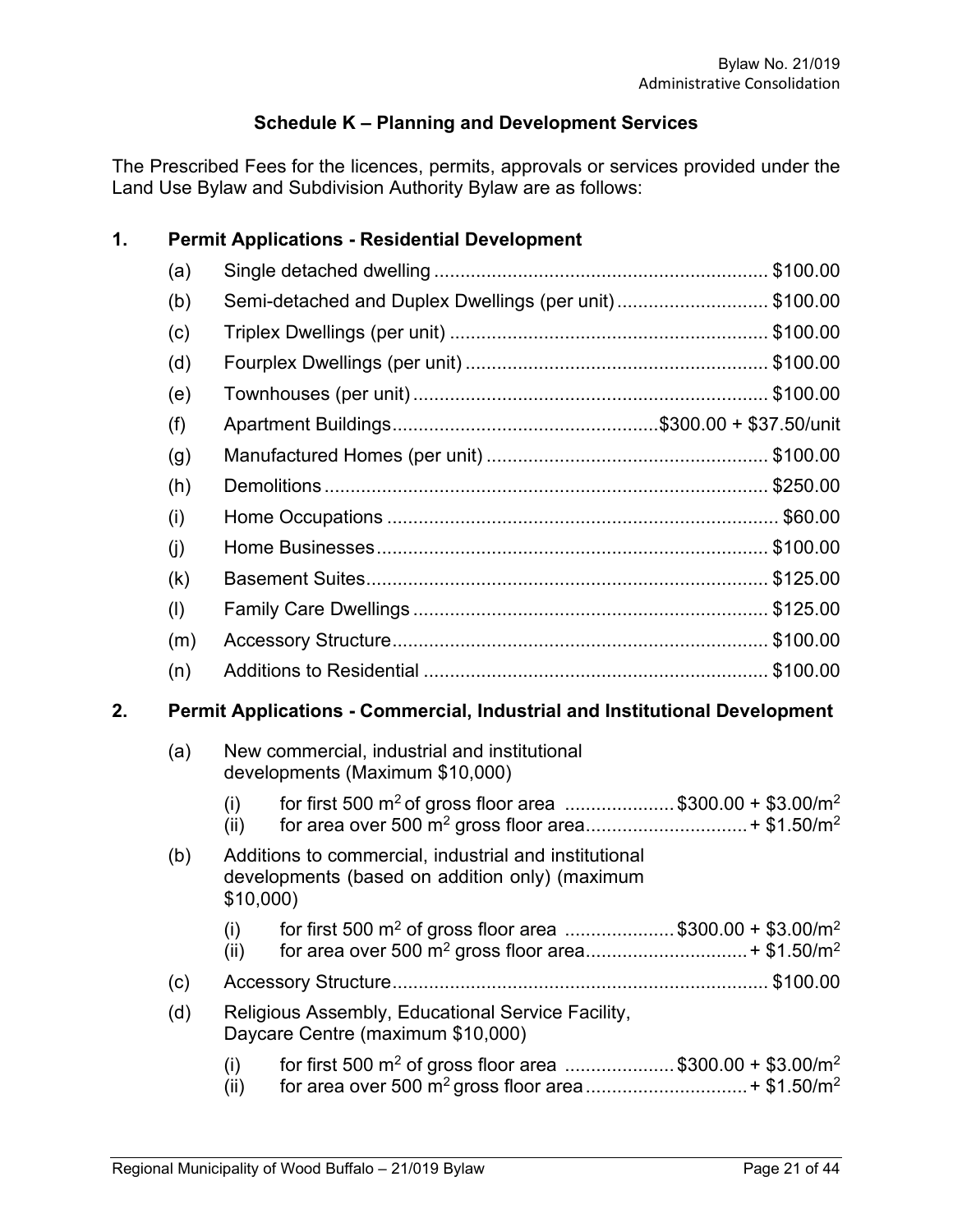| (e) | Oil sands mining, extraction and upgrading<br>projects and oil sands pilot projects (based on                                                                                                             |                                                                                                     |  |  |  |
|-----|-----------------------------------------------------------------------------------------------------------------------------------------------------------------------------------------------------------|-----------------------------------------------------------------------------------------------------|--|--|--|
| (f) | Additions and/or revisions to oil sands mining,<br>extraction and upgrading projects and oil sands<br>pilot projects (addition only) (based on<br>\$10/\$100,000 of construction value)Minimum \$1,000.00 |                                                                                                     |  |  |  |
| (g) | Change of use or change of occupancy within<br>existing commercial, industrial and institutional                                                                                                          |                                                                                                     |  |  |  |
| (h) |                                                                                                                                                                                                           | First use within new commercial, industrial and<br>institutional building, if not approved with the |  |  |  |
| (i) |                                                                                                                                                                                                           | Shared occupancy with an existing business, if a                                                    |  |  |  |
|     |                                                                                                                                                                                                           |                                                                                                     |  |  |  |
| (i) |                                                                                                                                                                                                           |                                                                                                     |  |  |  |
| (k) |                                                                                                                                                                                                           | <b>Special Events</b>                                                                               |  |  |  |
|     | (i)<br>(ii)<br>(iii)                                                                                                                                                                                      |                                                                                                     |  |  |  |
| (1) |                                                                                                                                                                                                           | Temporary Uses or Building (less than 180 days) \$250.00                                            |  |  |  |
| (m) |                                                                                                                                                                                                           | Temporary Uses or Building (180 days or more)<br>(maximum \$10,000)                                 |  |  |  |
|     | (i)<br>(ii)                                                                                                                                                                                               | for first 500 m <sup>2</sup> of gross floor area\$275.00 + \$3.00/m <sup>2</sup>                    |  |  |  |
| (n) |                                                                                                                                                                                                           |                                                                                                     |  |  |  |
| (o) |                                                                                                                                                                                                           | Outdoor Storage or Use (no buildings or<br>structures)                                              |  |  |  |
|     | (i)<br>(ii)                                                                                                                                                                                               |                                                                                                     |  |  |  |
| (p) |                                                                                                                                                                                                           |                                                                                                     |  |  |  |
| (q) |                                                                                                                                                                                                           |                                                                                                     |  |  |  |
| (r) |                                                                                                                                                                                                           |                                                                                                     |  |  |  |
| (s) |                                                                                                                                                                                                           |                                                                                                     |  |  |  |
| (t) |                                                                                                                                                                                                           | Request for Landscaping Inspection                                                                  |  |  |  |
|     | (i)<br>(ii)<br>(iii)                                                                                                                                                                                      |                                                                                                     |  |  |  |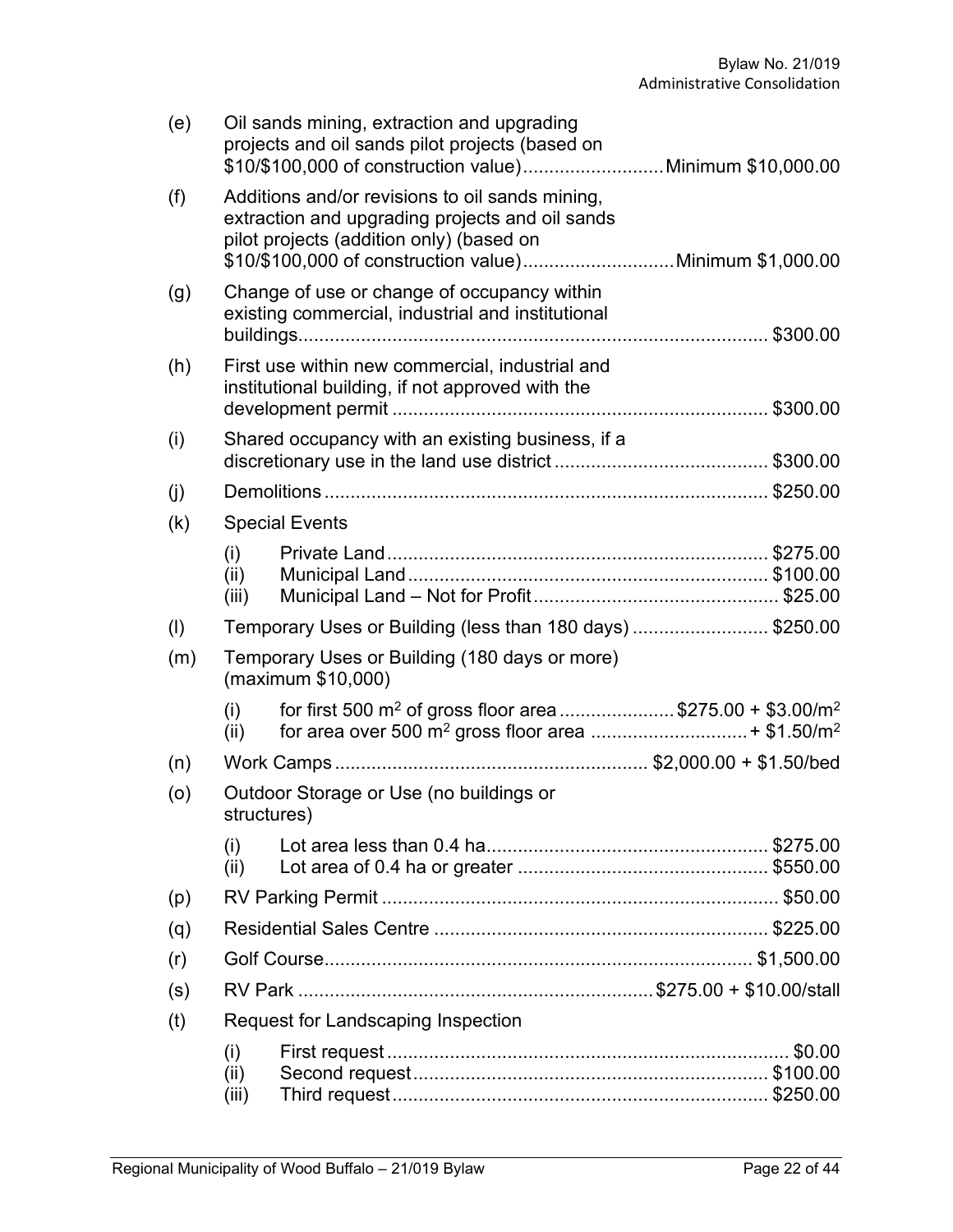|    |     | (iv)                                                                                                                                                            |  |  |
|----|-----|-----------------------------------------------------------------------------------------------------------------------------------------------------------------|--|--|
| 3. |     | <b>Permits - General</b>                                                                                                                                        |  |  |
|    | (a) | Return of Incomplete Commercial, Institutional or                                                                                                               |  |  |
|    | (b) | Commencement of development prior to issuance of<br>development permit (development fee is two times fee                                                        |  |  |
|    | (c) | Notification Fee for applications or decisions on<br>applications require notification to adjacent property                                                     |  |  |
|    | (d) | Advertising fee for decisions on development matters\$50.00                                                                                                     |  |  |
|    | (e) | Short Form of Development Agreement required as a<br>condition of development permit (required to be<br>submitted with composite engineering drawings) \$750.00 |  |  |
|    | (f) | Long Form Development Agreement required as a<br>condition of development permit (required to be<br>submitted with composite engineering drawings) \$2,750.00   |  |  |
|    | (g) | Developer-requested changes to the Municipality's                                                                                                               |  |  |
|    | (h) | Developer-initiated change to a development<br>application after submission (in addition to original                                                            |  |  |
| 4. |     | <b>Subdivision Application</b>                                                                                                                                  |  |  |
|    | (a) | Plan of subdivision Application Fee including Bare<br>land Condominium Plans                                                                                    |  |  |
|    |     | (i)<br>Residential (Single Detached, Semi-<br>detached, Manufactured Home)\$1,000.00 + \$150.00/lot                                                             |  |  |
|    |     | Multi-family (apartments, townhouses)\$850.00/lot<br>(ii)<br>(iii)<br>(iv)<br>(v)<br>Municipal Reserve, Environmental Reserve<br>(vi)                           |  |  |
|    | (b) |                                                                                                                                                                 |  |  |
|    | (c) | Condominium Application and Endorsement Fee \$50.00                                                                                                             |  |  |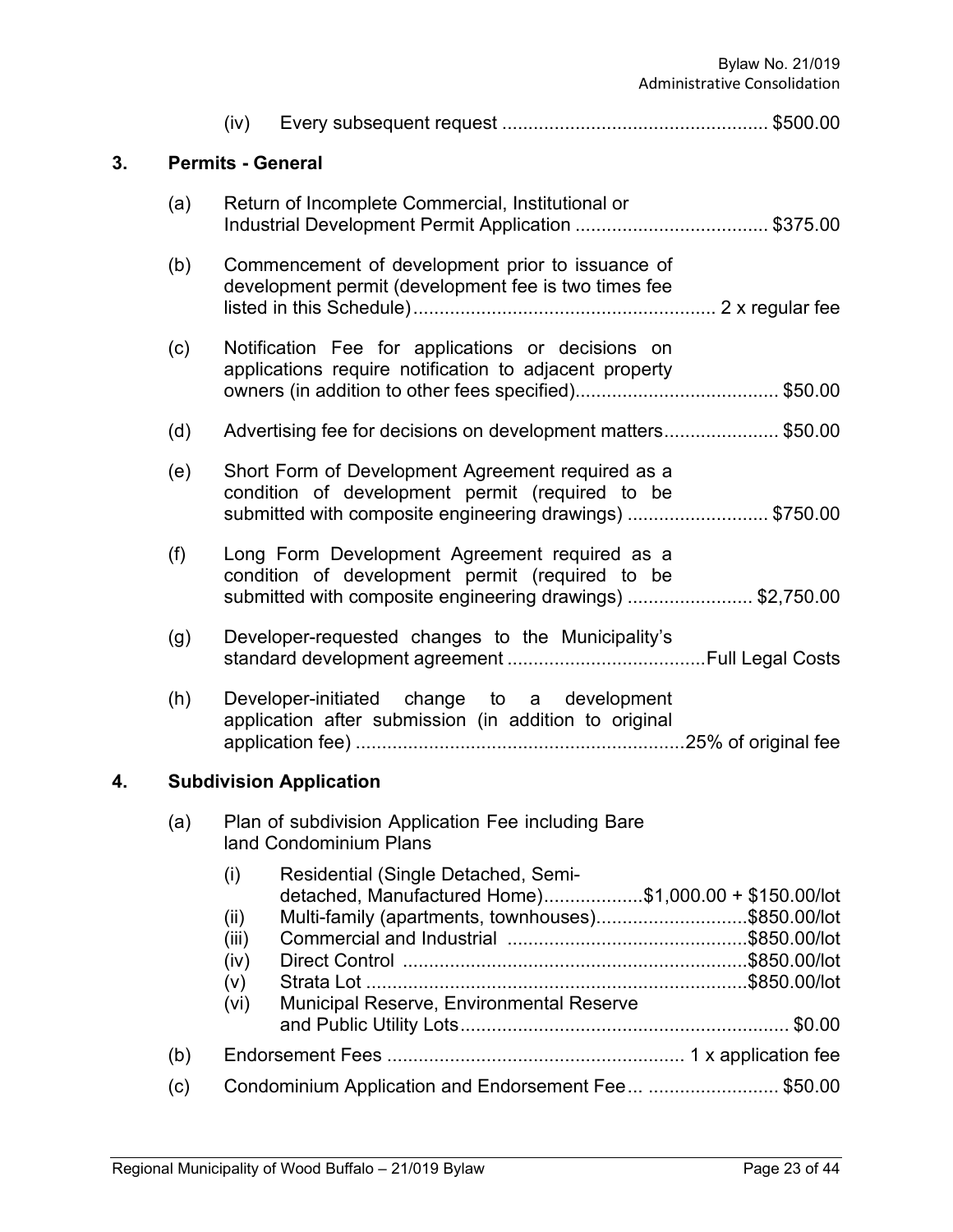|    | (d)       | Phased Registration of an Approved Subdivision \$550.00/phase |                                                                                                                                                                                                     |  |
|----|-----------|---------------------------------------------------------------|-----------------------------------------------------------------------------------------------------------------------------------------------------------------------------------------------------|--|
|    | (e)       |                                                               | <b>Subdivision Approval Time Extension</b>                                                                                                                                                          |  |
|    |           | (i)<br>(ii)<br>(iii)                                          |                                                                                                                                                                                                     |  |
|    | (f)       |                                                               | <b>Subdivision Application Fee Refunds</b>                                                                                                                                                          |  |
|    |           | (i)<br>(ii)                                                   |                                                                                                                                                                                                     |  |
|    | (g)       |                                                               | <b>Modification of Tentative Plan of Subdivision</b>                                                                                                                                                |  |
|    |           | (i)<br>(ii)                                                   |                                                                                                                                                                                                     |  |
|    | (h)       |                                                               |                                                                                                                                                                                                     |  |
|    | (i)       |                                                               |                                                                                                                                                                                                     |  |
|    | (j)       |                                                               | <b>Development Agreements</b>                                                                                                                                                                       |  |
|    |           | (i)                                                           | Short form of Development Agreement<br>required as a condition of subdivision                                                                                                                       |  |
|    |           | (ii)                                                          | Long form Development Agreement<br>required as a condition of subdivision                                                                                                                           |  |
|    |           | (iii)                                                         | Developer-requested variation to the<br>Development Agreement Standard                                                                                                                              |  |
|    | (k)       |                                                               | Re-application for Subdivision within 6 to 12 months of<br>a decision (including appeal decisions) for same site                                                                                    |  |
|    | $($ l $)$ |                                                               | For the purpose of calculating fees set out in section 4<br>of this schedule:                                                                                                                       |  |
|    |           | (i)<br>(ii)                                                   | Remnant lots are to be included in the count of lots created.<br>Municipal Reserve, Environmental Reserve, School Reserve and<br>Public Utility Lots are not included in the count of lots created. |  |
| 5. |           |                                                               | <b>Compliance Certificate Application Fees</b>                                                                                                                                                      |  |
|    | (a)       |                                                               | Single Detached, Semi-detached, Manufactured                                                                                                                                                        |  |
|    | (b)       |                                                               |                                                                                                                                                                                                     |  |
|    | (c)       |                                                               | Commercial, Industrial, Institutional Buildings \$175.00/principal building                                                                                                                         |  |
|    |           |                                                               |                                                                                                                                                                                                     |  |

(d) Townhouses – Individual Units ....................................................... \$100.00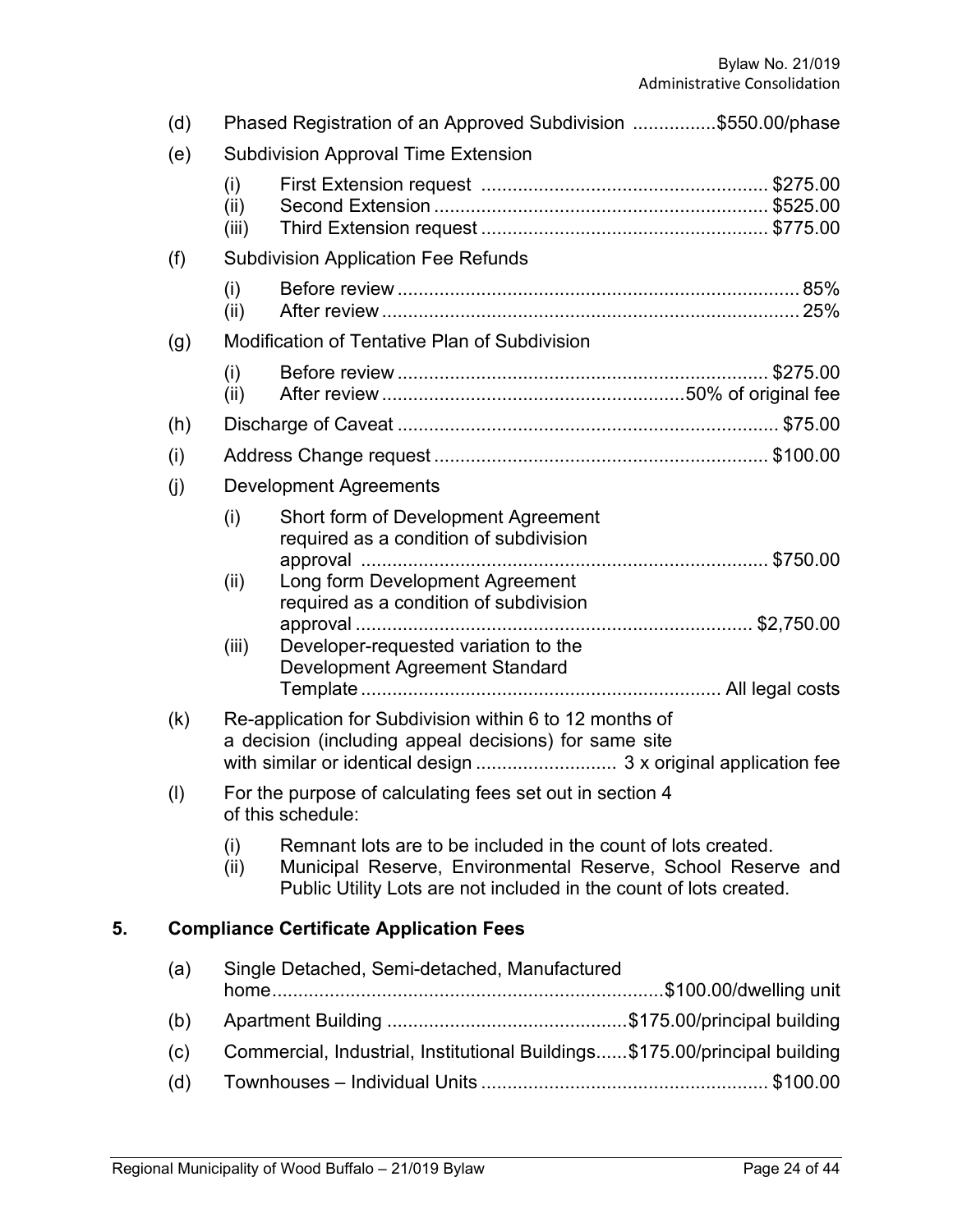|    | (e) |                | Townhouse Cluster – 6 Units or less \$175.00/occurrence                                               |
|----|-----|----------------|-------------------------------------------------------------------------------------------------------|
|    | (f) |                | Townhouse Cluster - More than 6 Units\$40.00/dwelling unit                                            |
|    | (g) |                | Fees will be doubled for all compliance certificate requests on a RUSH basis.                         |
|    |     | (i)            | For purposes of this bylaw, RUSH basis is defined as being within 48<br>hours of receiving a request. |
| 6. |     |                |                                                                                                       |
| 7. |     |                |                                                                                                       |
| 8. |     |                |                                                                                                       |
| 9. |     |                | <b>Bylaws and Bylaw Amendments</b>                                                                    |
|    | (a) | Land Use Bylaw |                                                                                                       |
|    |     | (i)<br>(ii)    | <b>Map District Amendment</b>                                                                         |
|    |     | <b>Class</b>   | <b>Zoning of Property</b>                                                                             |
|    |     | $\mathbf 1$    | R1, R1E, R1M, R1S, R1P, RMH, RMH-1, RMH-2, R2, R2-1, CR,<br>HR, SE, SH, ND, SCL1                      |
|    |     | $\overline{2}$ | LBL, LBL-R4, LBL-C, R3, R3-1, R3-2, R4, R5, R5-MU, MFD, SCL2,<br>SR <sub>1</sub>                      |
|    |     | 3              | A, BOR-1, CD, C1, C2, C3, C3-A, C4, C4-A, C5, CBD1, FRA1, HC,<br>HG, GD, MDD, MD, PRA1, PRA2, TCD, WD |
|    |     | 4              | BI, BIU, SI                                                                                           |
|    |     | 5              | EP, PS, PS-CC, PR, PR-CC, R1VF, UE, RD                                                                |
|    |     | 6              | All DC Districts and City Center Zones DMRZ, NSZ, FRZ and RZ                                          |
|    |     | 1 <sub>1</sub> | From Class 1 to:<br>a.<br>b.                                                                          |

|                | $C_{\rm{m}}$                  |                  |  |
|----------------|-------------------------------|------------------|--|
| 2.             |                               | From Class 2 to: |  |
|                |                               |                  |  |
|                |                               |                  |  |
|                | $\mathbf{c}$ and $\mathbf{c}$ |                  |  |
| 3.             |                               | From Class 3 to: |  |
|                |                               |                  |  |
|                | h —                           |                  |  |
| $\overline{4}$ |                               | From Class 4 to: |  |
|                |                               |                  |  |
|                | b.                            |                  |  |
|                |                               |                  |  |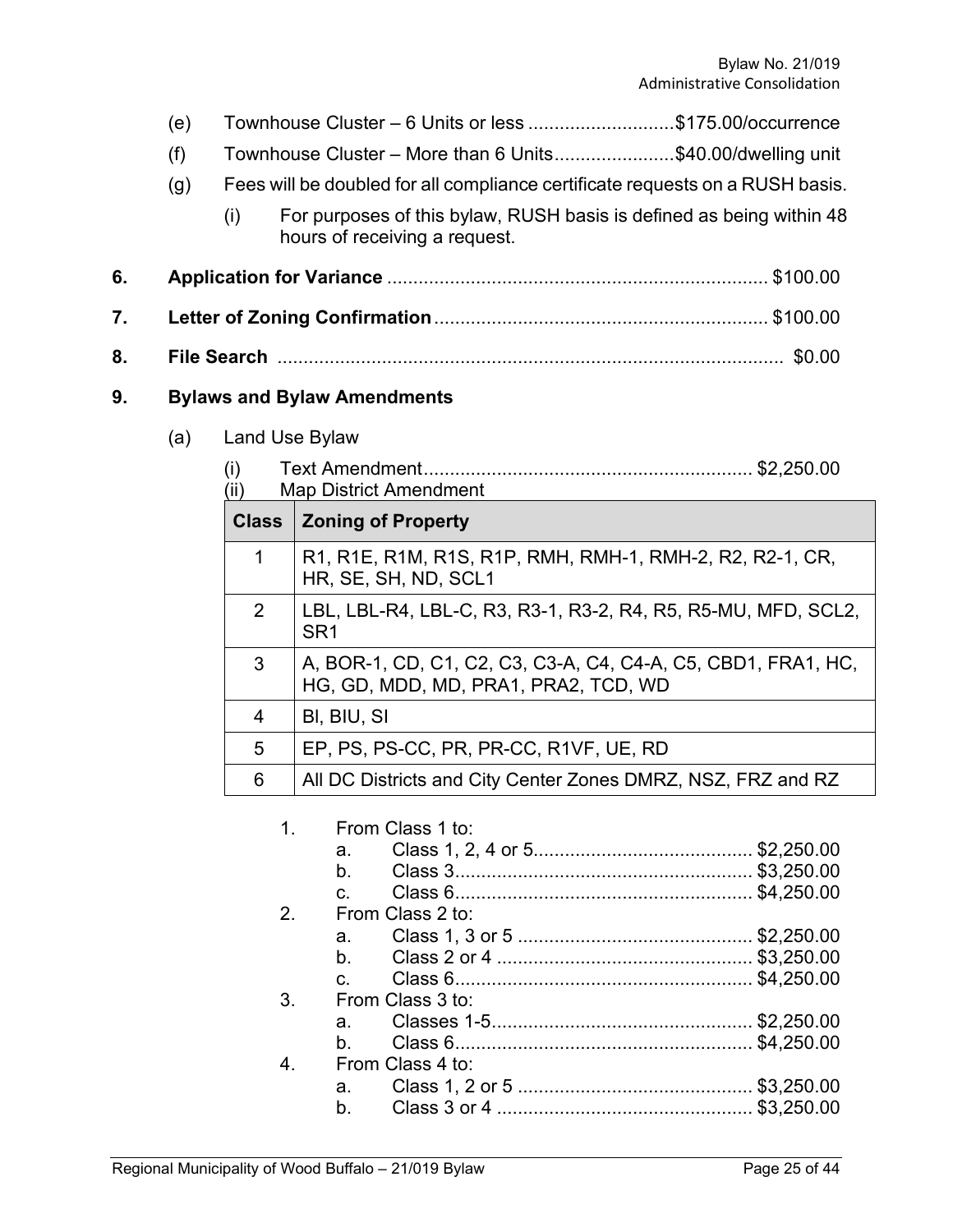|     |              |                              | 5.<br>6. | C.<br>a.<br>b.                  | From Class 5 to:                                      |  |  |                                                                                                                                                                                                                               |  |
|-----|--------------|------------------------------|----------|---------------------------------|-------------------------------------------------------|--|--|-------------------------------------------------------------------------------------------------------------------------------------------------------------------------------------------------------------------------------|--|
|     |              | (iii)                        |          |                                 | above categories, the highest fee shall apply.        |  |  | Despite subclauses (i) through (vi), where an application to amend<br>the Land Use Bylaw involves amendment within two or more of the                                                                                         |  |
|     | (b)          |                              |          |                                 | <b>Statutory Plans and Amendments</b>                 |  |  |                                                                                                                                                                                                                               |  |
|     |              | (i)<br>(ii)<br>(iii)<br>(iv) |          |                                 |                                                       |  |  | Municipal Development Plan Amendment \$3,250.00<br>Area Redevelopment Plan Amendment \$3,250.00<br>Application to adopt an Area Structure Plan \$3,250.00                                                                     |  |
|     | (c)          |                              |          |                                 | of any other amendment application fees.              |  |  | Multiple Amendments - Where an application to concurrently amend the<br>Land Use Bylaw and a Statutory Plan, or two (2) Statutory Plans for the<br>same site, the application fee shall be the sum of the highest fee and 50% |  |
|     | (d)          |                              |          |                                 |                                                       |  |  |                                                                                                                                                                                                                               |  |
|     | (e)          |                              |          |                                 |                                                       |  |  |                                                                                                                                                                                                                               |  |
|     | (f)          |                              |          |                                 | <b>Amendment Fee Refunds:</b>                         |  |  |                                                                                                                                                                                                                               |  |
|     |              | (i)<br>(ii)                  |          |                                 |                                                       |  |  |                                                                                                                                                                                                                               |  |
| 10. | <b>Signs</b> |                              |          |                                 |                                                       |  |  |                                                                                                                                                                                                                               |  |
|     | (a)          |                              |          |                                 |                                                       |  |  |                                                                                                                                                                                                                               |  |
|     | (b)          |                              |          |                                 |                                                       |  |  |                                                                                                                                                                                                                               |  |
|     | (c)          |                              |          |                                 | <b>Comprehensive Sign Development Permit</b>          |  |  |                                                                                                                                                                                                                               |  |
|     |              | (i)<br>(ii)                  |          |                                 |                                                       |  |  |                                                                                                                                                                                                                               |  |
| 11. |              |                              |          | <b>Telecommunications Tower</b> |                                                       |  |  |                                                                                                                                                                                                                               |  |
|     | (a)          |                              |          |                                 | <b>Freestanding Telecommunication Tower - Request</b> |  |  |                                                                                                                                                                                                                               |  |
|     | (b)          |                              |          |                                 | Rooftop, Structure Mounted - Request for Letter of    |  |  |                                                                                                                                                                                                                               |  |
|     | (c)          |                              |          |                                 | Co-location (when added to existing                   |  |  |                                                                                                                                                                                                                               |  |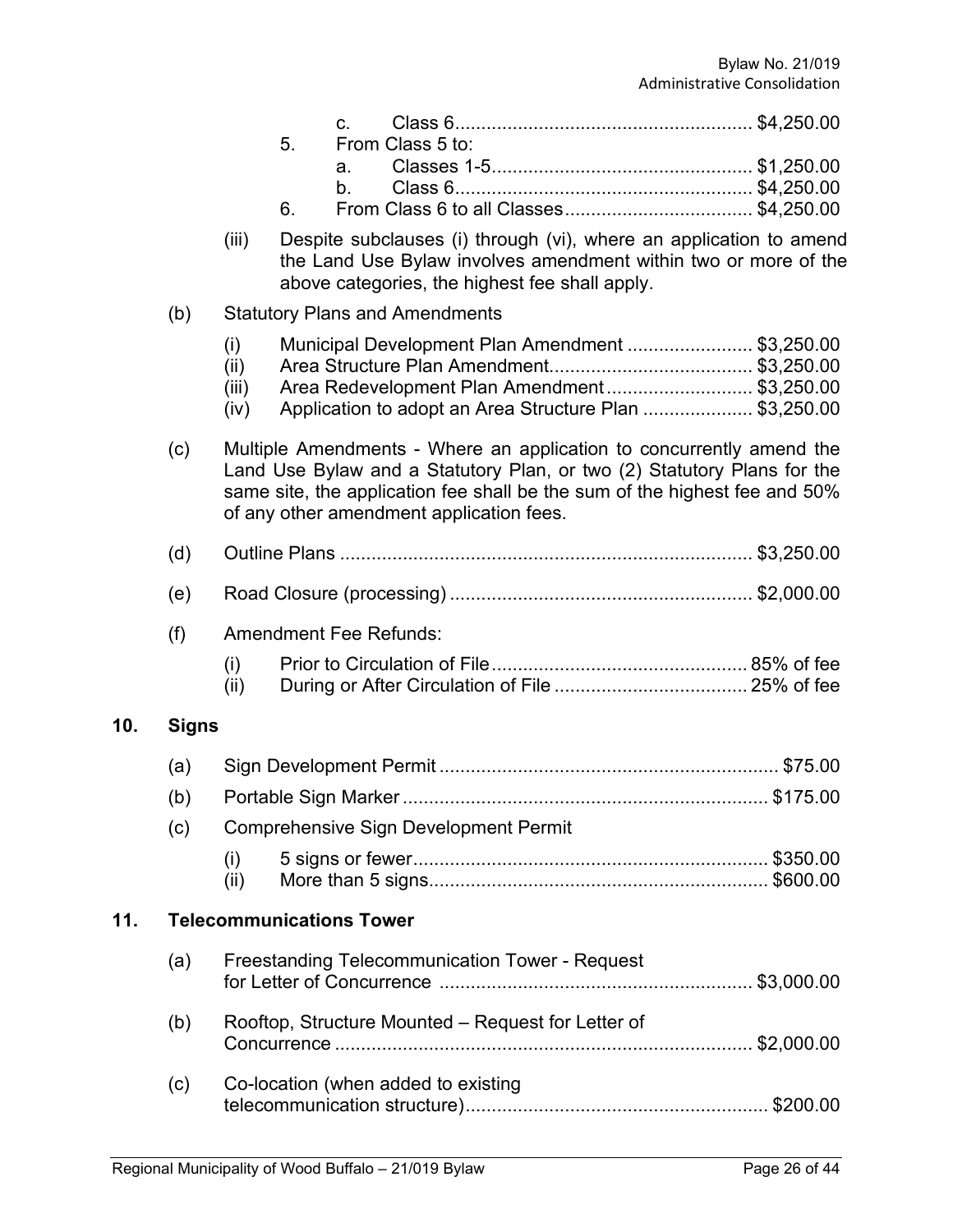# **12. Other Leases and Agreements**

| (a) |                                                        |  |
|-----|--------------------------------------------------------|--|
| (b) | Road Use Agreement (per road, per year)\$1,000.00      |  |
| (c) |                                                        |  |
| (d) | <b>Undeveloped Government Road Allowance Crossings</b> |  |
| (e) |                                                        |  |
| (f) |                                                        |  |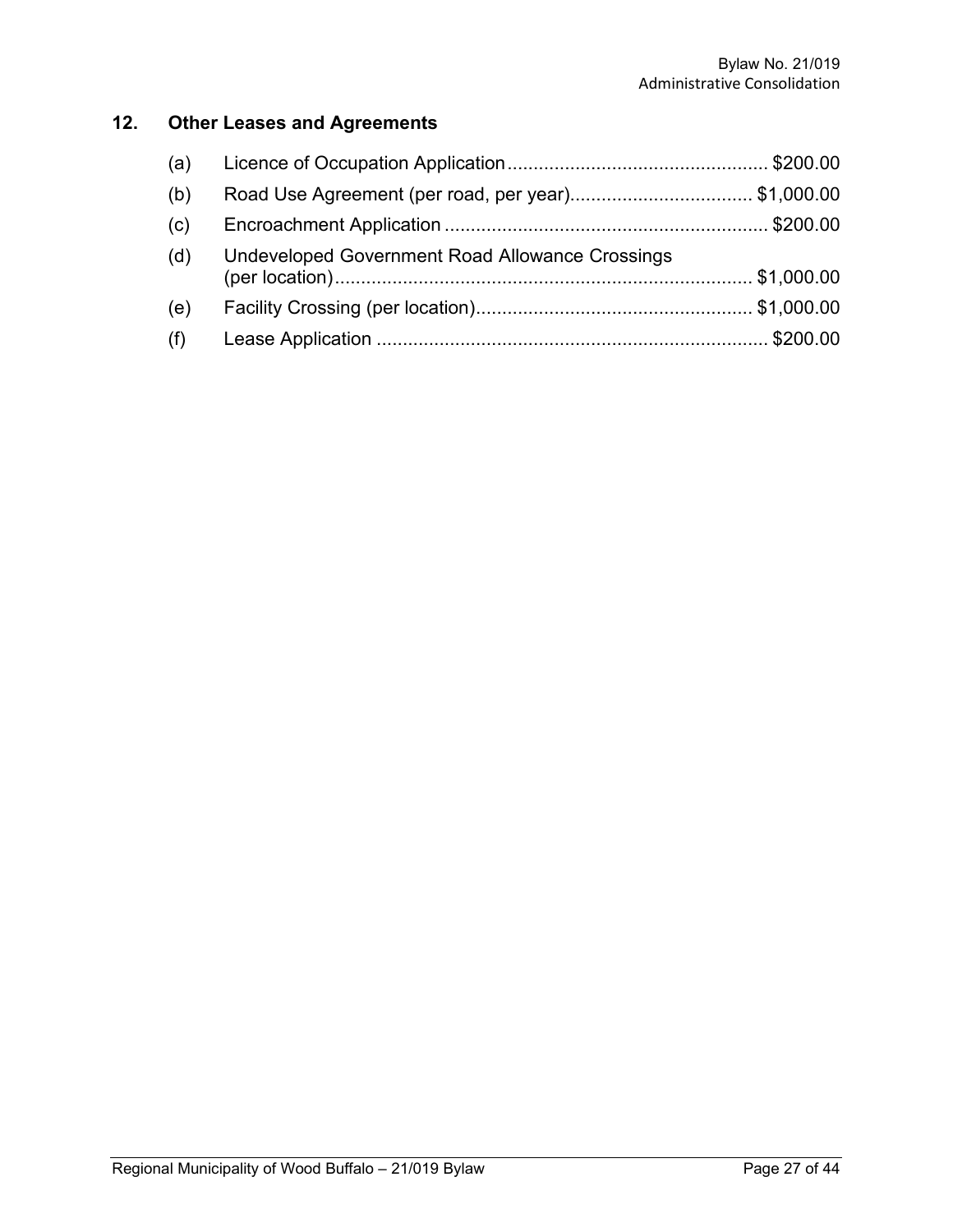# **Schedule L – Safety Codes Permitting**

Prescribed Fees for the licences, permits, approvals or services provided for Safety Codes are as follows:

#### **1. Building Permits**

(a) Residential Contractor

|     | (i)    | A minimum fee shall be charged for issuance of<br>any Building Permit. (In determining the<br>estimated cost of construction for building<br>permit fee purposes, the definition of work shall<br>deem to be all aspects of the building, excluding<br>landscaping, paving and furnishings/non- |  |
|-----|--------|-------------------------------------------------------------------------------------------------------------------------------------------------------------------------------------------------------------------------------------------------------------------------------------------------|--|
|     | (ii)   | Residential New Construction, Additions and                                                                                                                                                                                                                                                     |  |
|     |        |                                                                                                                                                                                                                                                                                                 |  |
|     | (iii)  |                                                                                                                                                                                                                                                                                                 |  |
|     | (iv)   | Modular Home/ Mobile Home/ Move-on                                                                                                                                                                                                                                                              |  |
|     |        | Relocation; on a crawlspace or full foundation                                                                                                                                                                                                                                                  |  |
|     |        | (Developed Floor Area) (per square foot) \$0.50                                                                                                                                                                                                                                                 |  |
|     | (v)    |                                                                                                                                                                                                                                                                                                 |  |
|     | (vi)   |                                                                                                                                                                                                                                                                                                 |  |
|     | (vii)  | Basement Suite (Developed Area) (per square                                                                                                                                                                                                                                                     |  |
|     |        |                                                                                                                                                                                                                                                                                                 |  |
|     | (viii) | Basement Development/ Renovations/<br>Accessory Structures (Developed Area) (per                                                                                                                                                                                                                |  |
|     |        |                                                                                                                                                                                                                                                                                                 |  |
|     | (ix)   | Minor Residential Construction; under 100 sq./ft.                                                                                                                                                                                                                                               |  |
|     |        | $(10 \text{ m}^2)$ or up to \$12,000 in construction value\$125.00                                                                                                                                                                                                                              |  |
|     | (x)    |                                                                                                                                                                                                                                                                                                 |  |
| (b) |        | <b>Residential Homeowner</b>                                                                                                                                                                                                                                                                    |  |
|     | (i)    | A minimum fee shall be charged for issuance of<br>any Building Permit. (In determining the<br>estimated cost of construction for building<br>permit fee purposes, the definition of work shall<br>deem to be all aspects of the building, excluding<br>landscaping, paving and furnishings/non- |  |
|     |        |                                                                                                                                                                                                                                                                                                 |  |
|     | (ii)   | Residential New Construction, Additions and                                                                                                                                                                                                                                                     |  |
|     |        |                                                                                                                                                                                                                                                                                                 |  |
|     | (iii)  |                                                                                                                                                                                                                                                                                                 |  |
|     | (iv)   | Home/Move-on<br>Home/Mobile<br>Modular                                                                                                                                                                                                                                                          |  |
|     |        | Relocation; on a crawlspace or full foundation                                                                                                                                                                                                                                                  |  |
|     |        | (Developed Floor Area) (per square foot) \$0.50                                                                                                                                                                                                                                                 |  |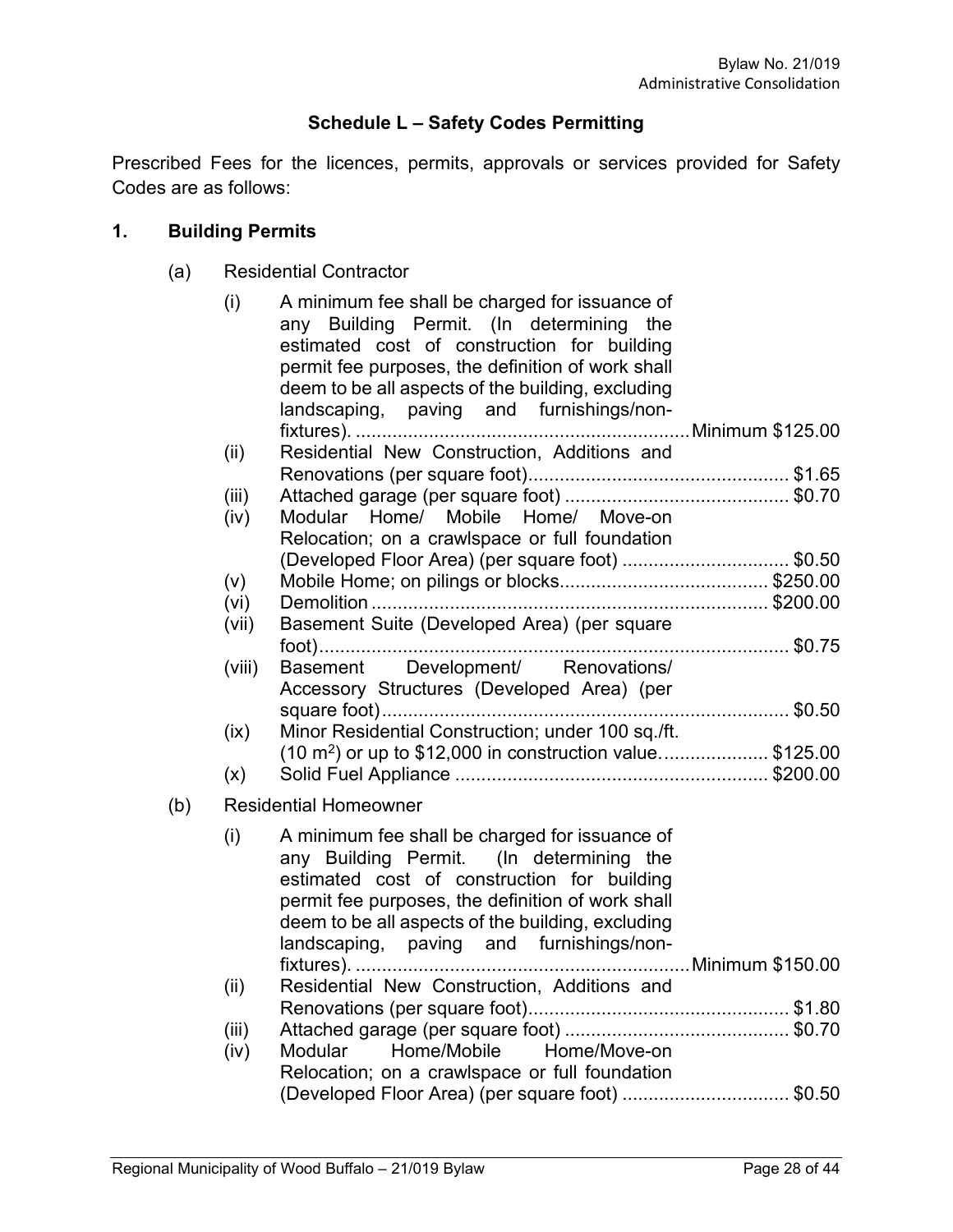|     | (v)<br>(vi) |                                                                                                           |  |
|-----|-------------|-----------------------------------------------------------------------------------------------------------|--|
|     | (vii)       | Basement Suite (Developed Area) (per square                                                               |  |
|     | (viii)      | <b>Basement</b><br>Development/Renovations/Accessory                                                      |  |
|     | (ix)        | Structures (Developed Area) (per square foot) \$0.60<br>Minor Residential Construction; under 100 sq./ft  |  |
|     | (x)         | (10 m2) or up to \$12,000 in construction value \$150.00                                                  |  |
| (c) |             | Commercial, Industrial and Institutional                                                                  |  |
|     | (i)         | For each \$1,000, or part thereof of the estimated<br>cost of construction re: Commercial<br>new          |  |
|     |             |                                                                                                           |  |
|     | (ii)        | For each \$1,000, or part thereof of the estimated<br>cost of construction re: Renovation/Addition \$9.25 |  |
|     | (iii)       | For each \$1,000, or part thereof of the estimated<br>cost of construction re: Move-on/Relocatable Oil    |  |
|     |             |                                                                                                           |  |
|     | (iv)        |                                                                                                           |  |
|     | (v)         | Fire Alarm Replacement/Upgrade (Minimum                                                                   |  |
|     |             | \$200, or \$0.5 per sq./ft of developed area)\$200.00                                                     |  |
|     | (vi)        | Minimum Commercial Building Permit Fee \$250.00                                                           |  |
|     | (vii)       |                                                                                                           |  |

# **2. Plumbing Permits**

| (a) |  | Contractor Residential, Commercial, Industrial,           |  |
|-----|--|-----------------------------------------------------------|--|
|     |  | Institutional and Oil and Gas (if a modular unit is being |  |
|     |  | installed, then a drop will be the same as a fixture)     |  |

| (i)    |                                             | \$125.00 |
|--------|---------------------------------------------|----------|
| (ii)   |                                             | \$165.00 |
| (iii)  |                                             | \$205.00 |
| (iv)   |                                             |          |
| (v)    |                                             | \$295.00 |
| (vi)   |                                             | \$335.00 |
| (vii)  |                                             | \$385.00 |
| (viii) |                                             | \$435.00 |
| (ix)   |                                             |          |
| (x)    |                                             |          |
| (xi)   |                                             |          |
| (xii)  |                                             |          |
| (xiii) | Minimum fee for any plumbing permit\$125.00 |          |
|        |                                             |          |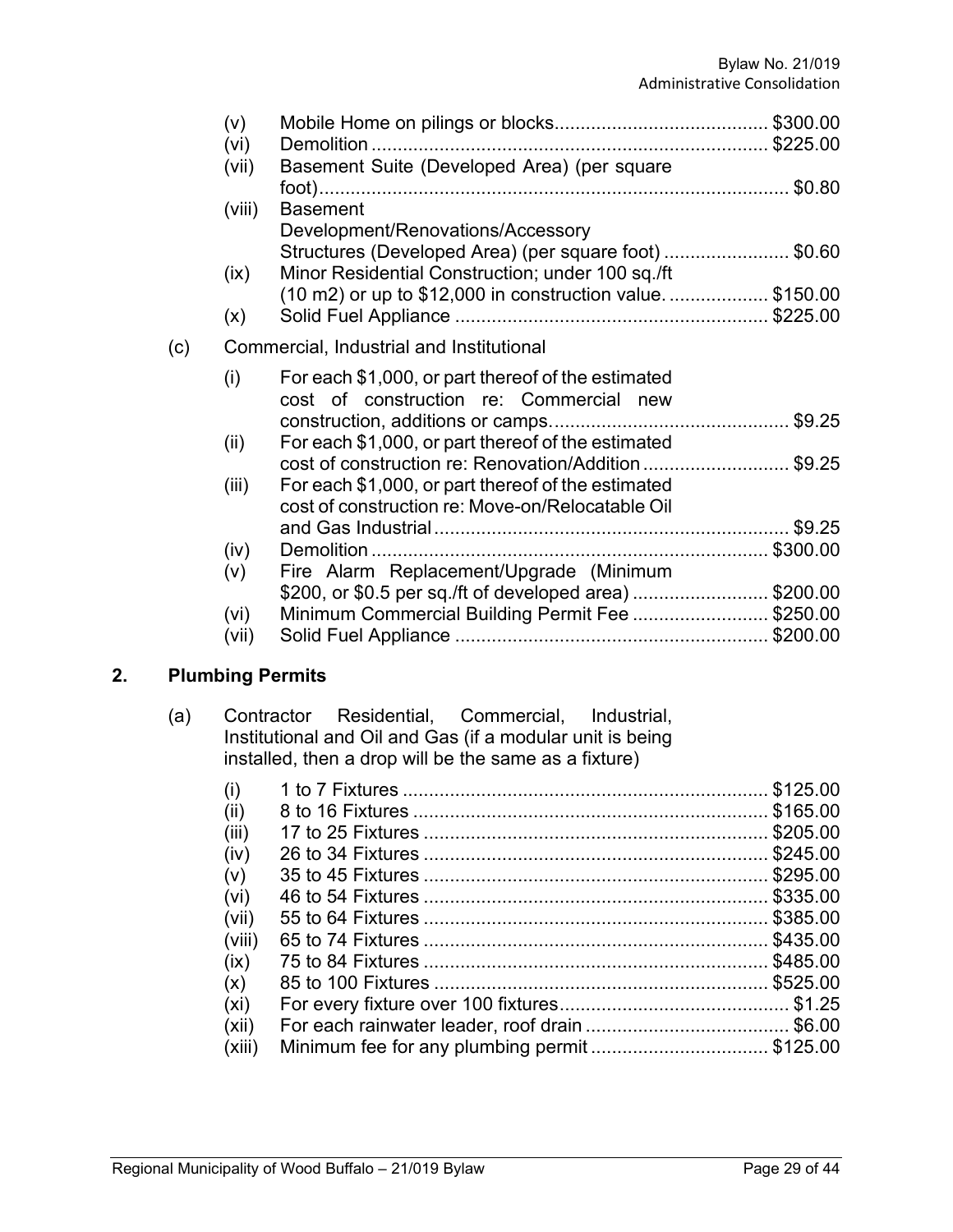|    |     | (xiv)                                                          | Cross connection and backflow prevention to<br>install a backflow device or a lawn sprinkler                                                                                                                                                            |  |
|----|-----|----------------------------------------------------------------|---------------------------------------------------------------------------------------------------------------------------------------------------------------------------------------------------------------------------------------------------------|--|
|    | (b) |                                                                | <b>Homeowner Residential</b>                                                                                                                                                                                                                            |  |
|    |     | (i)<br>(ii)<br>(iii)<br>(iv)<br>(v)<br>(vi)<br>(vii)<br>(viii) | Minimum fee for any plumbing permit\$145.00<br>Cross connection and backflow prevention to<br>install a backflow device or lawn sprinkler                                                                                                               |  |
|    | (c) | (i)<br>(ii)                                                    | <b>Rural Water and Sewer Service Connection Permit</b><br>Service Connection Permit Fee - gravity sewer<br>system, storm system or full pressure water<br>Service Connection Permit Fee - low pressure<br>sewer system or trickle fill water system, or |  |
| 3. |     |                                                                | <b>Private Sewage Disposal System Permits</b>                                                                                                                                                                                                           |  |
|    | (a) | Installation                                                   | Residential, Commercial, Industrial and Institutional                                                                                                                                                                                                   |  |
|    |     | (i)<br>(ii)<br>(iii)<br>(iv)<br>(v)                            | Fields, Mounds, Sand Filters, Treatment Tanks,                                                                                                                                                                                                          |  |
| 4. |     |                                                                | <b>Gas and Propane Permits</b>                                                                                                                                                                                                                          |  |
|    | (a) |                                                                | <b>Contractor, Residential Gas Installations</b>                                                                                                                                                                                                        |  |
|    |     | (i)<br>(ii)<br>(iii)<br>(iv)<br>(v)<br>(vi)<br>(vii)           |                                                                                                                                                                                                                                                         |  |
|    |     |                                                                |                                                                                                                                                                                                                                                         |  |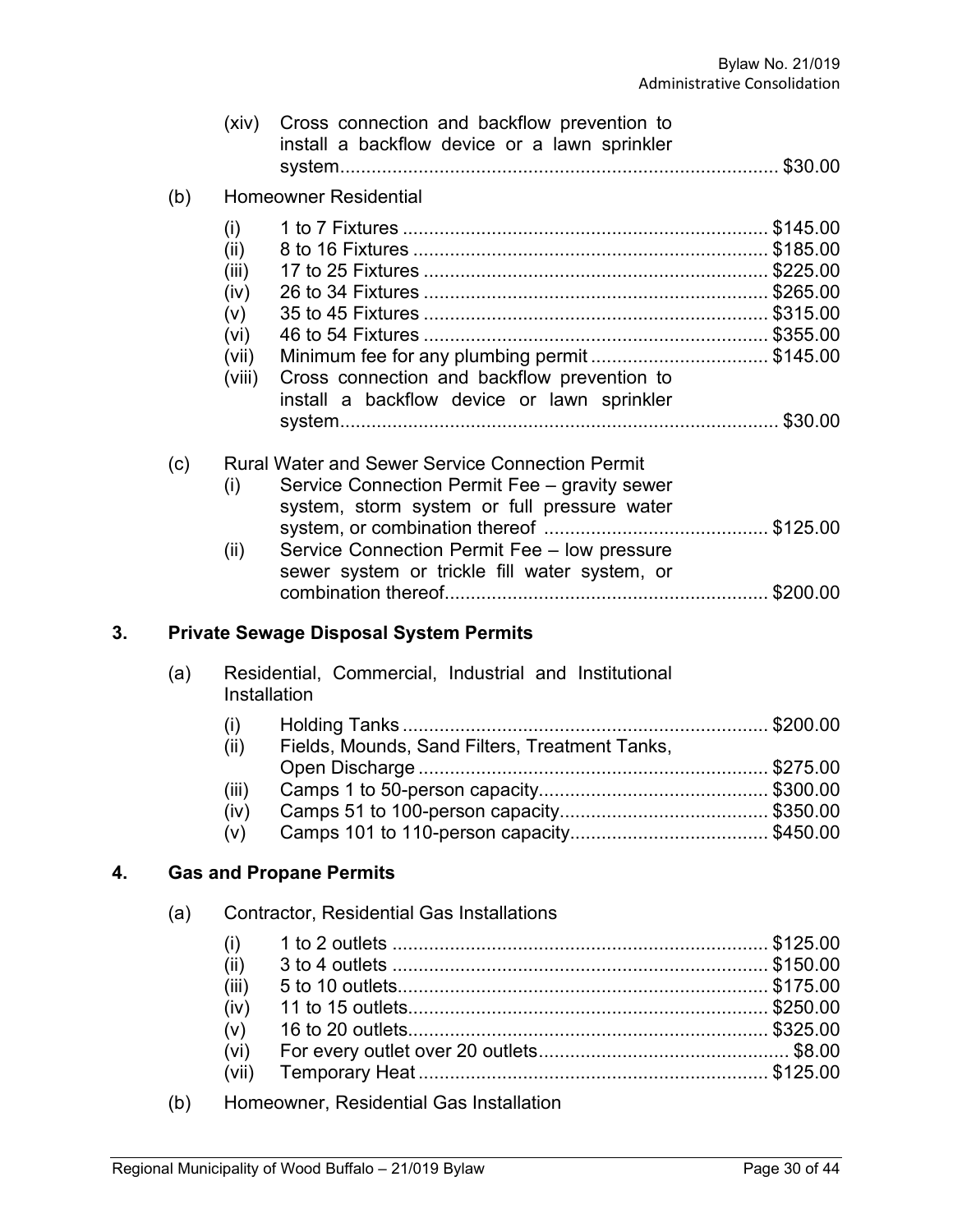|     | (i)    |                                                          |  |
|-----|--------|----------------------------------------------------------|--|
|     | (ii)   |                                                          |  |
|     | (iii)  |                                                          |  |
|     | (iv)   |                                                          |  |
|     | (v)    |                                                          |  |
|     | (vi)   |                                                          |  |
|     | (vii)  |                                                          |  |
| (c) |        | Non-Residential Gas Installation                         |  |
|     | (i)    |                                                          |  |
|     | (ii)   |                                                          |  |
|     | (iii)  |                                                          |  |
|     | (iv)   |                                                          |  |
|     | (v)    |                                                          |  |
|     | (vi)   |                                                          |  |
|     | (vii)  | For each 100,000 BTU (or portion of) over                |  |
|     |        |                                                          |  |
|     | (viii) |                                                          |  |
|     | (ix)   | Temporary Heat 500,001 to 1,000,000 BTU \$250.00         |  |
|     | (x)    | For each 100,000 BTU (or portion of) over                |  |
|     |        |                                                          |  |
| (d) |        | Non-Residential Propane Installation                     |  |
|     | (i)    | Propane Tank Set 81 to 500 gallons (no permit            |  |
|     |        |                                                          |  |
|     | (ii)   | Propane Tank Set 501 to 1,000 gallons\$165.00            |  |
|     | (iii)  |                                                          |  |
|     | (iv)   |                                                          |  |
|     | (v)    |                                                          |  |
|     | (vi)   |                                                          |  |
| (e) |        | <b>Connected Loads</b>                                   |  |
|     | (i)    |                                                          |  |
|     | (ii)   |                                                          |  |
|     | (iii)  |                                                          |  |
|     | (iv)   |                                                          |  |
|     | (v)    |                                                          |  |
|     | (vi)   |                                                          |  |
|     | (vii)  |                                                          |  |
|     | (viii) |                                                          |  |
|     | (ix)   | Over 2,000,000 BTU For each 100,000 BTU (or              |  |
|     |        |                                                          |  |
|     | (x)    | Propane Distribution and Cylinder Refill Center \$250.00 |  |
| (f) |        | <b>Gas Appliance Replacement</b>                         |  |
|     | (i)    |                                                          |  |
|     | (ii)   |                                                          |  |
|     |        |                                                          |  |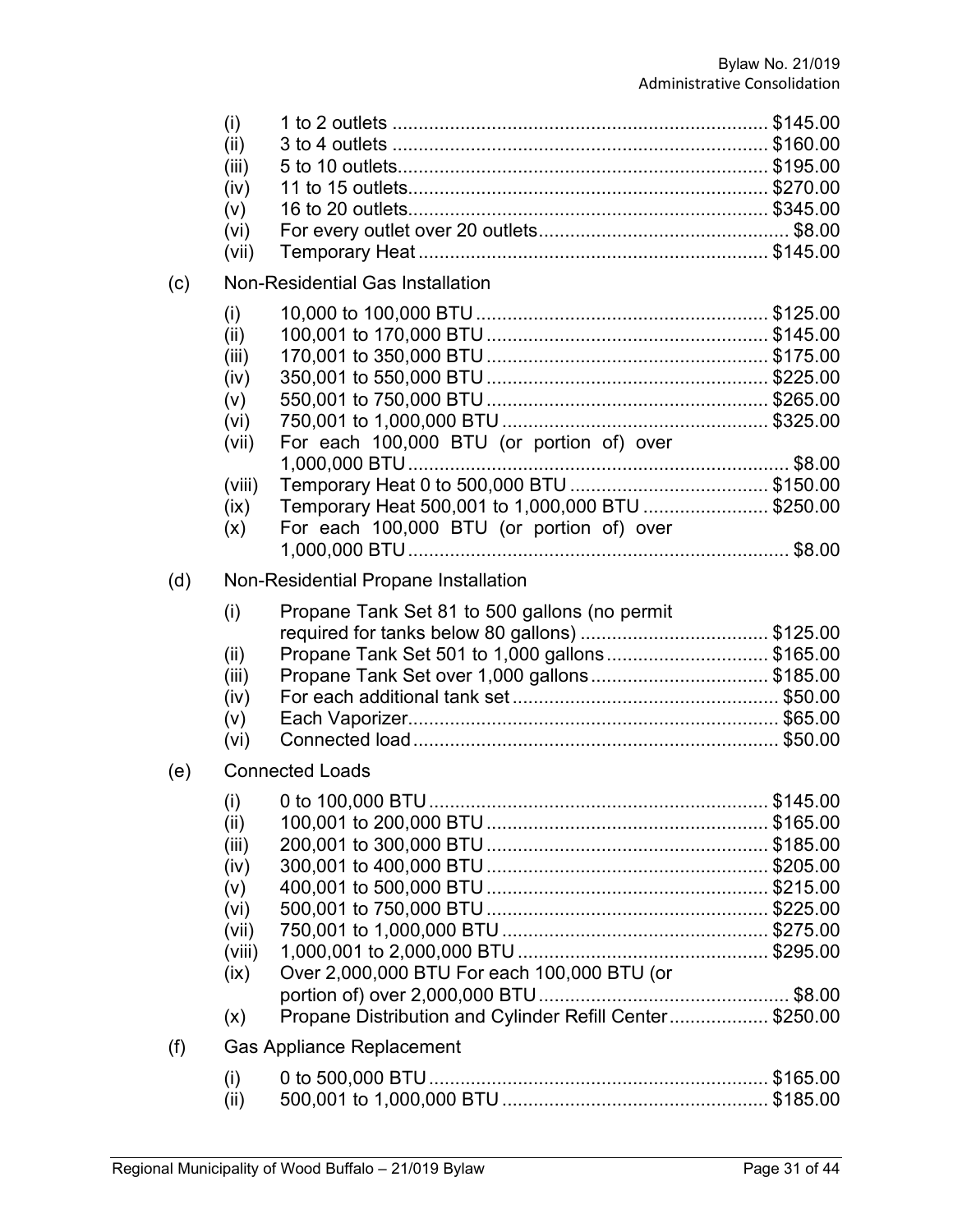|    |     | (iii)<br>(iv)            |                                                                                              |  |
|----|-----|--------------------------|----------------------------------------------------------------------------------------------|--|
|    | (g) |                          | Oil and Gas Industrial Equipment                                                             |  |
|    |     | (i)<br>(ii)<br>(iii)     | For each 100,000 BTU (or portion of) over                                                    |  |
| 5. |     |                          | <b>Gas and Appliance Venting Permit</b>                                                      |  |
|    | (a) |                          | Contractor, Residential, Commercial, Industrial and<br>Institutional Installations           |  |
|    |     | (i)                      |                                                                                              |  |
|    |     | (ii)                     |                                                                                              |  |
|    |     | (iii)                    |                                                                                              |  |
|    |     | (iv)                     |                                                                                              |  |
|    |     | (V)                      |                                                                                              |  |
|    |     | (vi)                     |                                                                                              |  |
|    | (b) |                          | <b>Homeowner Residential</b>                                                                 |  |
|    |     | (i)                      |                                                                                              |  |
|    |     | (ii)                     |                                                                                              |  |
|    |     | (iii)                    |                                                                                              |  |
|    |     | (iv)                     |                                                                                              |  |
|    |     | (v)<br>(vi)              |                                                                                              |  |
| 6. |     | <b>Electrical Permit</b> |                                                                                              |  |
|    | (a) |                          | Contractor, Residential                                                                      |  |
|    |     | (i)                      |                                                                                              |  |
|    |     |                          |                                                                                              |  |
|    |     | (iii)                    |                                                                                              |  |
|    |     | (iv)                     |                                                                                              |  |
|    |     | (V)                      |                                                                                              |  |
|    |     | (vi)                     | Over 5,000 sq./ft (per sq. ft over 5,000) \$275.00 + \$.10/ft <sup>2</sup>                   |  |
|    |     | (vii)                    | Minor Installations: 1) Air Conditioning Unit; 2)<br>Hot Tub; 3) Service Change Only; and 4) |  |
|    |     |                          | Underground Service Conductors Only\$125.00                                                  |  |
|    |     | (viii)                   | Home<br>Manufactured<br>Home/Modular                                                         |  |
|    |     |                          |                                                                                              |  |
|    |     | (ix)                     |                                                                                              |  |
|    | (b) |                          | Homeowner, Residential                                                                       |  |
|    |     | (i)                      |                                                                                              |  |
|    |     | (ii)                     |                                                                                              |  |
|    |     |                          |                                                                                              |  |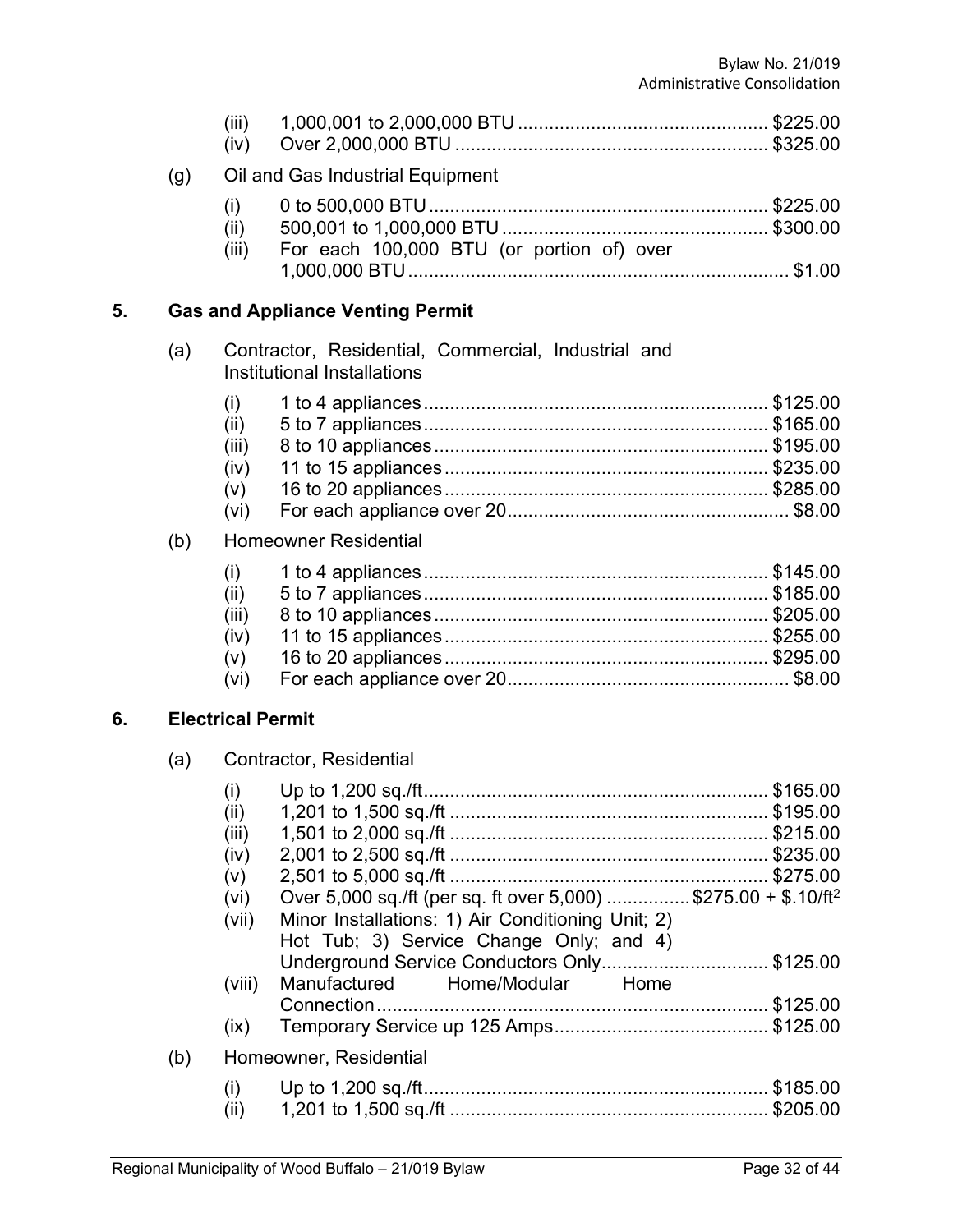|     | (iii)    |                                                                                                  |  |
|-----|----------|--------------------------------------------------------------------------------------------------|--|
|     | (iv)     |                                                                                                  |  |
|     | (v)      |                                                                                                  |  |
|     | (vi)     | Over 5,000 sq./ft (per sq. ft over 5,000) \$295.00 + \$.10/ft <sup>2</sup>                       |  |
|     | (vii)    | Minor Installations: 1) Air Conditioning Unit; 2)                                                |  |
|     |          | Hot Tub; 3) Service Change Only; and 4)                                                          |  |
|     |          | Underground Service Conductors Only\$145.00                                                      |  |
|     | (viii)   | Manufactured or Modular Home Connection \$145.00                                                 |  |
|     | (ix)     |                                                                                                  |  |
| (c) |          | Commercial (including apartments), Industrial and<br>Institutional (based on Installations Cost) |  |
|     | (i)      |                                                                                                  |  |
|     | (ii)     |                                                                                                  |  |
|     | (iii)    |                                                                                                  |  |
|     | (iv)     |                                                                                                  |  |
|     | (v)      |                                                                                                  |  |
|     | (vi)     |                                                                                                  |  |
|     | (vii)    |                                                                                                  |  |
|     | (viii)   |                                                                                                  |  |
|     | (ix)     |                                                                                                  |  |
|     | (x)      |                                                                                                  |  |
|     | (xi)     |                                                                                                  |  |
|     | (xii)    |                                                                                                  |  |
|     | (xiii)   |                                                                                                  |  |
|     | (xiv)    |                                                                                                  |  |
|     | (xv)     |                                                                                                  |  |
|     | (xvi)    |                                                                                                  |  |
|     | (xvii)   |                                                                                                  |  |
|     | (xviii)  |                                                                                                  |  |
|     | (xix)    |                                                                                                  |  |
|     | (xx)     |                                                                                                  |  |
|     | (xxi)    |                                                                                                  |  |
|     | (xxii)   |                                                                                                  |  |
|     | (xxiii)  |                                                                                                  |  |
|     | (xxiv)   |                                                                                                  |  |
|     | (xxV)    |                                                                                                  |  |
|     | (xxvi)   |                                                                                                  |  |
|     | (xxvii)  |                                                                                                  |  |
|     | (xxviii) |                                                                                                  |  |
|     | (xxix)   |                                                                                                  |  |
|     | (xxx)    |                                                                                                  |  |
|     | (xxxi)   |                                                                                                  |  |
|     | (xxxii)  |                                                                                                  |  |
|     | (xxxiii) |                                                                                                  |  |
|     | (xxxiv)  |                                                                                                  |  |
|     | (xxxv)   |                                                                                                  |  |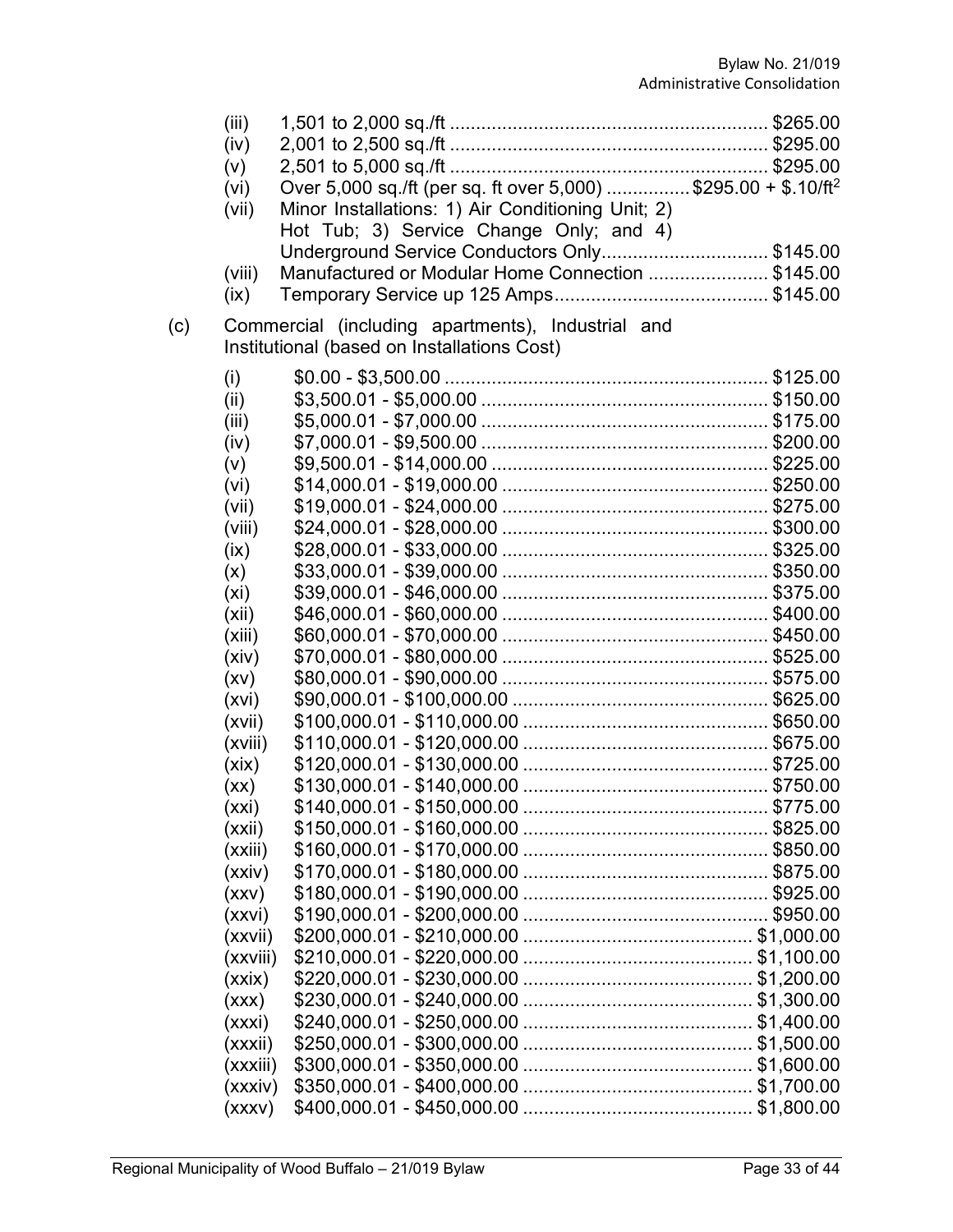| (xxxvi)  |                                                      | \$2,000.00 |
|----------|------------------------------------------------------|------------|
| (xxxvii) |                                                      | \$2,100.00 |
|          |                                                      | \$2,200.00 |
| (xxxix)  |                                                      | \$2,300.00 |
| (xl)     |                                                      | \$2,400.00 |
| (xli)    |                                                      | \$2,500.00 |
| (xlii)   |                                                      | \$2,600.00 |
| (xliii)  |                                                      |            |
| (xliv)   |                                                      | \$2,800.00 |
| (xlv)    |                                                      |            |
| (xlvi)   |                                                      | \$3,000.00 |
| (xlvii)  | \$1,000,000.01 and over Installation Cost/\$1000 x 3 |            |
| (xlviii) |                                                      |            |
|          |                                                      |            |

(d) Annual Electric (Note: kVA rating based on main transformer capacity)

| (i)               |                                                |                                 |
|-------------------|------------------------------------------------|---------------------------------|
| (ii)              | 101 to 1,000 kVA\$350.00 + \$60.00/100 kVA for |                                 |
|                   |                                                | portion exceeding 100 kVA       |
| (iii)             |                                                | \$890.00 + \$10.00/100 kVA for  |
|                   |                                                | portion exceeding 1,000 kVA     |
| (iv)              | 5,001 to 10,000 kVA                            | \$1,290.00 + \$5.00/100 kVA for |
|                   |                                                | portion exceeding 5,000 kVA     |
| (v)               | 10,001 to 20,000 kVA                           | \$1,540.00 + \$4.00/100 kVA for |
|                   |                                                | portion exceeding 10,000 kVA    |
| (v <sub>i</sub> ) | Over 20,000 kVA                                | \$1,940.00 + \$3.00/100 kVA for |
|                   |                                                | portion exceeding 20,000 kVA    |

# **7. Occupancy Permit**

|--|--|--|--|

(b) Residential, Commercial, Industrial and Institutional ...................... \$200.00

#### **8. Refunds**

- (a) Building Permits (25% of original fee paid will be withheld) ..........................................................................Minimum \$100.00 (b) Electrical Permits (10% of original fee paid will be
- withheld) ............................................................................Minimum \$50.00
- (c) Gas and Appliance Venting or Plumbing Permit (10% of original fee paid will be withheld) ...................................Minimum \$50.00

#### **9. Renewal Fees**

(a) Building Discipline – fees will be assessed based on the percentage of work left to be complete, multiplied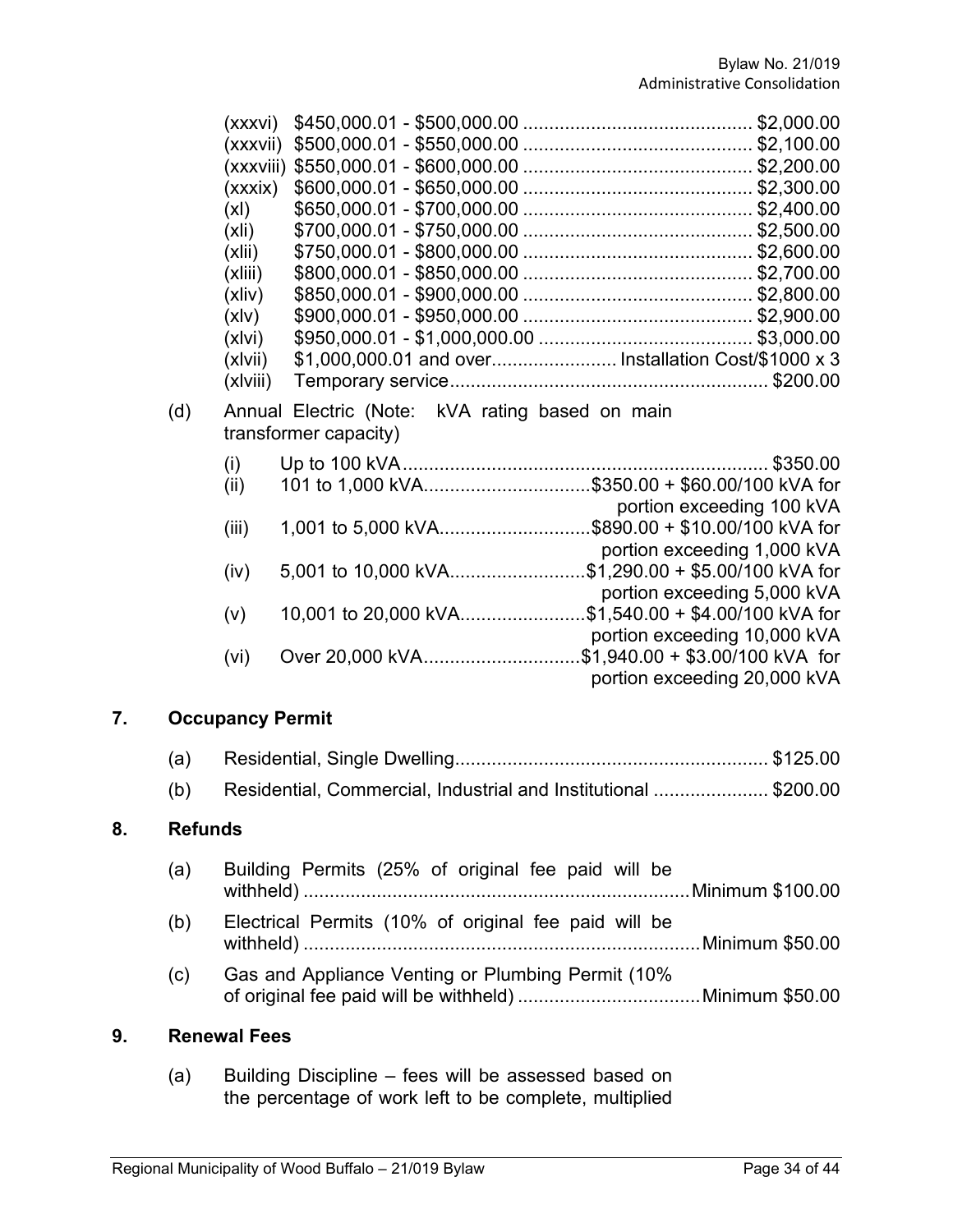|         |                                | by project value at a rate of \$7.25 per \$1,000.00 of                                                                                                |  |  |
|---------|--------------------------------|-------------------------------------------------------------------------------------------------------------------------------------------------------|--|--|
| (b)     |                                | <b>Electrical Discipline</b>                                                                                                                          |  |  |
|         | (i)                            | Residential projects with a construction value of                                                                                                     |  |  |
|         | (ii)                           | Residential projects with a construction value of                                                                                                     |  |  |
|         | (iii)                          | Commercial, Industrial and Institutional projects<br>- fees assessed based on installation costs<br>multiplied by percentage of work left to complete |  |  |
| (c)     |                                | <b>Plumbing Discipline</b>                                                                                                                            |  |  |
|         | (i)<br>(ii)                    |                                                                                                                                                       |  |  |
| (d)     |                                | <b>Gas Discipline</b>                                                                                                                                 |  |  |
|         | (i)<br>(ii)                    |                                                                                                                                                       |  |  |
| (e)     |                                | <b>Gas Appliance Ventilation</b>                                                                                                                      |  |  |
|         | (i)<br>(iii)                   |                                                                                                                                                       |  |  |
| (f)     | <b>Private Sewage Disposal</b> |                                                                                                                                                       |  |  |
|         | (i)<br>(iii)                   | Residential and commercial holding tank\$100.00<br>Residential and commercial fields, mounds,<br>sand filters, treatment tanks and open discharge     |  |  |
|         |                                |                                                                                                                                                       |  |  |
|         | (iii)                          | Industrial systems and treatment plants\$200.00                                                                                                       |  |  |
| General |                                |                                                                                                                                                       |  |  |
| (a)     |                                | <b>Re-inspection Fee</b>                                                                                                                              |  |  |
|         | (i)<br>(ii)                    |                                                                                                                                                       |  |  |
| (b)     |                                | No-entry Fee                                                                                                                                          |  |  |
|         | (i)<br>(ii)                    |                                                                                                                                                       |  |  |
| (c)     |                                | <b>Additional Fees</b>                                                                                                                                |  |  |
|         | (i)                            | Inspections outside of regular working hours<br>(only when critical to public safety or occupancy                                                     |  |  |
|         | (iii)                          |                                                                                                                                                       |  |  |
|         |                                |                                                                                                                                                       |  |  |

**10.**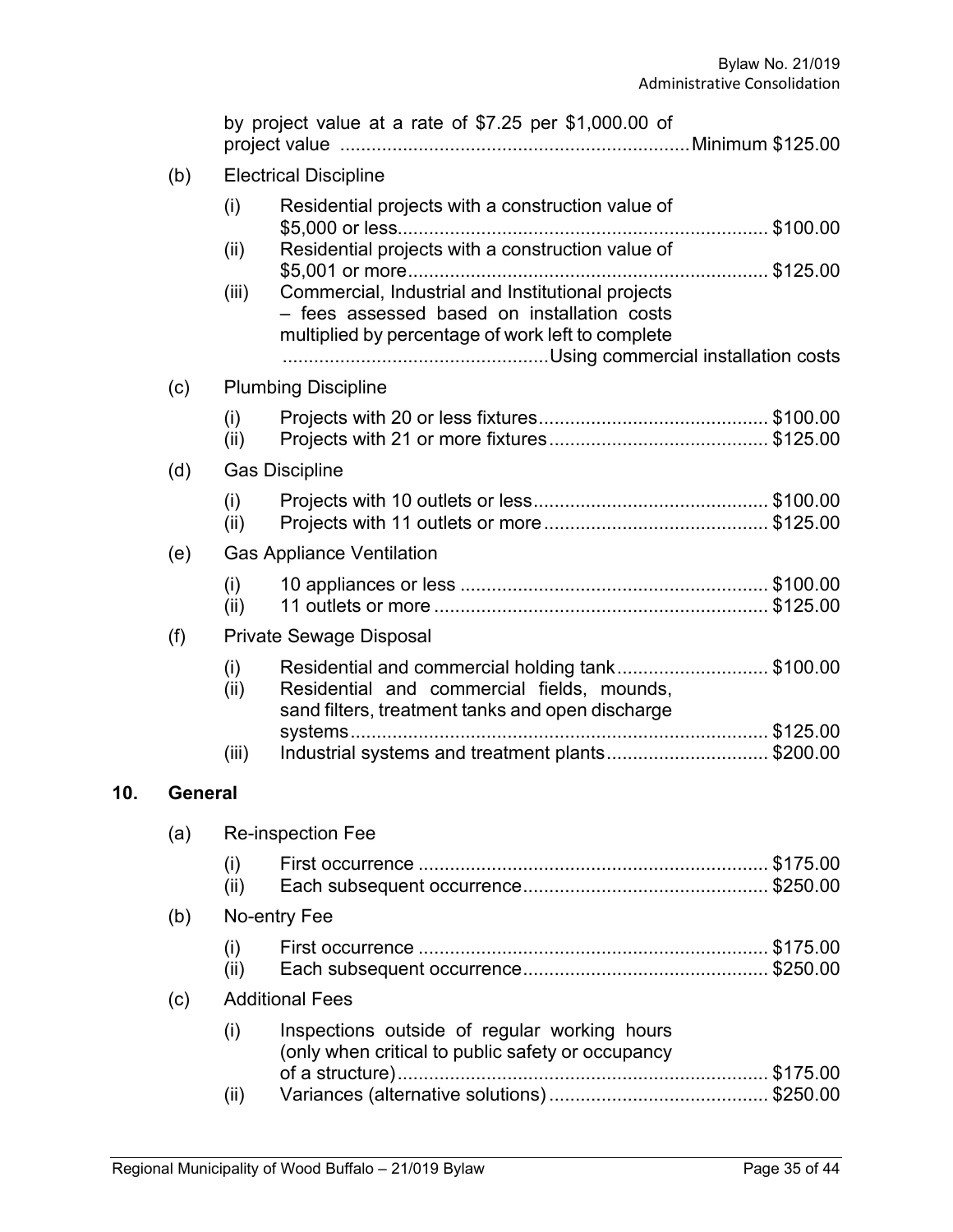# **Schedule M – Solid Waste**

Prescribed Fees for the licences, permits, approvals or services relating to the collection and disposal of Solid Waste are established as follows:

### 1. Landfill Rates

| (a) | Mixed loads of construction and demolition waste                                                                                                                         |  |
|-----|--------------------------------------------------------------------------------------------------------------------------------------------------------------------------|--|
| (b) | Demolition or commercial waste originating from<br>cleanup of properties damaged or destroyed by wildfire<br>or firefighting activities in May 2016 (per tonne) \$104.00 |  |
| (c) | Clean and Segregated Recyclable materials (wood                                                                                                                          |  |
| (d) | Wood and Wood Products. (Includes: rough lumber,<br>pallets, plywood/osb, logs and/or whole trees.<br>Excluding furniture and treated/painted wood)\$25.00               |  |
| (e) |                                                                                                                                                                          |  |
| (f) |                                                                                                                                                                          |  |
| (g) |                                                                                                                                                                          |  |
| (h) |                                                                                                                                                                          |  |
| (i) |                                                                                                                                                                          |  |
|     |                                                                                                                                                                          |  |
| (j) |                                                                                                                                                                          |  |
| (k) |                                                                                                                                                                          |  |
| (1) | Large commercial appliances - special handling (per                                                                                                                      |  |
| (m) |                                                                                                                                                                          |  |
| (n) |                                                                                                                                                                          |  |
| (o) |                                                                                                                                                                          |  |
| (p) |                                                                                                                                                                          |  |
| (q) |                                                                                                                                                                          |  |
| (r) |                                                                                                                                                                          |  |
| (s) |                                                                                                                                                                          |  |
| (t) |                                                                                                                                                                          |  |
| (u) | Crushed concrete (per tonne)                                                                                                                                             |  |
|     | (ii)                                                                                                                                                                     |  |
|     |                                                                                                                                                                          |  |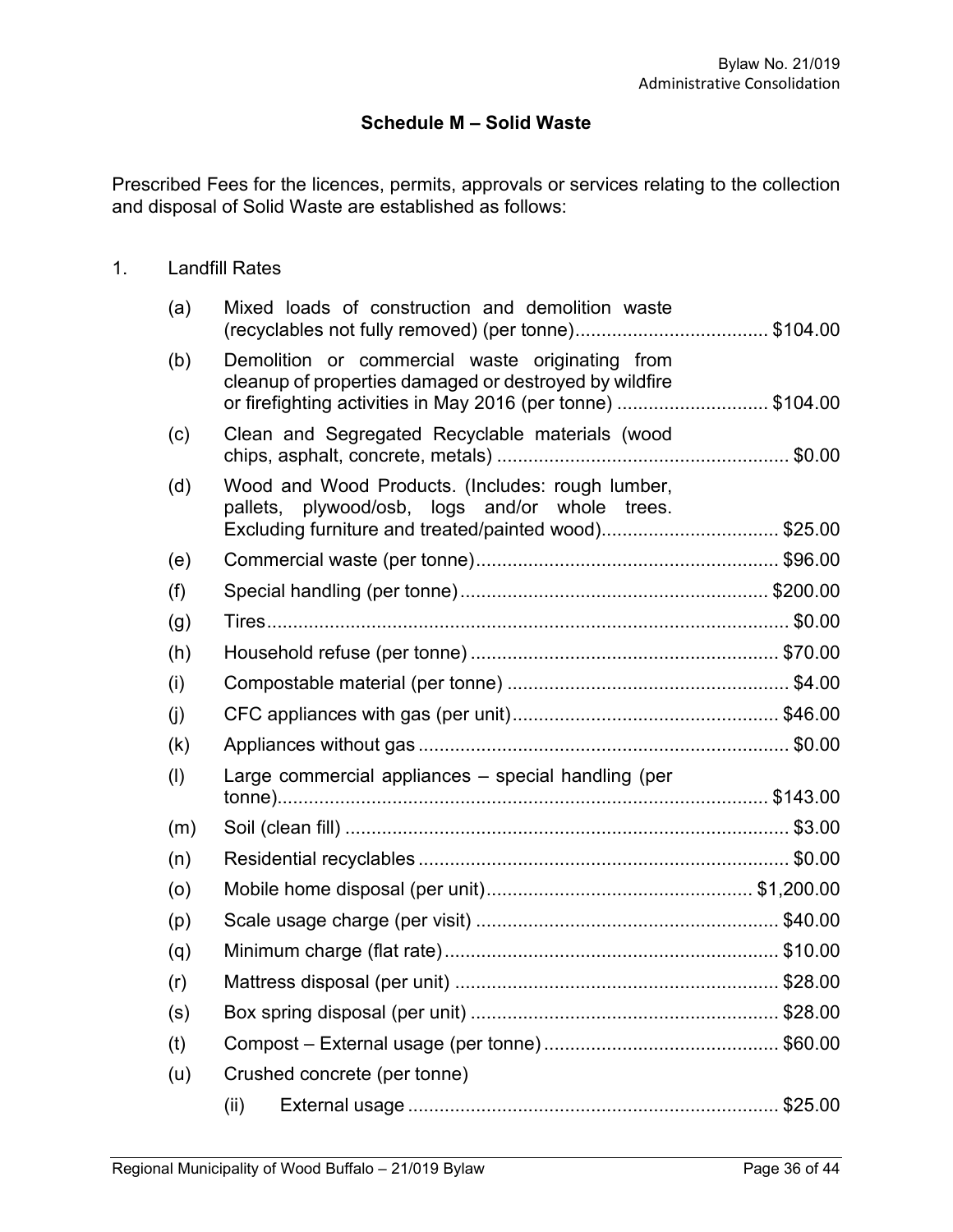|    |     | (iii)         |                                                                            |  |
|----|-----|---------------|----------------------------------------------------------------------------|--|
|    | (v) |               |                                                                            |  |
|    | (w) |               |                                                                            |  |
|    | (x) |               | Crushed asphalt (per tonne)                                                |  |
|    |     | (i)           |                                                                            |  |
|    |     | (ii)          |                                                                            |  |
|    | (y) |               |                                                                            |  |
| 2. |     |               | Solid Waste Disposal (Monthly Rates)                                       |  |
|    | (a) |               | Urban Service Area - Single and Multi-Family<br>Residential (per dwelling) |  |
|    |     | (i)           |                                                                            |  |
|    |     | (ii)<br>(iii) |                                                                            |  |
|    |     |               |                                                                            |  |
|    | (b) |               | Rural Service Area - Single and Multi-Family<br>Residential (per dwelling) |  |
|    |     | (i)           |                                                                            |  |
|    |     | (ii)          |                                                                            |  |
|    |     | (iii)         | Curbside recyclable collection (where available) \$14.00                   |  |
| 3. |     |               | Replacement of damaged or destroyed Municipal Waste                        |  |
|    |     |               |                                                                            |  |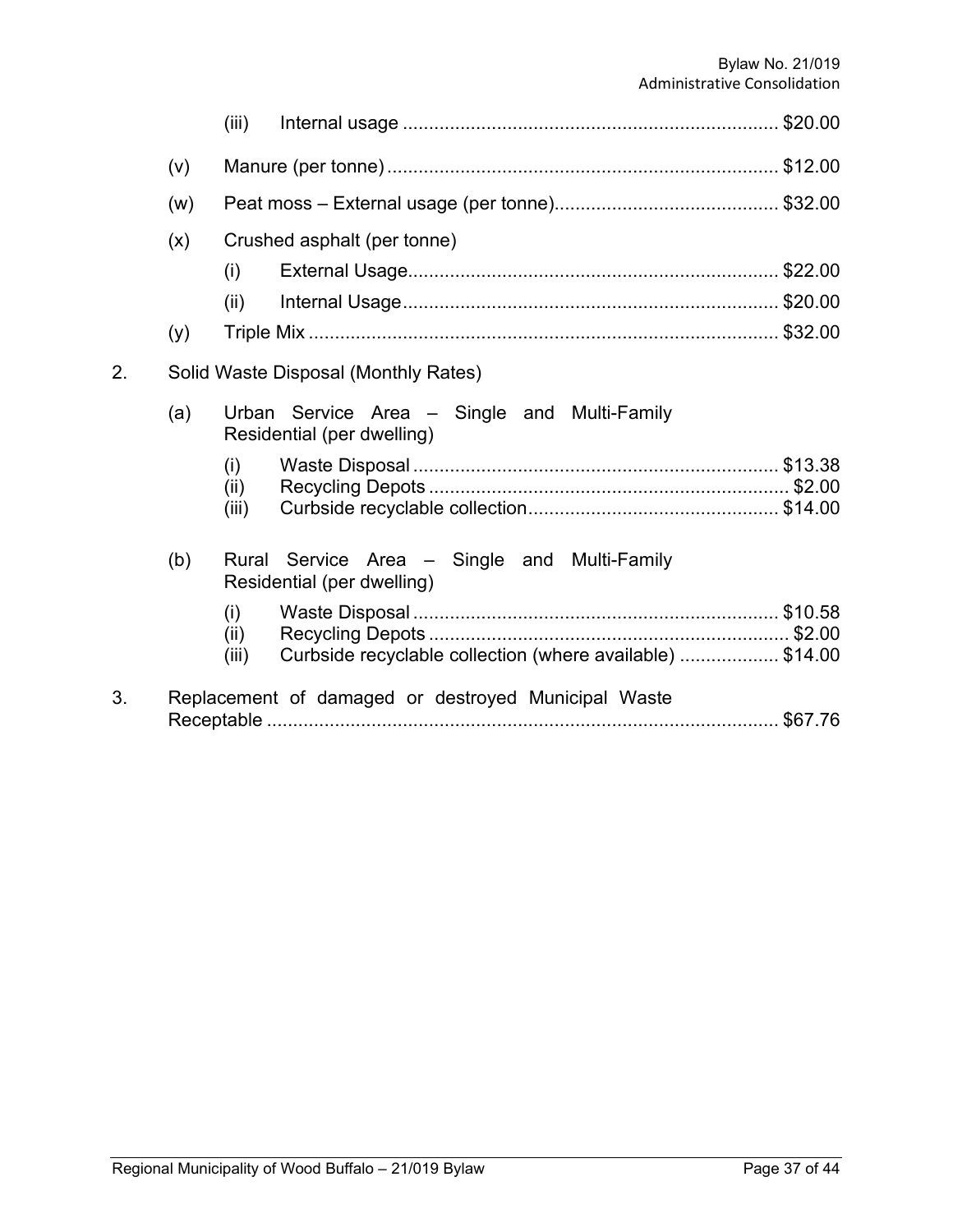# **Schedule N – Water**

Prescribed Fees for the licences, permits, approvals or services provided for water utilities are established as follows:

| 1. |                                                                                   | Urban Service Area – Residential – Meter Size Charge +<br>Variable Rate (monthly) |  |
|----|-----------------------------------------------------------------------------------|-----------------------------------------------------------------------------------|--|
|    | (a)                                                                               |                                                                                   |  |
|    | (b)                                                                               |                                                                                   |  |
|    | (c)                                                                               |                                                                                   |  |
|    | (d)                                                                               | 102 mm, 152 mm, 203 mm and 254 mm \$2371.72 + \$0.88/m <sup>3</sup>               |  |
| 2. | Rural Service Area - Residential - Meter Size Charge +<br>Variable Rate (monthly) |                                                                                   |  |
|    | (a)                                                                               |                                                                                   |  |
|    | (b)                                                                               |                                                                                   |  |
|    | (c)                                                                               |                                                                                   |  |
|    | (d)                                                                               | 102 mm, 152 mm, 203 mm and 254 mm \$1,485.96 + \$0.88/m <sup>3</sup>              |  |
| 3. |                                                                                   | Commercial - Meter Size Charge + Variable Rate (monthly)                          |  |
|    | (a)                                                                               |                                                                                   |  |
|    | (b)                                                                               |                                                                                   |  |
|    | (c)                                                                               |                                                                                   |  |
|    | (d)                                                                               |                                                                                   |  |
|    | (e)                                                                               |                                                                                   |  |
|    | (f)                                                                               |                                                                                   |  |
|    | (g)                                                                               |                                                                                   |  |
|    | (h)                                                                               |                                                                                   |  |
|    | (i)                                                                               |                                                                                   |  |
|    | (j)                                                                               |                                                                                   |  |
| 4. |                                                                                   | Apartment Buildings (per apartment rate)\$5.81 + meter size charge                |  |
| 5. |                                                                                   | Gregoire Mobile Home Park (per mobile home) \$7.62 + meter size charge            |  |
| 6. |                                                                                   |                                                                                   |  |
|    |                                                                                   |                                                                                   |  |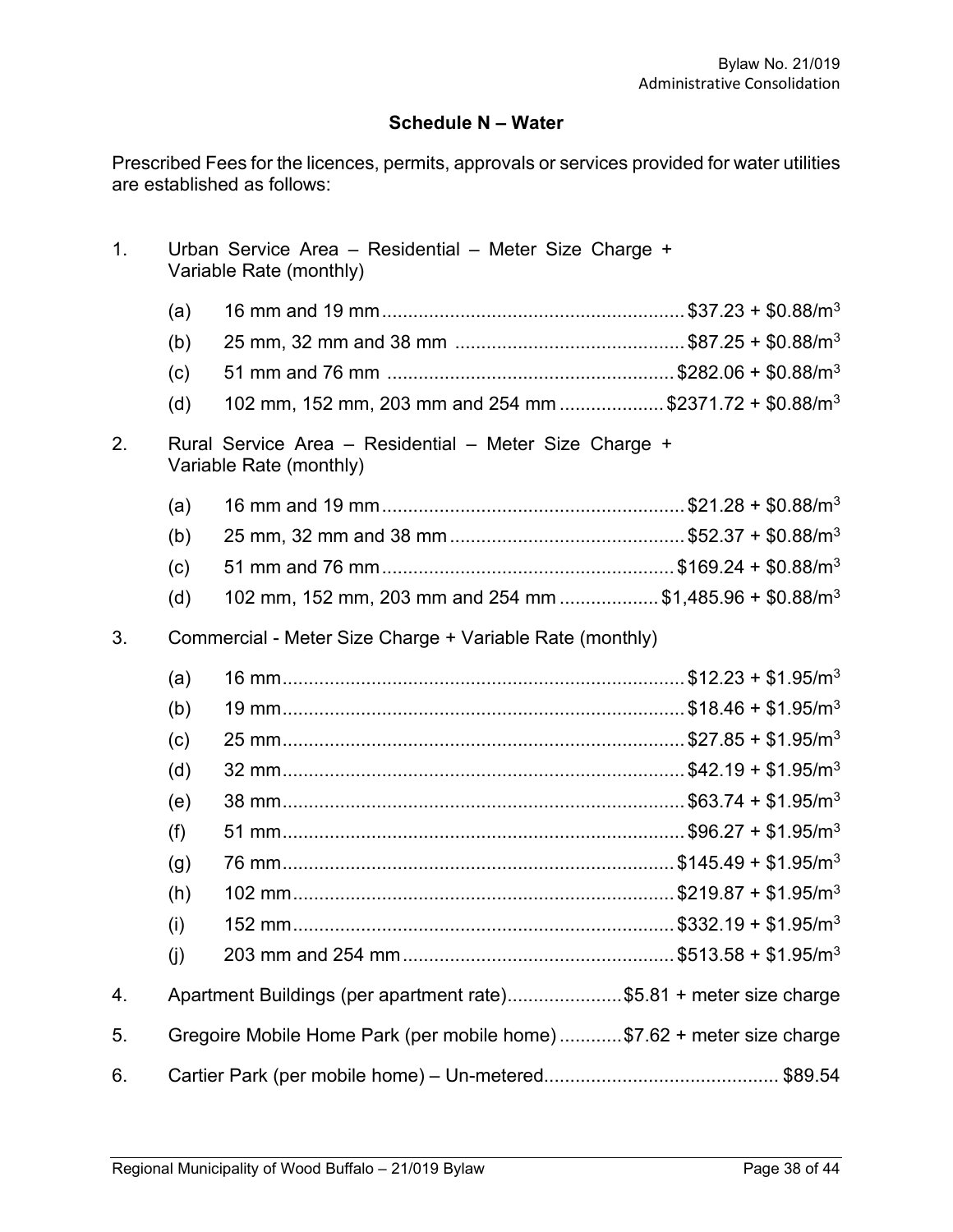| 7.  |                                  |                                                                                                                                |  |
|-----|----------------------------------|--------------------------------------------------------------------------------------------------------------------------------|--|
| 8.  | Meter Charge - Installation Cost |                                                                                                                                |  |
|     | (a)<br>(b)<br>(c)<br>(d)<br>(e)  |                                                                                                                                |  |
| 9.  | <b>Meter Test</b>                |                                                                                                                                |  |
| 10. | (a)<br>(b)                       | Remote Reader Relocation or Replacement – excluding                                                                            |  |
|     |                                  |                                                                                                                                |  |
| 11. |                                  | Turn on or turn off Curb Stop (customer's request)\$66.55                                                                      |  |
| 12. |                                  |                                                                                                                                |  |
| 13. |                                  |                                                                                                                                |  |
| 14. |                                  |                                                                                                                                |  |
| 15. |                                  | Residential water consumption - Trailers, where no meter                                                                       |  |
| 16. |                                  | Commercial water consumption - Trailers, where no meter                                                                        |  |
| 17. |                                  |                                                                                                                                |  |
| 18. |                                  | Un-metered service anticipated Meter Size Charge (as per 1 or 2) + 27 $m^3$ / month<br>of water consumption (at Variable Rate) |  |
| 19. |                                  | <b>Reconnection Fee</b>                                                                                                        |  |
|     | (a)                              |                                                                                                                                |  |
|     | (b)                              |                                                                                                                                |  |
| 20. |                                  | <b>Construction Water</b>                                                                                                      |  |
|     | (a)                              | <b>Residential Fixed rate</b>                                                                                                  |  |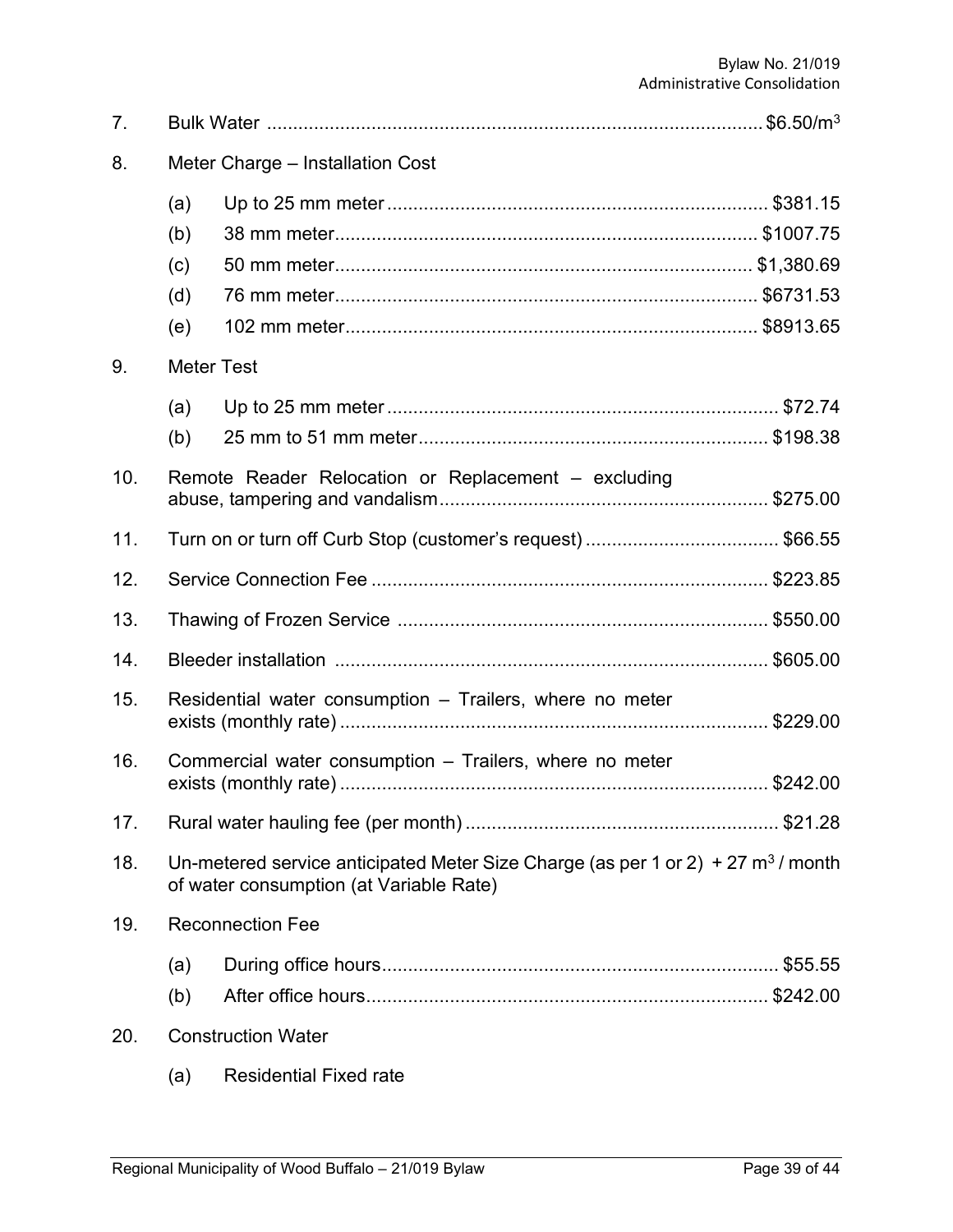|     |     | (i)                | From date of occupancy permit for first 3 months                                                                                                                                                                    |          |
|-----|-----|--------------------|---------------------------------------------------------------------------------------------------------------------------------------------------------------------------------------------------------------------|----------|
|     |     |                    |                                                                                                                                                                                                                     | \$132.00 |
|     |     | (ii)               | Cumulative, Incremental cost for each additional                                                                                                                                                                    |          |
|     | (b) |                    | Commercial variable rate - Water volumes for<br>construction purposes based on an estimate prior to<br>water being supplied to the site based on expected<br>construction activity, duration of construction, water |          |
| 21. |     | <b>Hydrant Use</b> |                                                                                                                                                                                                                     |          |
|     | (a) |                    | Deposit for hydrant meter (refundable upon return of                                                                                                                                                                |          |
|     |     |                    |                                                                                                                                                                                                                     |          |
|     | (b) |                    |                                                                                                                                                                                                                     |          |
|     | (c) |                    |                                                                                                                                                                                                                     |          |
| 22. |     |                    |                                                                                                                                                                                                                     |          |
| 23. |     |                    |                                                                                                                                                                                                                     |          |
| 24. |     |                    |                                                                                                                                                                                                                     |          |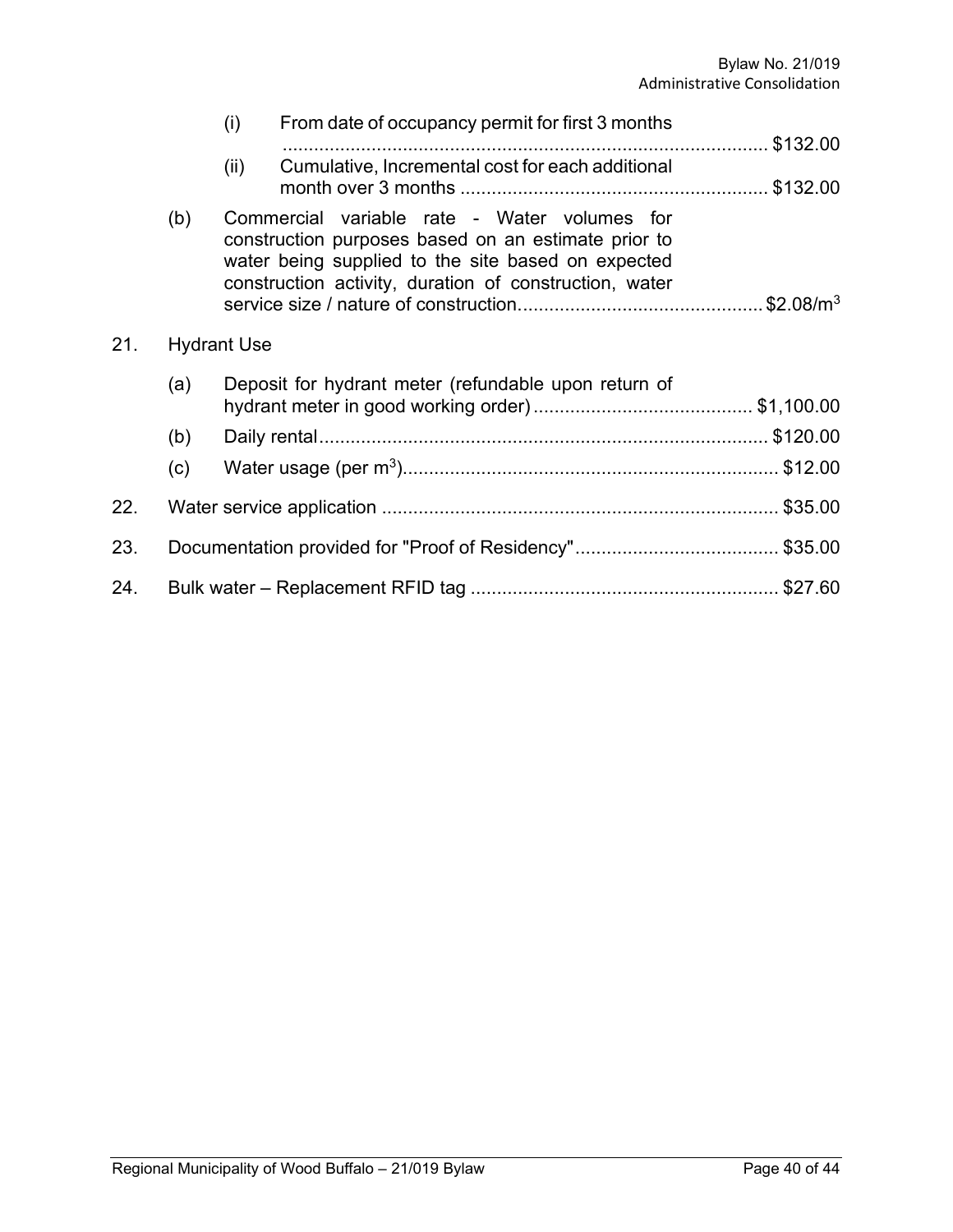# **Schedule O – Rural Water and Sewer Service Connection**

Prescribed Fees for the licences, permits, approvals or services relating to connection to rural water and sewer service are established as follows:

| 1 <sub>1</sub> |     | \$200.00                                                               |  |  |
|----------------|-----|------------------------------------------------------------------------|--|--|
| 2.             |     | Lump Sum Fee                                                           |  |  |
|                | (a) | Janvier, Conklin, Anzac, Gregoire Lake Estates, and Draper \$15,800.00 |  |  |
|                | (b) | \$9,800.00                                                             |  |  |
| 3.             |     | Bi-Monthly Fee for 25 years                                            |  |  |
|                | (a) | Janvier, Conklin, Anzac, Gregoire Lake Estates, and Draper \$105.00    |  |  |
|                | (b) |                                                                        |  |  |

Fees in this schedule will be increased by the Consumer Price Index (CPI) annually as determined and published by Statistics Canada for Alberta. The Rural Water and Sewer Service Connection Fee is non-refundable and is only payable either as a lump sum at the beginning of the program or bi-monthly over 25 years from the date of connection.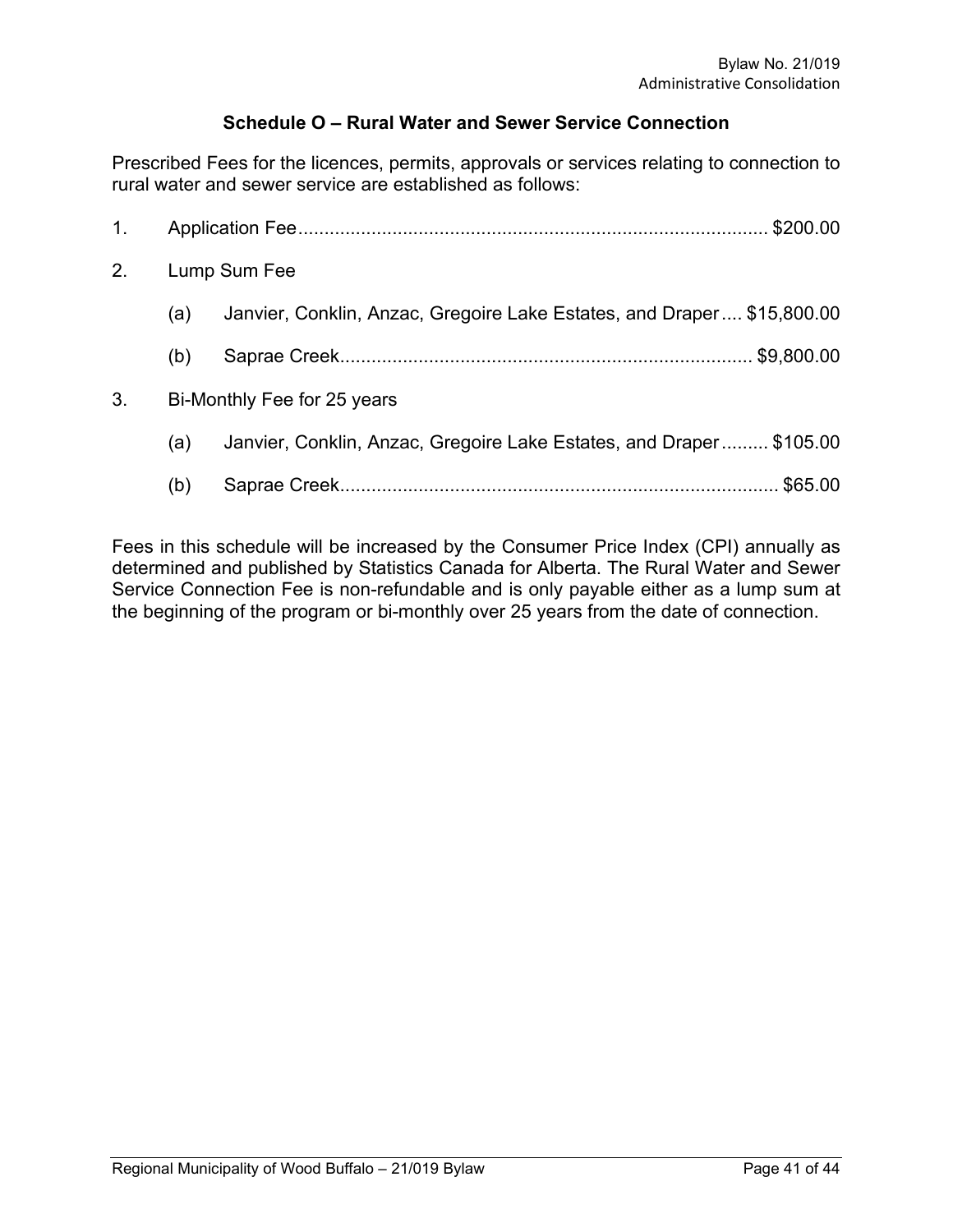# **Schedule P - Wastewater**

Prescribed Fees for the licences, permits, approvals or services relating to sanitary sewers and wastewater are established as follows:

| 1. | Urban Service Area - Meter Size Charge + Variable Rate<br>(monthly) |                                                                                                                                |  |  |
|----|---------------------------------------------------------------------|--------------------------------------------------------------------------------------------------------------------------------|--|--|
|    | (a)                                                                 |                                                                                                                                |  |  |
|    | (b)                                                                 |                                                                                                                                |  |  |
|    | (c)                                                                 |                                                                                                                                |  |  |
|    | (d)                                                                 | 102 mm, 152 mm, 203 mm and 254 mm \$1,720.93 + 0.52/m <sup>3</sup>                                                             |  |  |
| 2. | Rural Service Area - Meter Size Charge + Variable Rate<br>(monthly) |                                                                                                                                |  |  |
|    | (a)                                                                 |                                                                                                                                |  |  |
|    | (b)                                                                 |                                                                                                                                |  |  |
|    | (c)                                                                 |                                                                                                                                |  |  |
|    | (d)                                                                 | 102 mm, 152 mm, 203 mm and 254 mm \$1,720.94 + 0.52/m <sup>3</sup>                                                             |  |  |
| 3. |                                                                     | Un-metered service  anticipated Meter Size Charge (as per 1 or 2) + $27m^3$ /<br>month of water consumption (at Variable Rate) |  |  |
| 4. |                                                                     | Apartment Building (per occupied unit)\$7.05 + meter size charge/month                                                         |  |  |
| 5. |                                                                     | Gregoire Mobile Home Park (per occupied unit)                                                                                  |  |  |
|    |                                                                     |                                                                                                                                |  |  |
| 6. |                                                                     |                                                                                                                                |  |  |
| 7. |                                                                     |                                                                                                                                |  |  |
| 8. | Sewage Lagoon                                                       |                                                                                                                                |  |  |
|    | (a)                                                                 |                                                                                                                                |  |  |
|    | (b)                                                                 |                                                                                                                                |  |  |
|    | (c)                                                                 | Vehicles with holding tanks not exceeding 1 cubic                                                                              |  |  |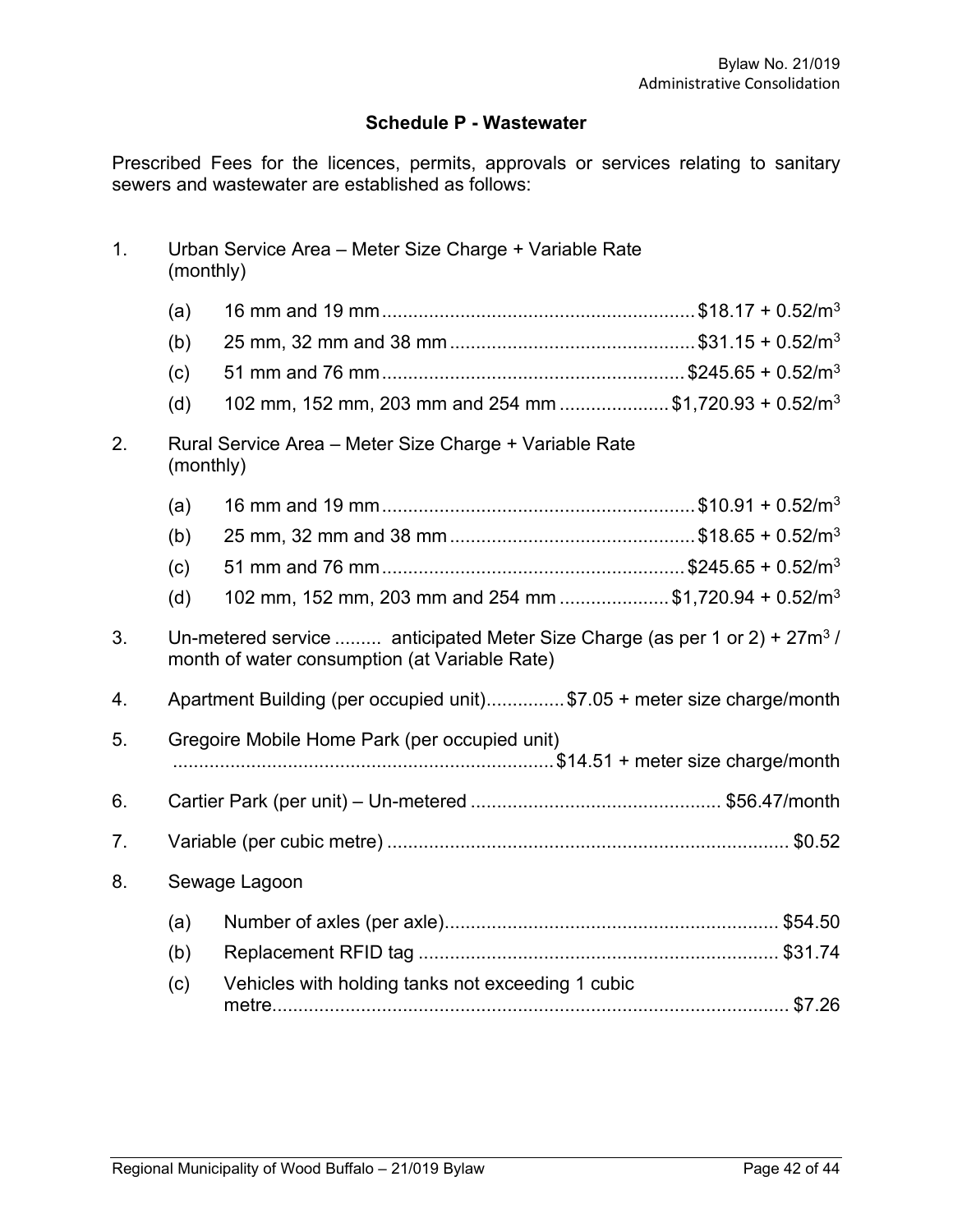## **Schedule Q – Late Payment**

Prescribed Fees for Late Payment of Fees, Rate, and Charges in the preceding schedules are established as follows:

1. Late Payment monthly charge on invoices past their due date for fees on: